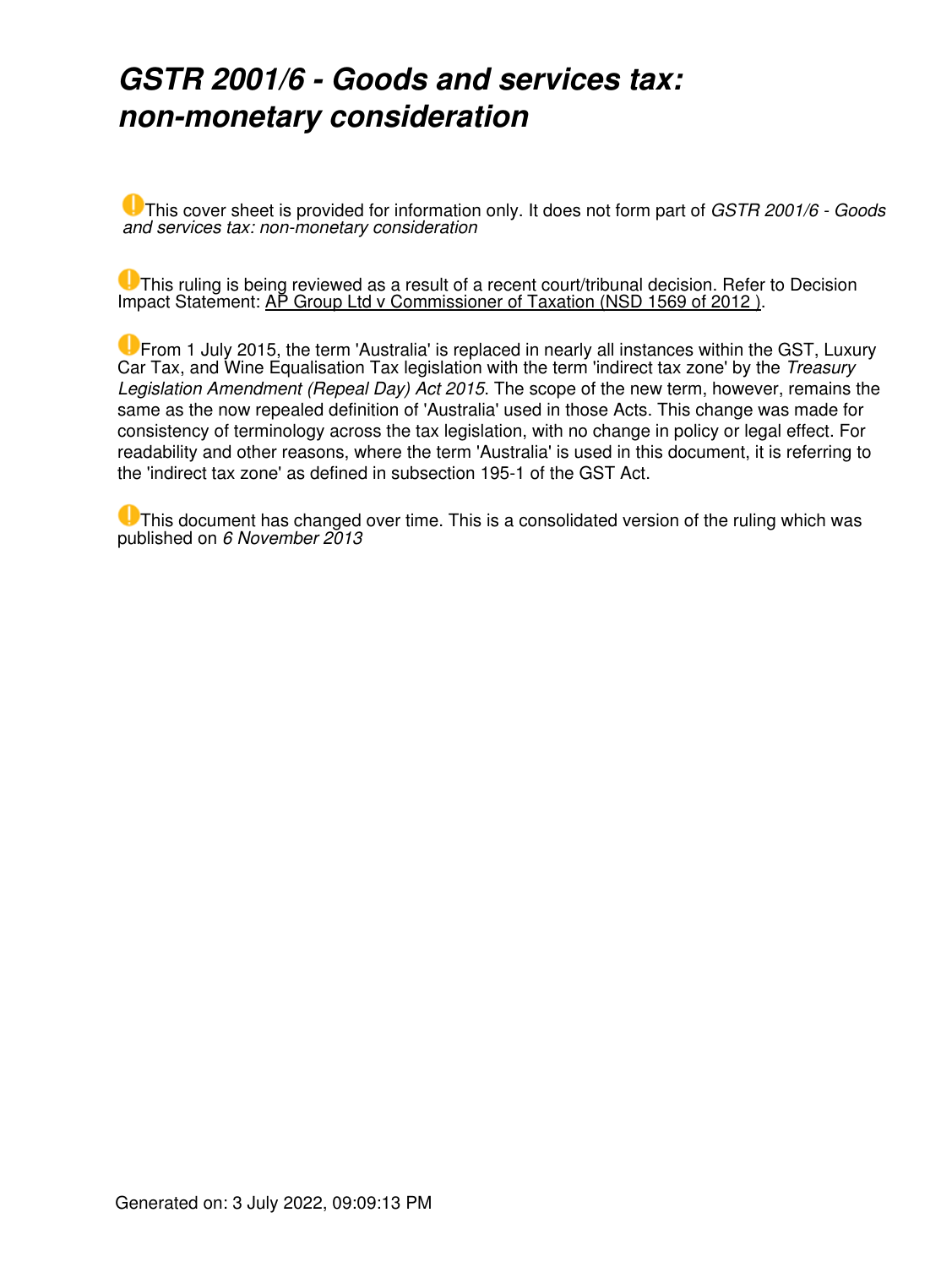

**Australian Taxation Office**

Goods and Services Tax Ruling

**GSTR 2001** 

Page status: **legally binding** Page 1 of 51

### **Goods and Services Tax Ruling**

Goods and services tax: non-monetary consideration

| Contents                        | Para |
|---------------------------------|------|
| What this Ruling is about       | 1    |
| Date of effect                  | q    |
| <b>Background</b>               | 10   |
| <b>Ruling with explanations</b> | 21   |
| Detailed contents list          | 229  |

#### **Preamble**

This document was published prior to 1 July 2010 and was a public *ruling for the purposes of former section 37 of the Taxation*  **i**stration Act 1953 and former section 105-60 of Schedule 1 to *Administration Act 1953* and former section 105-60 of Schedule 1 to *the Taxation Administration Act 1953.* 

> *From 1 July 2010, this document is taken to be a public ruling under*  **Division 358 of Schedule 1 to the Taxation Administration Act 1953.**

> *A public ruling is an expression of the Commissioner's opinion about the way in which a relevant provision applies, or would apply, to entities generally or to a class of entities in relation to a particular scheme or a class of schemes.*

*If you rely on this ruling, the Commissioner must apply the law to you in the way set out in the ruling (unless the Commissioner is satisfied that the ruling is incorrect and disadvantages you, in which case the law may be applied to you in a way that is more favourable for you provided the Commissioner is not prevented from doing so by a time limit imposed by the law). You will be protected from having to pay any underpaid tax, penalty or interest in respect of the matters covered by this ruling if it turns out that it does not correctly state how the relevant provision applies to you.* 

*[Note: This is a consolidated version of this document. Refer to the Legal Database (http://law.ato.gov.au) to check its currency and to view the details of all changes.]*

#### **What this Ruling is about**

1. This Ruling explains how the *A New Tax System (Goods and Services Tax) Act 1999* ('GST Act') applies if part or all of the consideration for a supply is not expressed as an amount of money (that is, if it is non-monetary consideration). This includes transactions commonly referred to as barter, part exchange and 'in kind' payments.

2. In this Ruling, any consideration expressed as an amount of money is referred to as monetary consideration. The Ruling explains the meaning of monetary consideration for the purposes of subsection 9-75(1) and provides principles for identifying non-monetary consideration for a supply.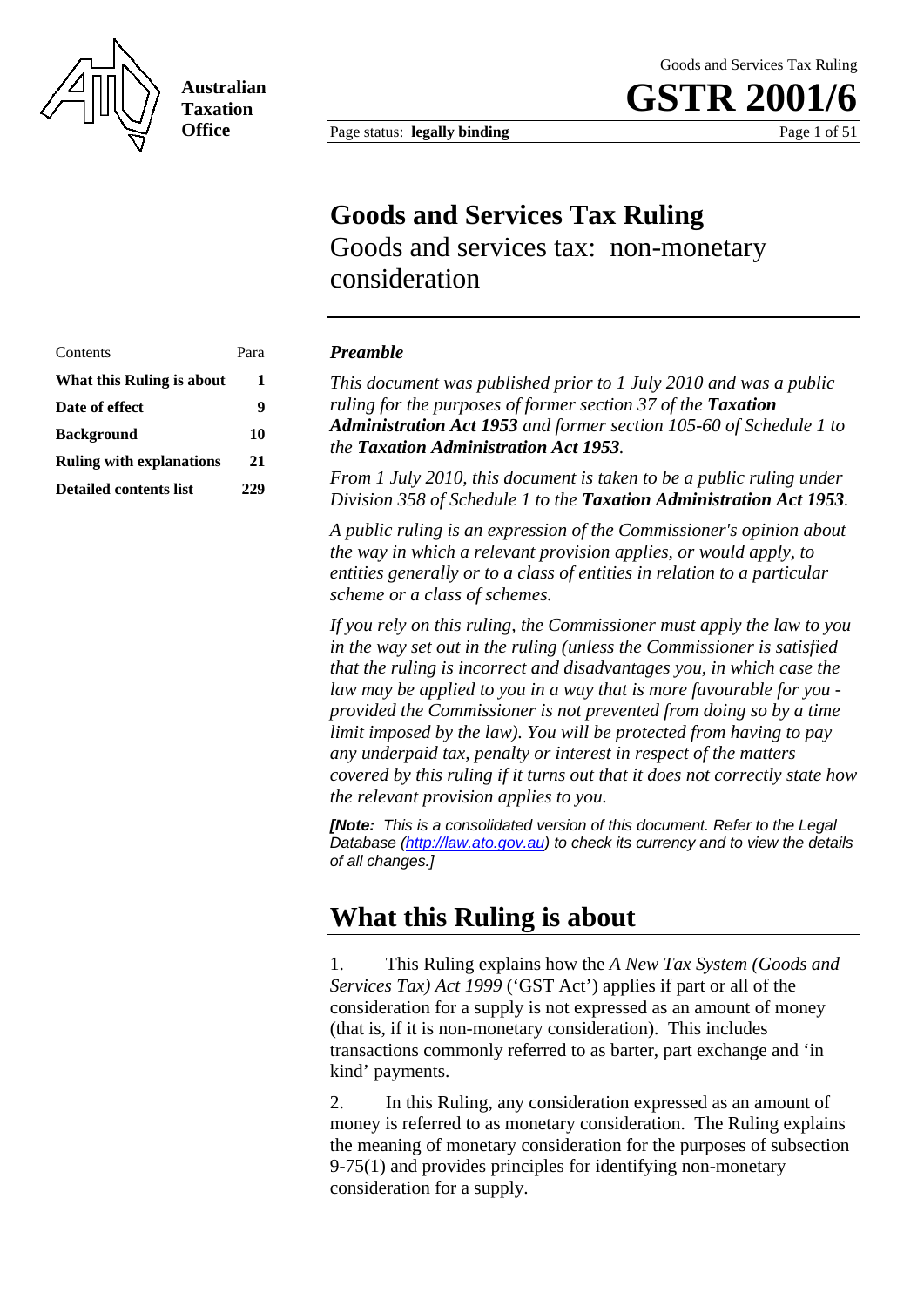Page 2 of 51 Page status: **legally binding** 

3. Something that is non-monetary consideration can itself be a taxable supply. The Ruling describes when this can happen and gives guidelines for identifying what the consideration is for such a supply.

4. The Ruling provides reasonable methods for determining the GST inclusive market value of that non-monetary consideration and provides guidance when this valuation should be done.

5. You may also apply the guidelines in this Ruling to work out the value of a taxable supply under subsections 9-75(2) and 9-75(3), and under provisions that have effect despite section 9-75. (See paragraphs 29 and 30 of this Ruling.)

6. The Ruling gives guidelines on when GST payable and input tax credits are attributable where a transaction involves non-monetary consideration.

7. The Ruling does not cover trade exchange transactions. Trade exchange transactions generally involve a number of entities that have agreed in writing to accept credits on their membership accounts in exchange for goods, services or anything else.

8. All legislative references in this Ruling are to the GST Act, unless otherwise stated.

### **Date of effect**

9. This Ruling applies both before and after its date of issue. However, this Ruling will not apply to taxpayers to the extent that it conflicts with the terms of a settlement of a dispute agreed to before the date of issue of this Ruling (see paragraphs 75 and 76 of Taxation Ruling TR 2006/10).

9A. Changes made to this Ruling by the Addendum issued on 6 November 2013 have been incorporated into this version of the Ruling.1A

### **Background**

10. One of the necessary elements of a taxable supply is that you make the supply for consideration.<sup>1</sup> You need to identify the consideration provided for a supply to:

> determine whether the consideration for the supply is expressed as an amount of money under paragraph  $9-75(1)(a)$ ;

 $\overline{a}$ 

<sup>&</sup>lt;sup>1A</sup> Refer to this Addendum to see how it amends this Ruling.

 $<sup>1</sup>$  Paragraph 9-5(a).</sup>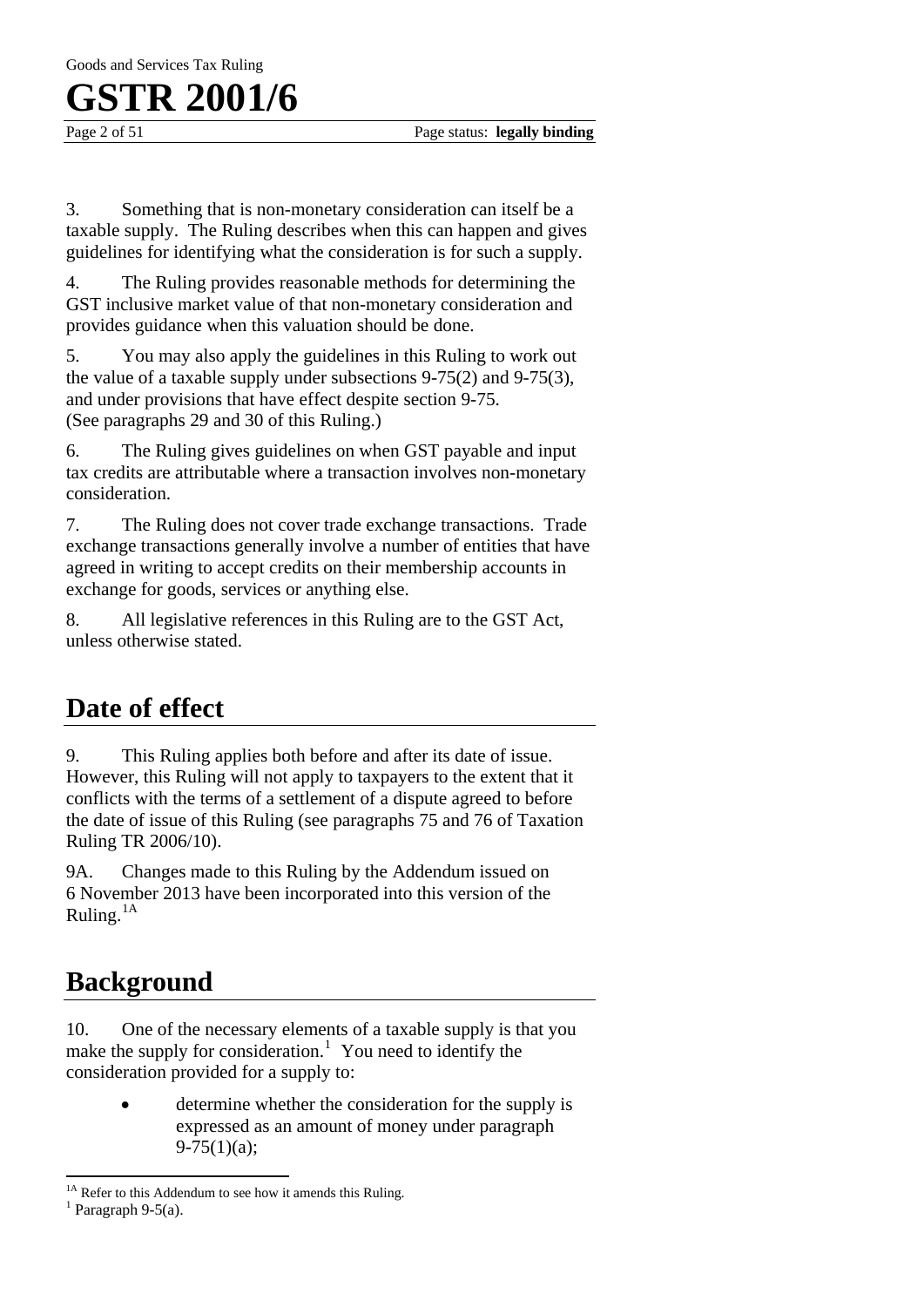#### Page status: **legally binding** Page 3 of 51

- identify anything for which a GST inclusive market value needs to be worked out under paragraph  $9-75(1)(b)$ ;
- identify when the consideration is received and provided for attribution purposes under sections 29-5 and 29-10; and
- issue a tax invoice that sets out the price for the supply and satisfies the requirements of subsection 29-70(1).

11. Under section 195-1, 'consideration, for a supply or acquisition, means any consideration, within the meaning given by sections 9-15 and 9-17, in connection with the supply or acquisition.' Subsection 9-15(1) provides that consideration includes:

- (a) any payment, or any act or forbearance, in connection with a supply of anything; and
- (b) any payment, or any act or forbearance, in response to or for the inducement of a supply of anything.

Under subsection 9-15(2), it does not matter whether the payment, act or forbearance was voluntary, or whether it was by the recipient of the supply.

12. A 'payment' is not limited to a payment of money. It includes a payment in a non-monetary or in an 'in kind' form, such as: $<sup>2</sup>$ </sup>

- providing goods;
- granting a right or performing a service (an act); and
- entering into an obligation, for example to refrain from selling a particular product (a forbearance).

Throughout this Ruling, unless otherwise stated, a payment includes an act or forbearance.

13. The amount of GST on a taxable supply is 10% of the value of the taxable supply.<sup>3</sup> Under subsection 9-75(1), the value of a taxable supply is the price x  $10/11$ , where the price is the sum of:

> (a) so far as the consideration for the supply is consideration expressed as an amount of money - the amount (without any discount for the amount of GST (if any) payable on the supply); and

<sup>&</sup>lt;sup>2</sup> "The word 'payment' in itself is one which ... may cover many ways of discharging obligations. It may even … include a discharge, not by money payment at all, but by what is called 'payment in kind'" (per Lord Evershed in *White v. Elmdene Estates* [1959] 2 All ER 605).

 $3$  Section 9-70.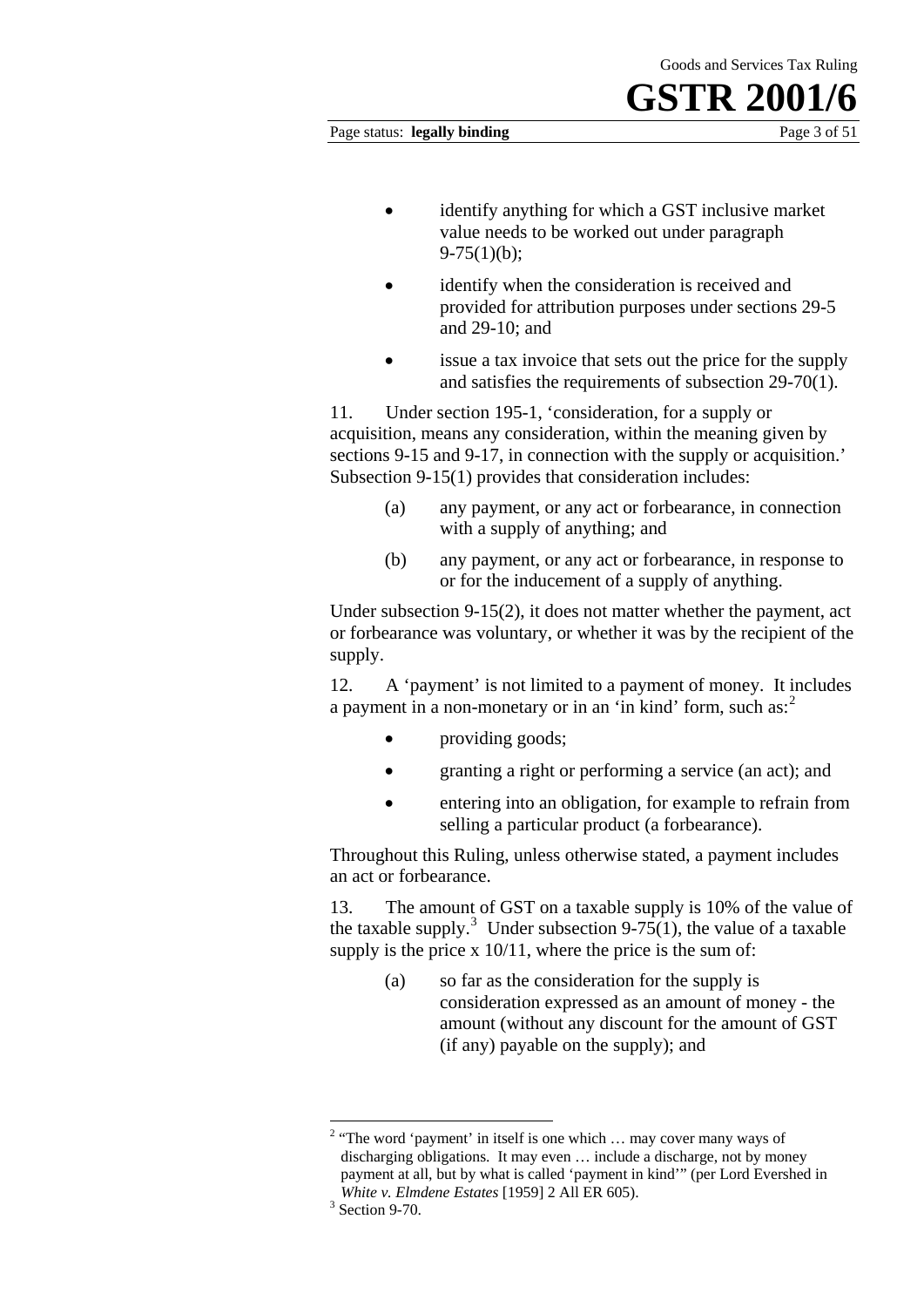Page 4 of 51 Page status: **legally binding** 

(b) so far as the consideration is not consideration expressed as an amount of money - the GST inclusive market value of that consideration.

14. In some transactions, particularly those involving money only, the consideration is readily apparent. However, where there is monetary consideration for a supply, it does not necessarily follow that there is no other consideration for that supply. If you receive any non-monetary consideration for a supply, the price includes the GST inclusive market value of that consideration.

15. Many transactions involve parties entering into multiple obligations. The question arises as to whether those obligations are consideration (or additional consideration) for a taxable supply.

16. By providing non-monetary consideration for a supply, you are in turn making a supply. Where this happens, you need to determine the GST consequences of the supply you make. If it is a taxable supply, you need to determine the GST inclusive market value of the consideration you receive for this supply to account for the GST payable. You may also be entitled to claim input tax credits for the supply made to you.

17. The basic attribution rules set out in Division 29 are about when you account for:<sup>4</sup>

- GST payable on taxable supplies;
- input tax credits for creditable acquisitions and creditable importations; and
- adjustments.

 $\overline{a}$ 

18. The rules differ depending upon whether or not you account for GST on a cash basis. An explanation of these rules, the tax invoice requirements and how to treat adjustments is included in paragraphs 166 to 227 of this Ruling.

<sup>&</sup>lt;sup>4</sup> See Goods and Services Tax Ruling GSTR 2000/29 (Goods and services tax: attributing GST payable, input tax credits and adjustments and particular attribution rules made under section 29-25) for the basic rules on attribution.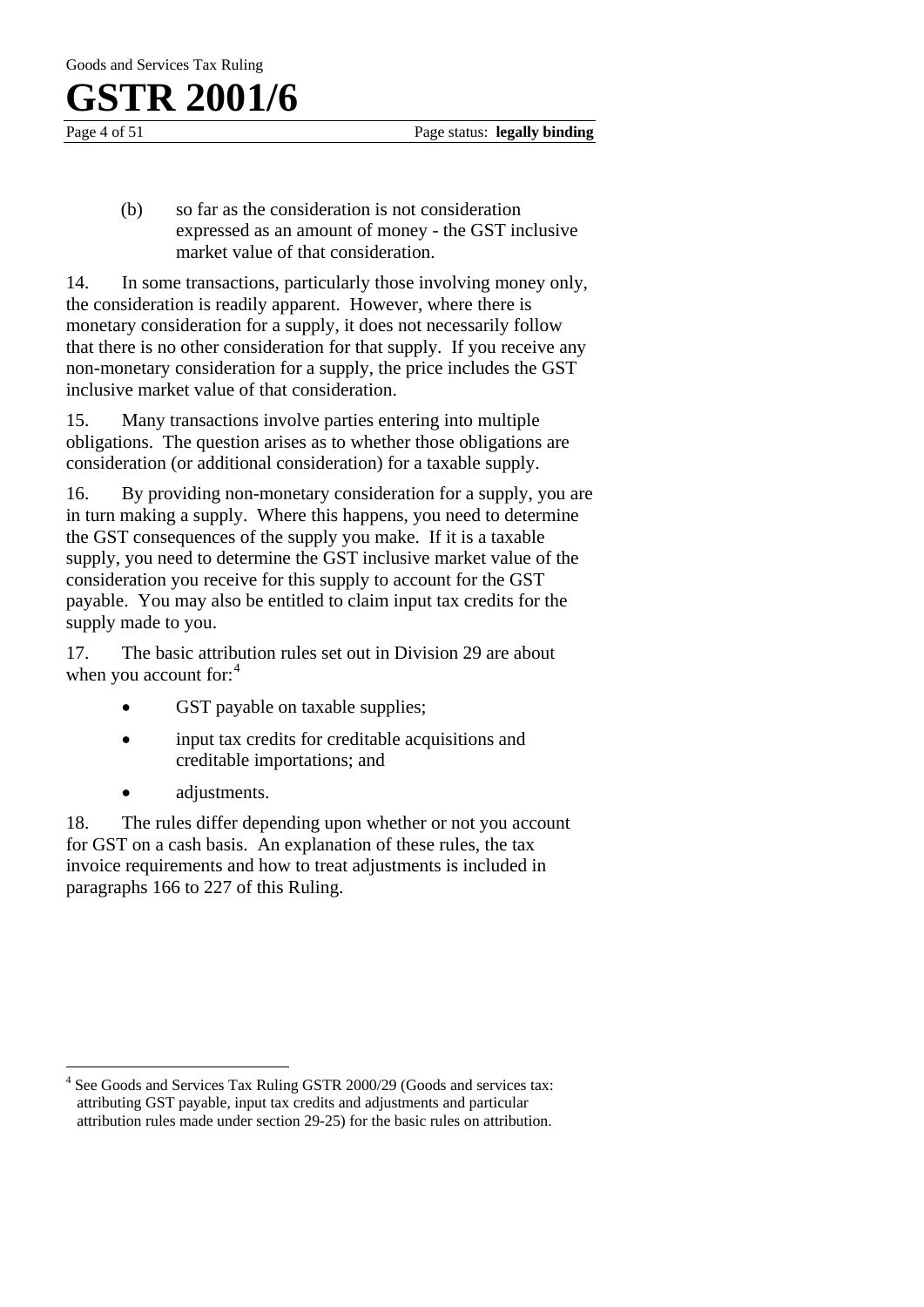#### Page status: **legally binding** Page 5 of 51

19. We consider that, in most circumstances, when the parties to a transaction are acting at arm's length, the goods, services or other things being exchanged are of equal market value.<sup>5</sup> This value can be determined by using a reasonable valuation method that is agreed to by you and the other party. However, this method must produce a reasonable GST inclusive market value of the things exchanged.

20. Unless otherwise stated in the examples in this Ruling, it is assumed that the supply is:

- made in the course or furtherance of an enterprise:
- connected with Australia;
- made by an entity that is registered or required to be registered; and
- not to any extent GST-free or input taxed.

#### **Ruling with explanations**

#### **Value of a taxable supply**

21. The amount of GST on a taxable supply is 10% of its value which is  $10/11$  ths of the price of the taxable supply.<sup>6</sup> Subsection 9-75(1) provides that the price is the sum of the monetary consideration and the non-monetary consideration.<sup>7</sup> This is set out in the following table:

| Amount of GST on<br>taxable supply | 10%                                      | X | Value                                                              |
|------------------------------------|------------------------------------------|---|--------------------------------------------------------------------|
| Value                              | 10/11                                    |   | Price                                                              |
| Price                              | [amount of]<br>monetary<br>consideration |   | GST inclusive<br>market value of<br>non-monetary<br>consideration] |

<sup>5</sup> This view is supported by the comments of McLelland CJ. in *Solomon Pacific Resources NV v Acacia Resources Ltd (No 2)* (1996) 14 ACLC 637 at 684. 'In the case of an honest arms-length transaction, it could generally be presumed that no discrepancy (such as between the value of the Solpac shares to be acquired and the fair value of the Acacia shares to be issued) would exist, and it could not be supposed that one party would be willing to acquire property for a consideration significantly greater than the perceived value to the acquirer of the property acquired.' 6 Section 9-70.

1

<sup>7</sup> However, in some limited instances, determining the GST inclusive market value of the supply may be an acceptable method for working out the GST inclusive market value of the consideration. Refer to paragraphs 138 to 158 of this Ruling for a discussion of this issue.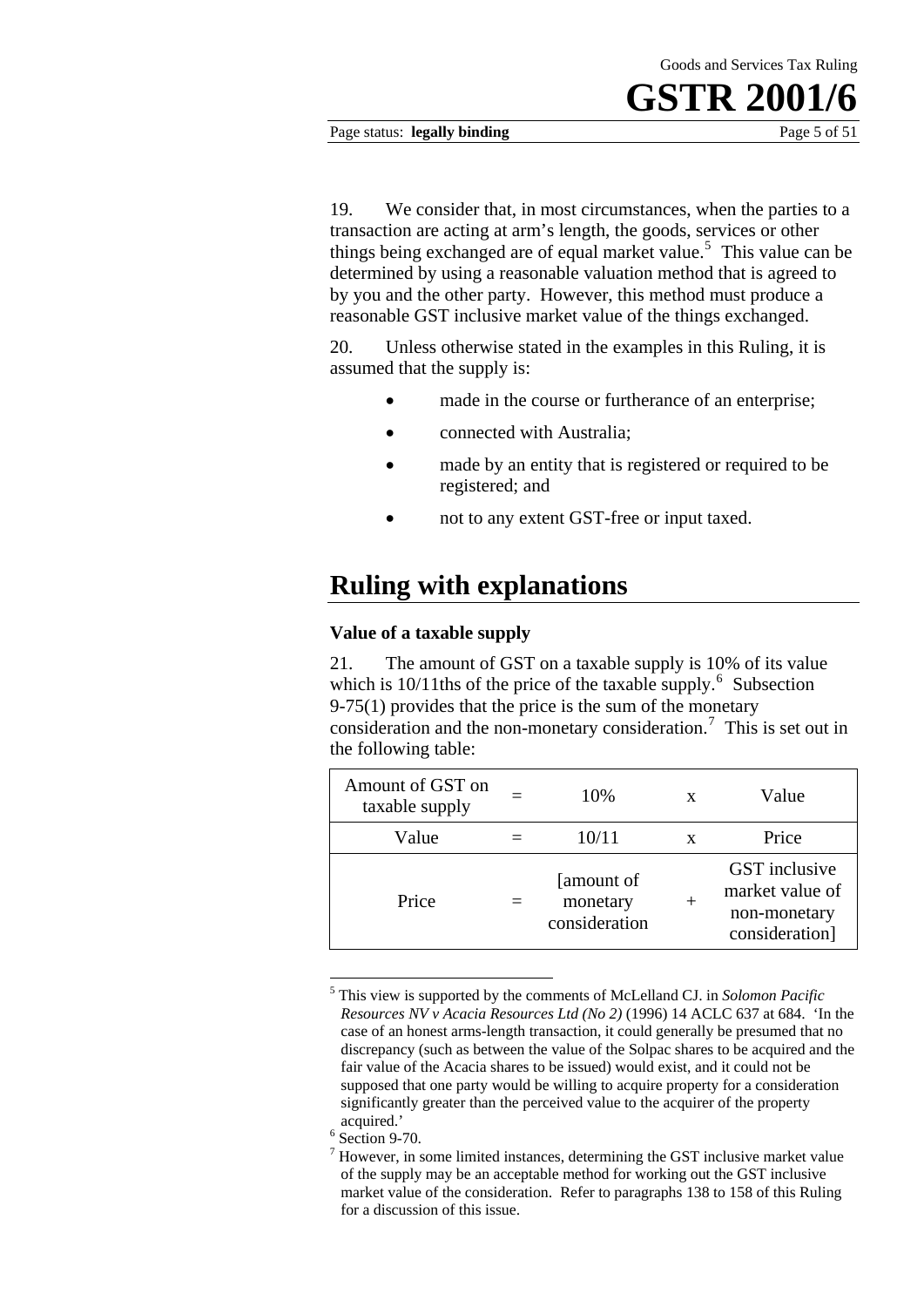Page 6 of 51 Page status: **legally binding** 

#### *Example 1 - wholly non-monetary consideration*

22. *Jasper sells a computer to Kasper in return for 10 office chairs. The GST inclusive market value of the computer and the chairs is the same for each, being \$5,500*.

23. *Jasper supplies the computer for consideration (that is, for the chairs) and, as the supply is not otherwise GST-free or input taxed, he makes a taxable supply. As the consideration is non-monetary, under subsection 9-75(1), the price for the supply of the computer is the GST inclusive market value of the chairs, that is, \$5,500. Using the table at paragraph 21, the GST payable by Jasper*:

- *= 10% x value*
- *= 10% x 10/11 x price*
- *= 10 % x 10/11 x [amount of monetary consideration + GST inclusive market value of the chairs]*
- *= 10% x 10/11 x [\$0 + \$5,500]*
- *= 10% x 10/11 x \$5,500*
- *= \$500.*

24. *As the acquisition Kasper makes is a creditable acquisition, he is entitled to claim an input tax credit of \$500, provided he has a relevant tax invoice when he submits his GST return*.

25. *Kasper makes a taxable supply of the chairs to Jasper who provides the computer as consideration. The GST payable by Kasper*:

- *= 10% x value*
- *= 10% x 10/11 x price*
- *= 10% x 10/11 x [amount of monetary consideration + GST inclusive market value of the computer]*
- *= 10% x 10/11 x [\$0 + \$5,500]*
- *= 10% x 10/11 x \$5,500*
- *= \$500.*

26. *As the acquisition Jasper makes is a creditable acquisition, he is entitled to claim an input tax credit of \$500, provided he has a relevant tax invoice when he submits his GST return*.

*Example 2 - partly non-monetary consideration* 

27. *Steve's Faxes Pty Ltd supplies a fax machine to Lil's Cycle Shop in return for a bicycle and \$110. The bicycle has a GST inclusive market value of \$550. The fax machine has a GST inclusive market value of \$660*.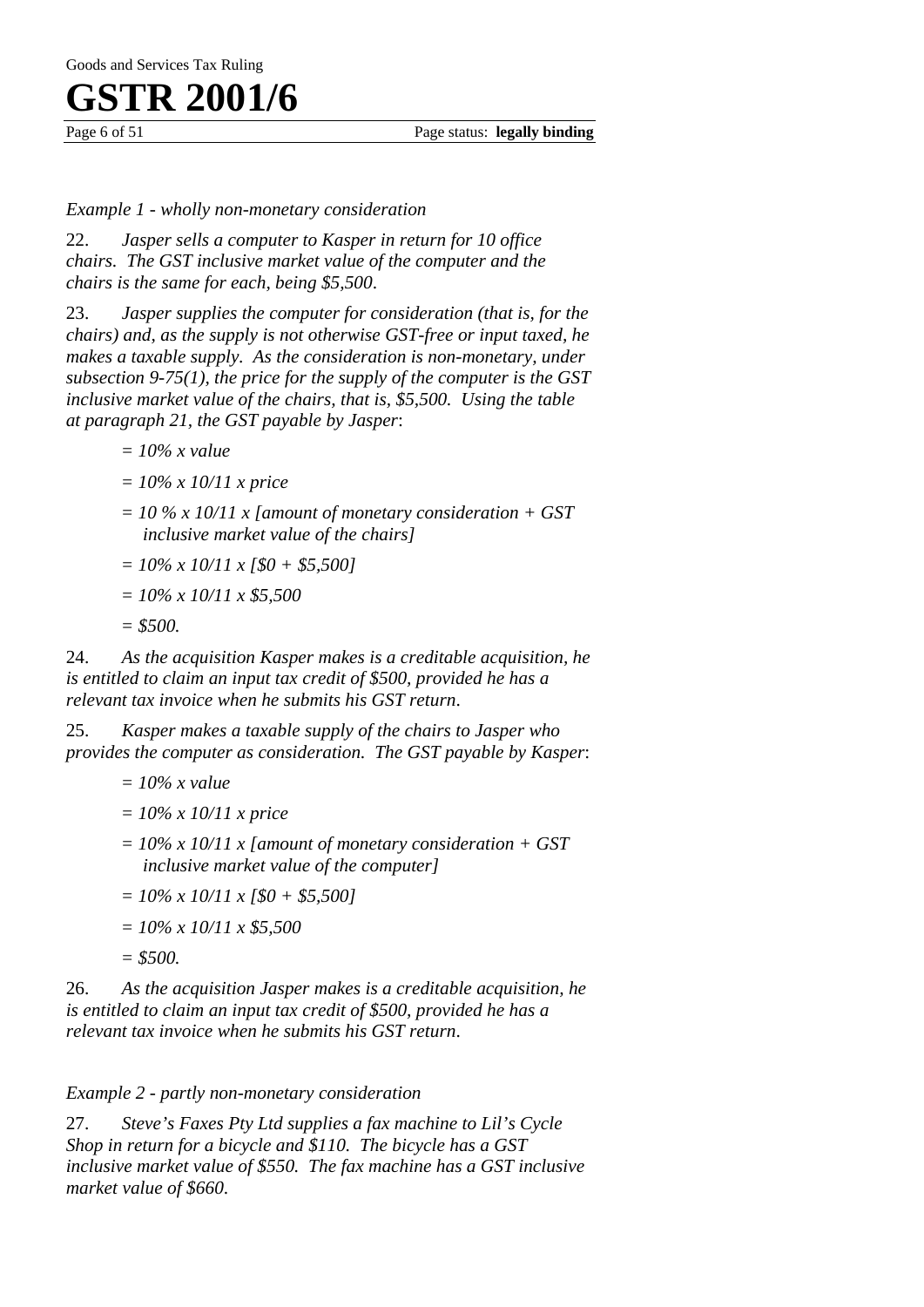#### Page status: **legally binding** Page 7 of 51

28. *Using the above table, the GST on the supply of the fax machine by Steve*:

- *= 10% x value*
- *= 10% x 10/11 x price*
- *= 10% x 10/11 x [amount of monetary consideration + GST inclusive market value of the bicycle]*
- *= 10% x 10/11 x [\$110+ \$550]*
- *= 10% x 10/11 x \$660*
- *= \$60.<sup>8</sup>*

*Other sections dealing with the value of a taxable supply* 

29. 'Price' in relation to a taxable supply has the meaning given by section 9-75, and the 'value' of a taxable supply has the meaning given by sections  $9-75$ ,  $9-80$  and a number of other sections.<sup>9</sup> Those other sections have effect despite section 9-75. For example, in Division 72 which is about 'associates', section 72-10 provides that the value of a taxable supply made to an associate for no consideration is the GST exclusive market value of the supply. Section 72-10 has effect despite section 9-75.

30. This Ruling deals with non-monetary consideration primarily in the context of subsection 9-75(1). However, so far as they are relevant, the guidelines in this Ruling apply to working out the value of a taxable supply under subsections 9-75(2) (luxury car tax value) and 9-75(3) (value of a fringe benefit), and those provisions referred to in paragraph 29 of this Ruling that have effect despite section 9-75.

#### **Consideration expressed as an amount of money**

31. You need to establish whether the consideration provided for a taxable supply is monetary or non-monetary to decide whether paragraph  $9-75(1)(a)$  or  $9-75(1)(b)$  applies to it. Where parties are dealing at arm's length and the consideration is wholly monetary (that is, 'expressed as an amount of money'), you do not need to establish the market value of the consideration to work out the price.<sup>10</sup> If the consideration is wholly (or partly) non-monetary, you need to establish the GST inclusive market value of the non-monetary portion of the consideration (and add it to the monetary amount) to work out the price of the supply.

1

<sup>&</sup>lt;sup>8</sup> The GST consequences of Lil's supply is discussed at paragraph's 133 to 134 of this Ruling.<br><sup>9</sup> See section 195-1, paragraph (b) of the definition of 'value'.

 $10$  However, under subsection 72-70(1), in transactions between associates, you need to establish the GST exclusive market value of the supply for supplies made for inadequate consideration.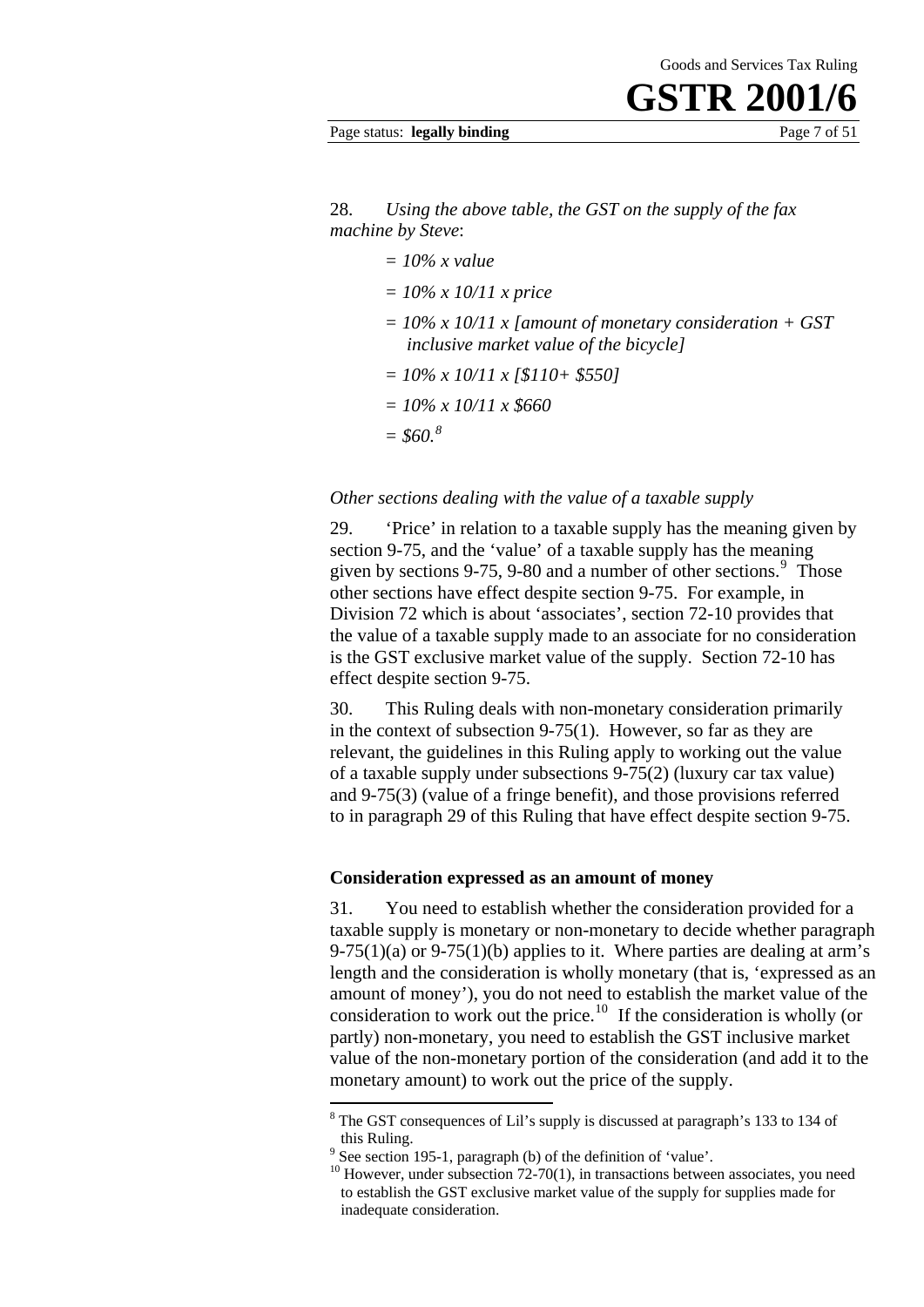$\overline{a}$ 

Page 8 of 51 Page status: **legally binding** 

32. For the purposes of subsection 9-75(1), we are of the view that 'consideration expressed as an amount of money' is consideration that finds expression in money.<sup>11</sup> The distinction between paragraphs  $9-75(1)(a)$  and  $9-75(1)(b)$  is essentially between monetary consideration and what can be broadly described as 'in kind' consideration.

33. As defined in section 195-1, 'money' includes:

- (a) currency (whether of Australia or of any other country);
- (b) promissory notes and bills of exchange;
- (c) any negotiable instrument used or circulated, or intended for use or circulation, as currency (whether of Australia or of any other country); and
- (d) postal notes and money orders; and
- (e) whatever is supplied as payment by way of:
	- (i) credit card or debit card;
	- (ii) crediting or debiting an account; or
	- (iii) creation or transfer of a debt.

However, it does not include:

- (f) a collector's piece;
- (g) an investment article;
- (h) an item of numismatic interest; or
- (i) currency the market value of which exceeds its stated value as legal tender in the country of issue.

34. Consideration expressed as an amount of foreign currency is an amount of money, under paragraph (a) of the definition.

35. We consider that a promise to pay an amount of money is consideration expressed as an amount of money.<sup>12</sup> For example, if two parties set-off (in full or in part) mutual debts that were created as a result of mutual supplies for monetary consideration, the consideration for each supply is expressed as an amount of money.

<sup>11</sup> In *Burrill v. Federal Commissioner of Taxation* (1996) 33 ATR 133; 96 ATC 4629, that dealt with subsection 21(1) of the *Income Tax Assessment Act 1936,* the Full Federal Court held that a promise to pay money in the form of bonds issued by a government entity where the face value is to be paid over a number of years is not consideration 'in kind', and although it is not actually money, it 'sounds in

money'.<br><sup>12</sup> In section 195-1, 'amount' includes a nil amount. An amount of money includes a nil amount of money.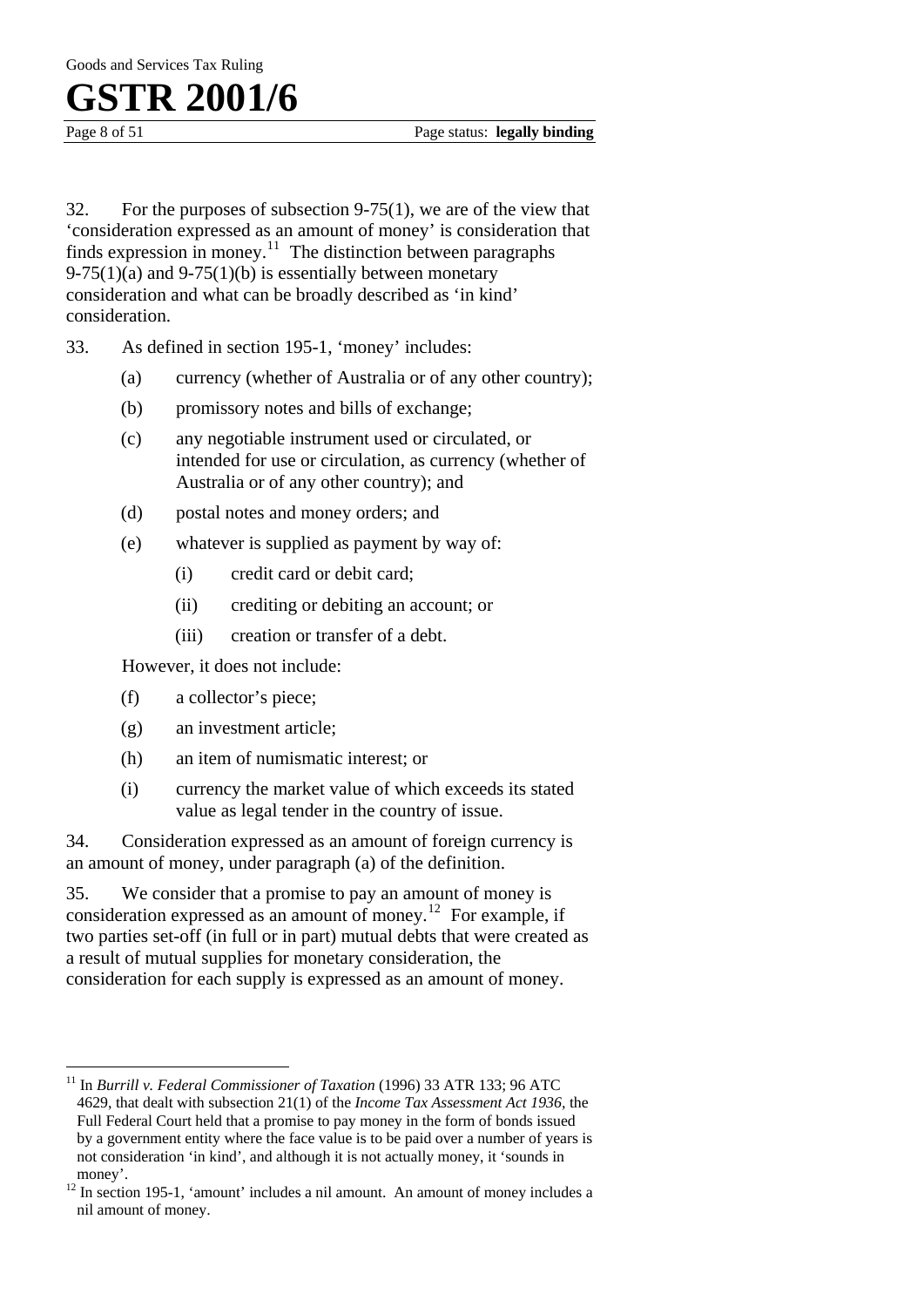Page status: **legally binding** Page 9 of 51

#### *Example 3 - setting off mutual debts*

36. *Bob supplies goods to Alice for \$1,000. In a separate transaction, Alice supplies goods to Bob in return for \$1,000. Neither Alice nor Bob have yet paid the money to each other for their supplies. The parties decide to offset their liabilities. The consideration for the supplies by both Alice and Bob are expressed as amounts of money, that is, \$1,000 each*.

#### *Changing the form of consideration*

37. Where a supplier agrees to accept non-monetary consideration in substitution for a monetary payment (or monetary consideration in substitution for a non-monetary payment), the parties have agreed to change the form of the consideration for the supply.

#### *Example 4 - substituting non-monetary for monetary consideration*

38. *Arthur supplies goods to Bella in return for \$1,000. Bella has not yet paid the money to Arthur. Subsequently, Arthur and Bella agree to substitute goods for the \$1,000 that Bella owes Arthur. The consideration for Arthur's supply is the goods provided by Bella and it is not expressed as an amount of money because the form of the consideration has changed.13 As the goods that Bella gives to Arthur are also a taxable supply, she issues Arthur with a tax invoice with the consideration being the GST inclusive market value of Arthur's goods*.

*Example 5 - substituting monetary for non-monetary consideration* 

39. *Adam supplies goods to Lauren in return for \$1,000 worth of goods. The consideration is not expressed as an amount of money. Lauren has not yet provided the goods to Adam. Subsequently, Adam and Lauren agree that Lauren will pay \$1,000 cash for the supply of Adam's goods. As a result of the agreement, the consideration for Adam's supply is expressed as an amount of money.<sup>14</sup>*

1

 $13$  As the consideration has changed from monetary to non-monetary, an adjustment event has occurred. However, no adjustment is necessary where the value of the

consideration has not changed. Refer to paragraphs 208 to 213 of this Ruling. 14 If Lauren has issued an invoice for the supply of her goods that was subsequently cancelled, an adjustment event has occurred. Refer to paragraphs 208 to 213 of this Ruling for a discussion of adjustment events.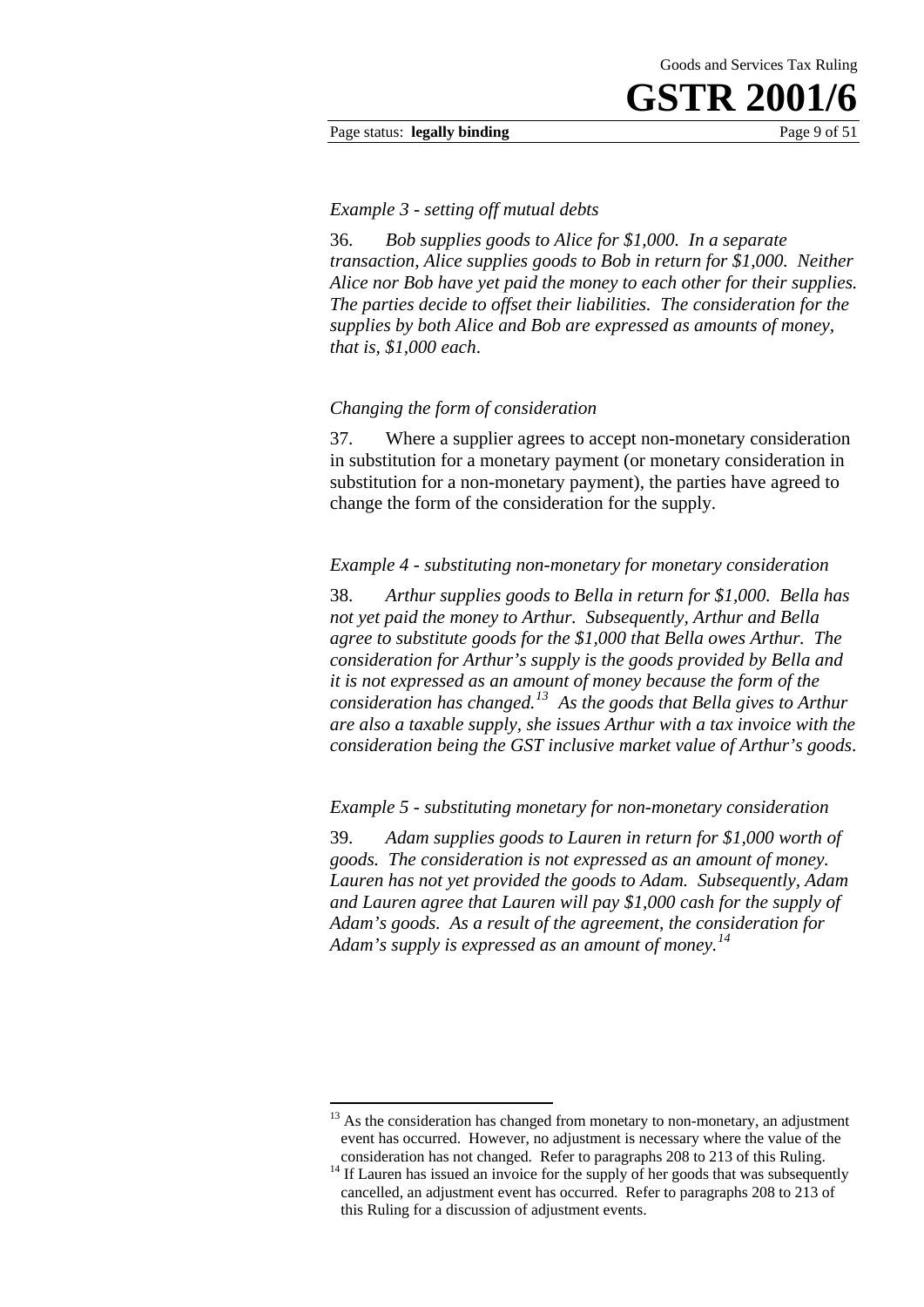Page 10 of 51 Page status: **legally binding** 

#### *Amount of money's worth*

40. Merely ascribing a monetary amount or value to a thing will not cause it to be 'expressed as an amount of money'. For example, if the parties to an arm's length transaction agree that widgets are to be provided as total consideration for a taxable supply that has a value of \$1,000, the widgets are not 'consideration expressed as an amount of money'. Also, this is the case where the parties say that the widgets are worth the same in money as the value of the supply.

41. However, although the widgets are not consideration expressed as an amount of money, \$1,000 is the price for the supplies under paragraph 9-75(1)(b), where the GST inclusive market value of the widgets is \$1,000.

#### *Example 6 - consideration not 'expressed as an amount of money'*

42. *Angus agrees to make a supply to Barry. The consideration to be provided by Barry is particular goods. The agreement between the parties states that the goods are worth \$100. For the purposes of subsection 9-75(1), the price for the supply by Angus is the GST inclusive market value of the specified goods.*

#### *Money to be paid in the future*

43. Consideration in the form of money, to be paid at a future time, is consideration expressed as an amount of money under subsection 9-75(1). The consideration is not the right to receive that money. For example, A agrees to supply goods to B in return for \$10,000 to be paid 12 months after the date when the goods are delivered. The consideration is \$10,000 and is expressed as an amount of money. The consideration is not the net present value of the \$10,000.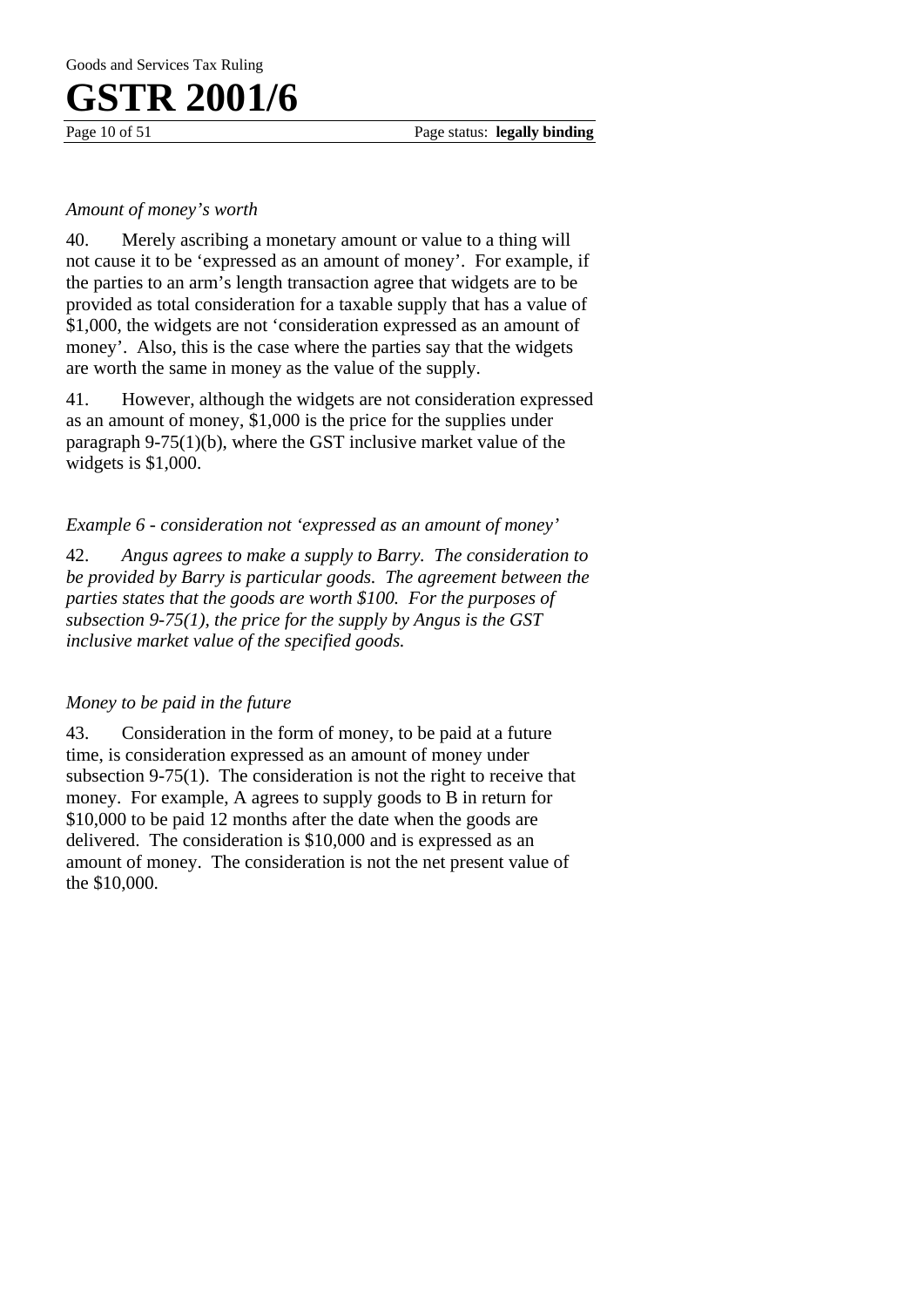#### Page status: **legally binding** Page 11 of 51

#### *Unascertainable final amount*

44. The Commissioner has issued a determination under paragraph 29-25(2)(e) to be applied in certain circumstances where the total consideration is unknown in the tax period when GST would normally be payable.<sup>15</sup> This determination alters the attribution rules by allowing an entity to account for the GST payable in different tax periods depending upon when the amount of consideration is known. The words 'an amount of money' do not require that a final amount of money is known as at any particular time, such as when the agreement is made. The following is an example of consideration expressed as an amount of money.

*Example 7 - applying the determination where the final amount of consideration is unknown* 

45. *Quentin, who does not account on a cash basis, supplies a business to Xanthe who agrees to pay a lump sum of \$100,000 on completion of the transfer and 10% of the gross sales of the business in excess of \$150,000 each year, for the next 2 years. The parties have not agreed in writing that the supply is of a going concern under paragraph 38-325(1)(c)*.

46. *When the lump sum of \$100,000 is received by Quentin, the final amount of consideration is not known. However, the consideration is expressed as an amount of money for the purposes of subsection 9-75(1). In these circumstances, the determination under paragraph 29-25(2)(e) applies. GST is attributable on the \$100,000 in the tax period in which it is received.16 Also, GST is attributable on the remaining amounts of consideration when those amounts are known.<sup>17</sup>*

<sup>1</sup> <sup>15</sup> For the determination under paragraph  $29-25(2)(e)$ , see Schedule 5 of Goods and Services Tax Ruling GSTR 2000/29 (Goods and services tax: attributing GST payable, input tax credits and adjustments and particular attribution rules made

under section 29-25). 16 For the purposes of this example, it is assumed that Subdivision 38-J does not apply to make the supply of the business GST-free. For example, they have not agreed in writing that the supply is of a going concern, under paragraph

 $38-325(1)(c)$ .<br><sup>17</sup> The basic rules for attribution in relation to the balance of the consideration is explained in Schedule 5 of Goods and Services Tax Ruling GSTR 2000/29 (Goods and services tax: attributing GST payable, input tax credits and adjustments and particular attribution rules made under section 29-25).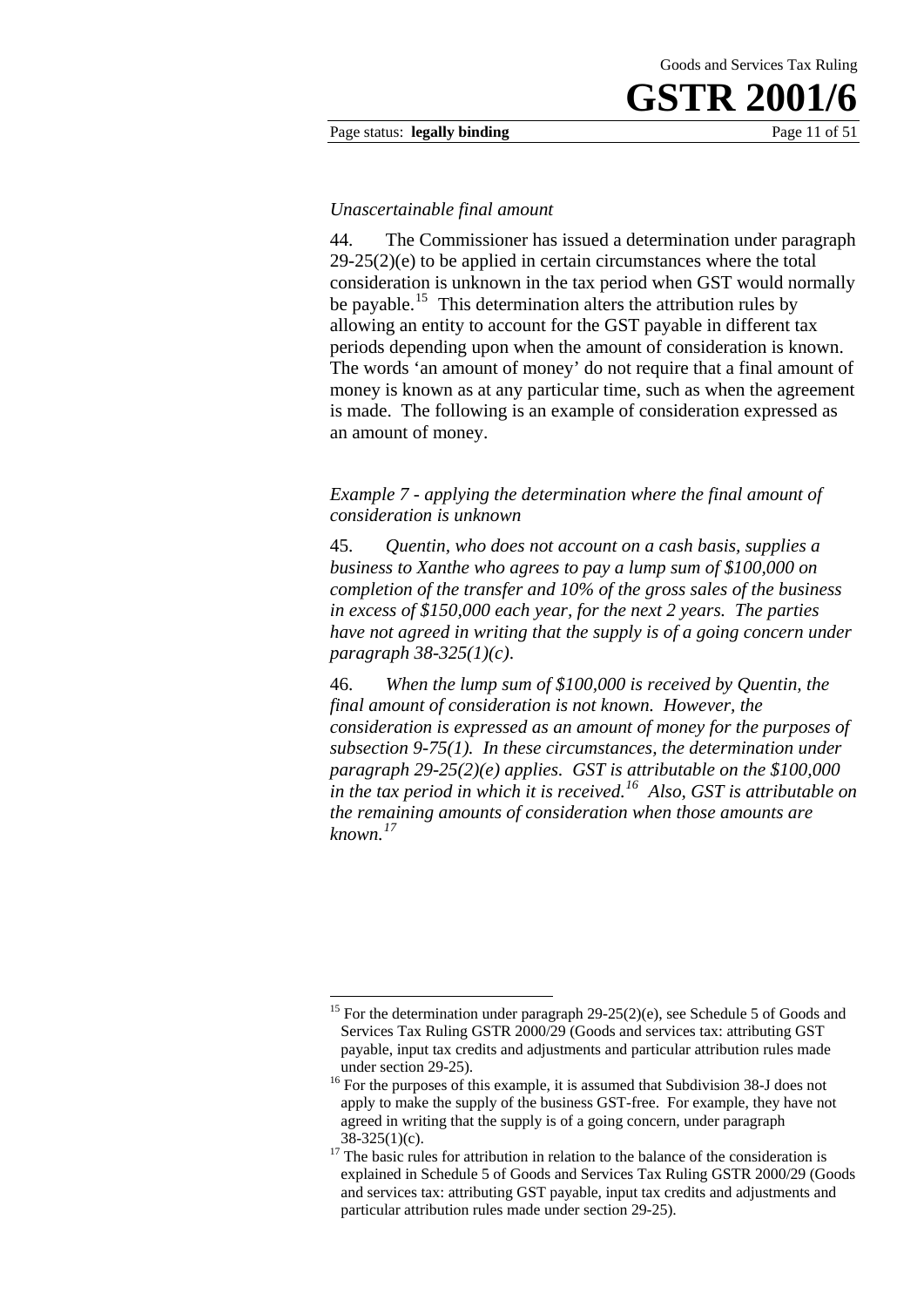Page 12 of 51 Page status: **legally binding** 

#### **Identifying non-monetary consideration**

47. The definition of a taxable supply requires, among other things, that you make a supply for consideration.<sup>18</sup> There needs to be a supply, a *payment* and the necessary relationship between the supply and the payment. Where one party makes a monetary payment to another, something of economic value is provided. The question is whether there is a sufficient nexus between the supply and the payment as consideration.

48. The same analysis applies in determining whether a good, service or thing is non-monetary consideration for a supply. However, due to the breadth of the definition of consideration (and the numerous promises that each party to a transaction usually makes), establishing what is the consideration for a supply is not always as simple as for monetary transactions. Nor is it always as clear if something of economic value is being provided.

#### *What is 'consideration'?*

49. Consideration is defined in section 195-1 to mean 'any consideration, within the meaning given by sections 9-15 and 9-17, in connection with the supply'*.* The meaning given to consideration in sections 9-15 and 9-17 extends beyond payments to include such things as acts and forbearances.<sup>19</sup> It may include payments made voluntarily, and payments made by persons other than the recipient of a supply. $^{20}$ 

50. Section 9-15 further provides that a payment will be consideration for a supply if the payment is 'in connection with', 'in response to' or 'for the inducement' of a supply. Thus, there must be a sufficient nexus between a particular payment and a particular supply for the payment to be consideration for that supply.

51. It follows that there are two elements to the definition of consideration. The first is the payment by one entity to another. The second element is the nexus that must be established between the payment and a supply.

 $\overline{a}$ 

 $18$  Paragraph 9-5(a).

<sup>&</sup>lt;sup>19</sup> Subsection 9-15(1). Also, as noted at paragraph 12, a reference to a 'payment' in this Ruling includes a reference to an act or forbearance. <sup>20</sup> Subsection 9-15(2).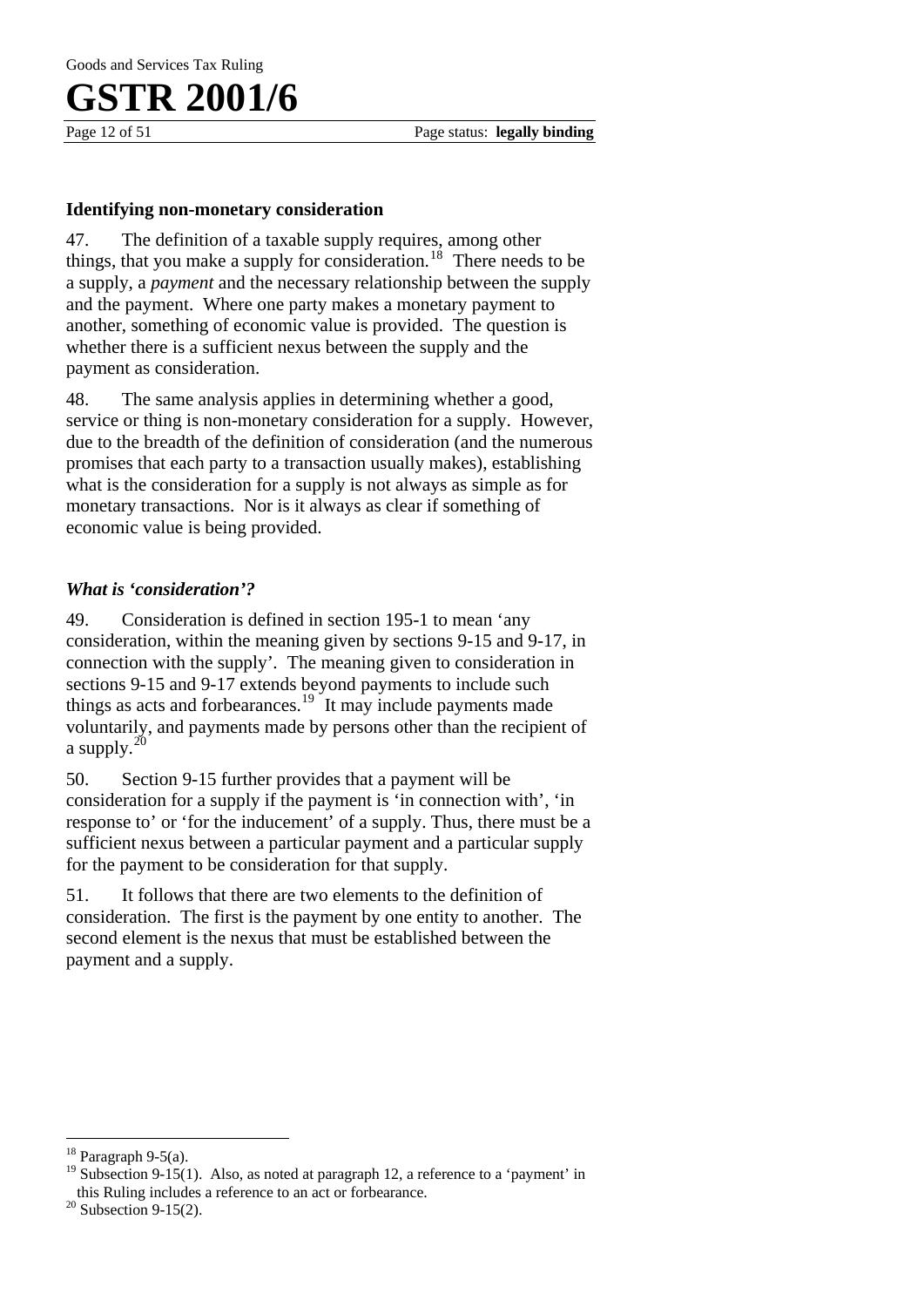#### Page status: **legally binding** Page 13 of 51

52. The definition of consideration in the New Zealand GST Act is similar to the Australian definition.<sup>21</sup> In *C of IR v. Databank Systems Ltd* (1989) 11 NZTC 6,093, at 6,102, Richardson J commented that the New Zealand definition of consideration 'breathed comprehensiveness'.

53. In the New Zealand High Court decision of *New Zealand Refining Co. Ltd v. C of IR* (1995) 17 NZTC 12,307, at 12,314 ('*New Zealand Refining* (HC)'), Henry J commented that the definition was wide, and that 'in response to' and 'for the inducement of' added little to 'in respect of', given the breadth of the latter term.

54. In Australia, the definition of consideration is similarly wide. To the extent that 'in connection with' may be narrower in scope than 'in respect of', the phrases 'in response to' and 'for the inducement of' may assume added stature.

#### *Is the supply made for consideration?*

55. The general theme of a 'supply for consideration' is as much a cornerstone of the value added tax ('VAT') and GST regimes in the United Kingdom ('UK'), New Zealand and Canada as it is under the Australian GST Act.

#### *The need for nexus*

56. It will not be sufficient for there to be a supply and a payment. GST is not payable on a supply unless it is made for consideration, and the other tests in section 9-5 are satisfied.<sup>22</sup> There must be a sufficient nexus between the supply and the payment. In the New Zealand Court of Appeal decision of *C of IR v. New Zealand Refining Co. Ltd* (1997) 18 NZTC 13,187, at 13,193 ('*New Zealand Refining* (Court of Appeal)') Blanchard J commented:

> 'It can be seen that … a linkage between supply and consideration is requisite to the imposition of the tax … There is a practical necessity for a sufficient connection between the payment and the supply. The mechanics of the legislation will otherwise make it impossible to collect the GST.'

1

<sup>21</sup> Subsection 2(1) of the *Goods and Services Tax Act 1985* (New Zealand) - Definitions: - 'Consideration', in relation to the supply of goods and services to any person, includes any payment made or any act or forbearance, whether or not voluntary, in respect of, in response to, or for the inducement of, the supply of any goods and services, whether by that person or by any other person; but does not include any payment made by any person as an unconditional gift to any non-profit

body.<br><sup>22</sup> Paragraph 9-5(a).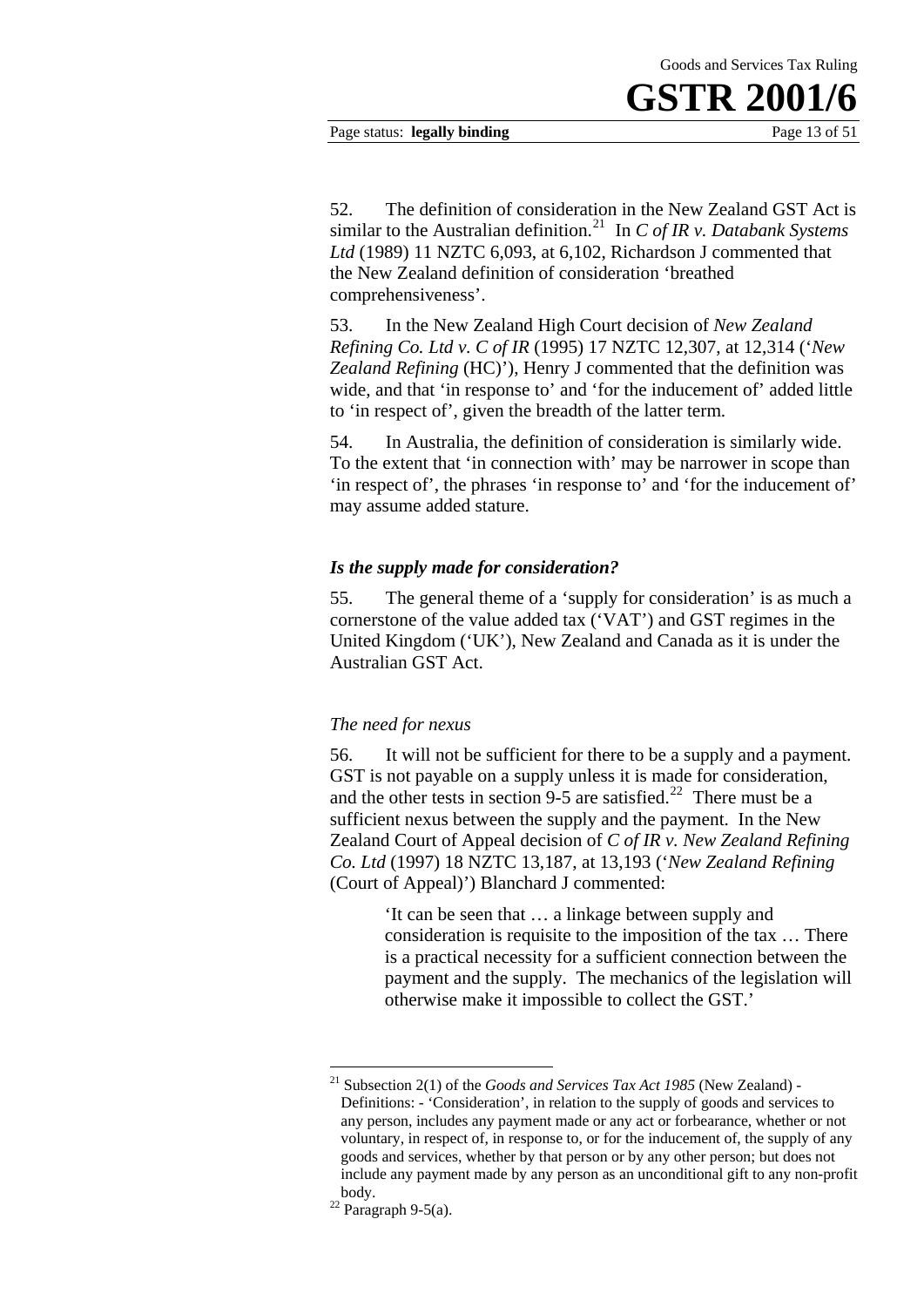Page 14 of 51 Page status: **legally binding** 

#### *The nexus test in Canada and the European Community*

57. The Canadian legislation uses the expression 'consideration for the supply'.<sup>23</sup> The VAT law in the European Community uses the expression 'supply effected for consideration', with no elaboration on what 'for' means in this context.<sup>24</sup> The Courts in the UK have adopted a 'direct link' test in determining whether consideration is 'for' a supply in those jurisdictions.<sup>25</sup>

#### *The nexus test in New Zealand*

58. While European and Canadian authorities demonstrate the need for a link between supply and consideration for a VAT or GST liability to arise, in New Zealand the definition of consideration itself describes the link. The term 'consideration' is defined in relation to supplies of goods and services. The definition includes any payment in respect of, in response to, or for the inducement of, the supply of any goods and services. $^{26}$ 

59. In *New Zealand Refining* (HC), Henry J commented in relation to the application of European Authorities to New Zealand's GST Act:

> 'I do not think there is any principle of construction relevant to the present issue to be discerned from a review of the authorities cited in argument. It can be said they demonstrate the need for a link or nexus between a payment and the identified service, but I doubt whether there is any call to go beyond an application of the statutory words defining the term "consideration" in reaching a decision in any particular case. $^{27}$

60. In *New Zealand Refining* (Court of Appeal), Blanchard J noted the absence of a binding commitment to make particular supplies, and stated that a 'sufficient connection' between the payment and a supply was necessary. The Court concluded that the payments that were made conditional on the refinery remaining operational were not consideration for any supply, as there was no binding commitment to make particular supplies.

 $\overline{a}$ <sup>23</sup> In Canada, tax is payable on 'the value of the consideration for the supply' *[Excise Tax Act. R.S., c.E-13* subsection 165(1)].

<sup>&</sup>lt;sup>24</sup> The Sixth VAT Directive of the European Council ('Sixth Directive') [EC Council Directive 77/388 of 17 May 1977 on the harmonisation of the laws of the member states relating to turnover taxes – Common system of value added tax:

uniform basis of assessment]. 25 See, for example, *Apple and Pear Development Council v. Customs and Excise Commissioners* [1988] BTC 5116.<br><sup>26</sup> *Goods and Services Tax Act 1985* (New Zealand), subsection 2(1).<br><sup>27</sup> *C of IR v. New Zealand Refining Co. Ltd* (1995) 17 NZTC 12,307 at 12,314.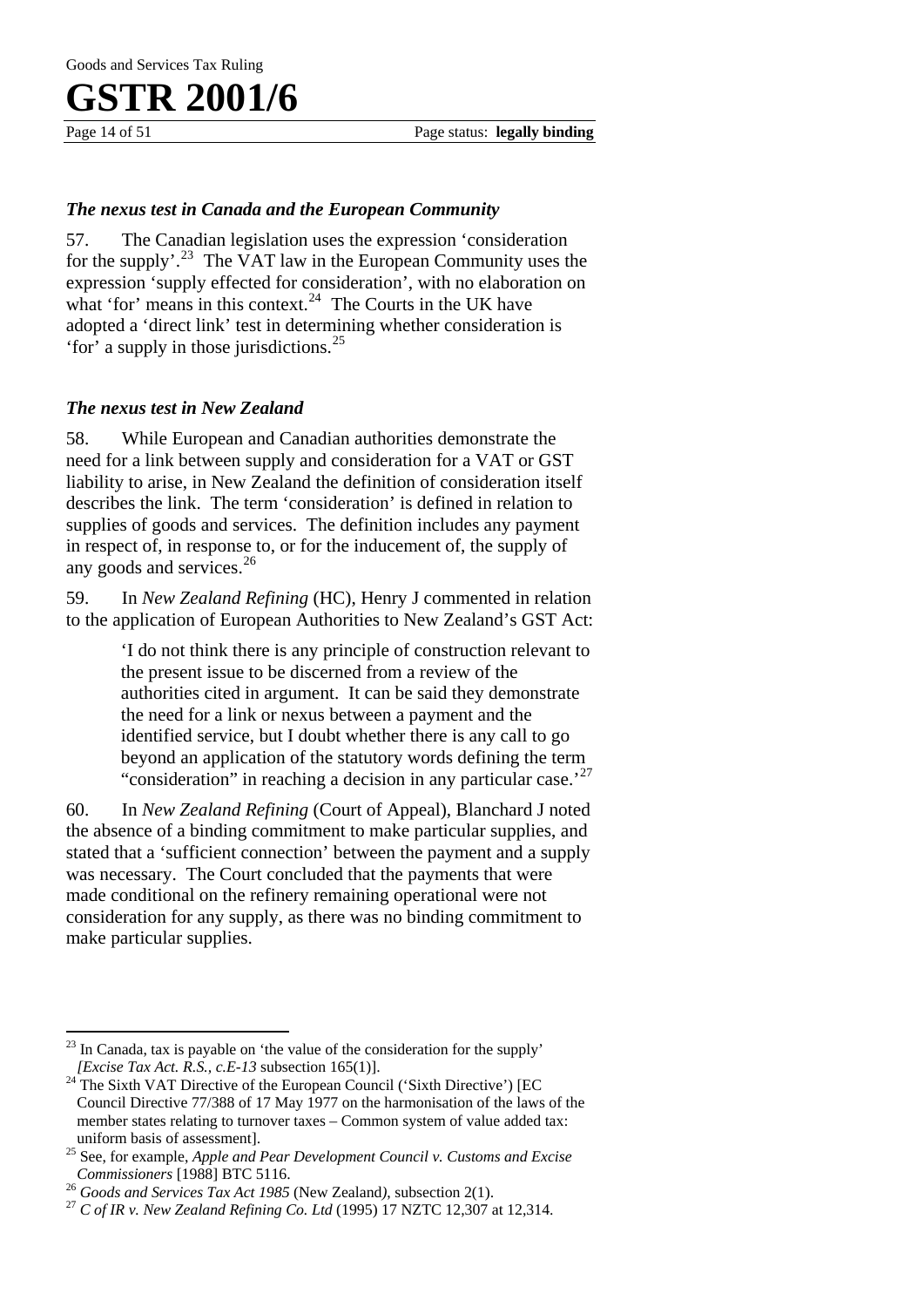Page status: **legally binding** Page 15 of 51

61. The only recourse the government had was to cease making

payments once the condition failed to be met. The payments were directed to maintaining the structural framework within which supplies of services were expected to be made. The purpose that the refinery remain operational was distinct from any supply of services to be made. Thus, on the particular facts of this case the requisite link between a supply of particular services and consideration was not established.<sup>2</sup>

62. The nexus requirement was further emphasised in the *Chatham Islands Enterprise Trust v. Commissioner of Inland Revenue* (1999) 19 NZTC 15,075 decision of the New Zealand Court of Appeal. There, the Court considered whether an amount settled on a trust by the New Zealand Government could be construed as consideration for a supply of services made by the trustee to either the settlor or the beneficiaries.

63. Tipping J, in supporting the view that there must be a 'sufficient' nexus, commented at page 15,081:

> 'I therefore have difficulty in seeing how it can be said that the payments made by the Crown were in respect of or for the inducement of any services. Clearly the payments were not in response to the supply of services.'

#### *The nexus test in Australia*

64. A supply is not subject to GST in Australia unless it is made for consideration*.* 29 Consideration 'for a supply or acquisition' is defined in section 195-1 as any consideration, within the meaning given by sections 9-15 and 9-17, that is 'in connection with the supply or acquisition'.

65. We consider that, in the context of the GST Act, the expression 'you make the supply for consideration' in paragraph 9-5(a) has a similar meaning to 'there is consideration for the supply that you make'. $30$ 

<sup>1</sup> <sup>28</sup> *C of IR v. New Zealand Refining Co. Ltd* (1997) 18 NZTC 13,187 at 13,193 – 13,194 per Blanchard J.

 $^{29}$  Paragraph 9-5(a).

 $30$  Compare paragraph 11-5(c) – one of the requirements of a creditable acquisition is that you provide consideration for the supply. In addition, the meaning of 'supply' itself adopts the expression 'consideration for a supply'.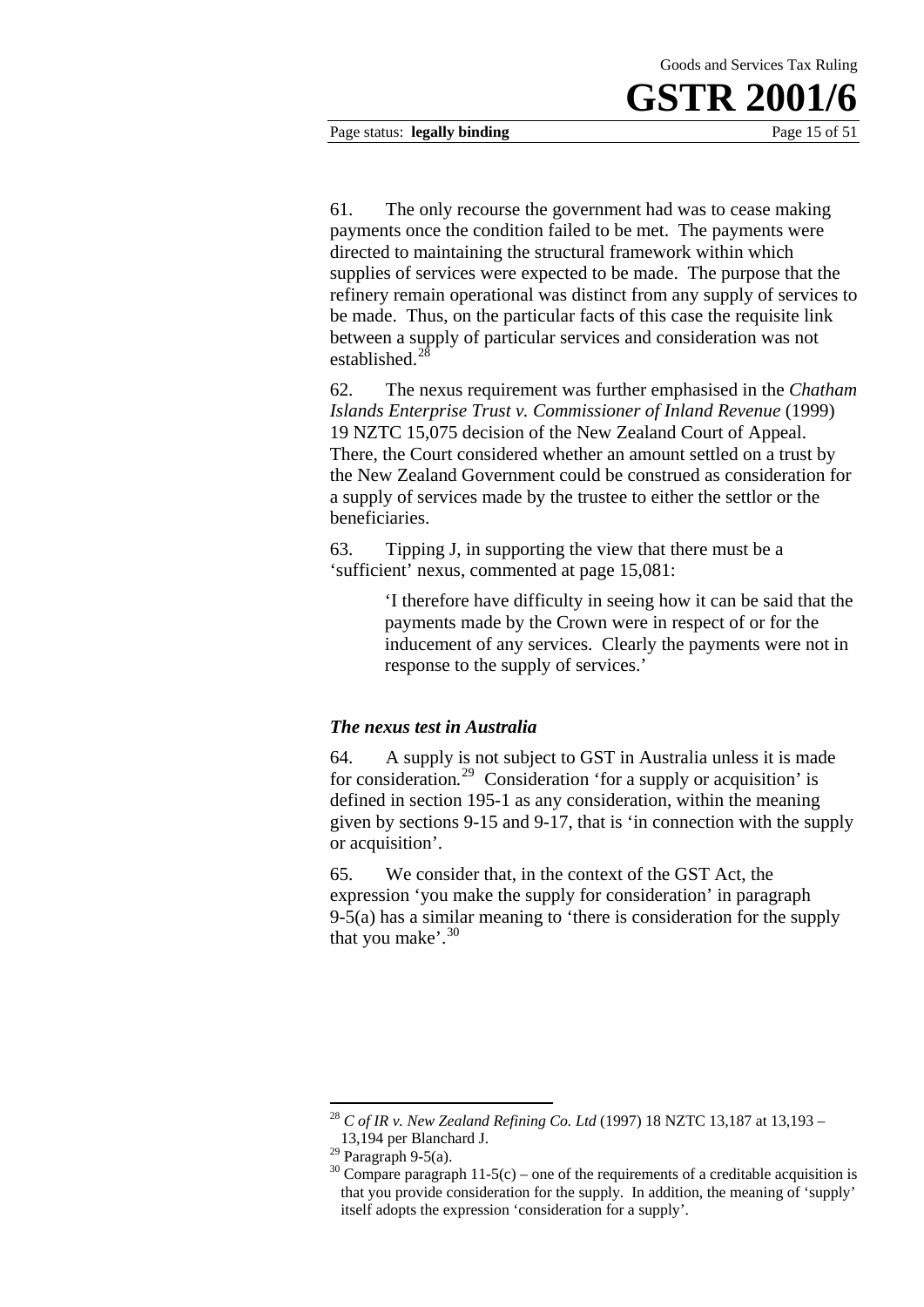Page 16 of 51 Page status: **legally binding** 

66. The references in the GST Act to 'supply for consideration'<sup>31</sup> and more commonly to 'consideration for a supply'32 underscore the close coupling between the supply and the consideration that is necessary before a payment will be consideration for a supply that will make the supply subject to GST.<sup>33</sup>

67. In a similar fashion to the GST legislation in New Zealand, the nature of the nexus required between supply and consideration is specified in the definition of consideration.<sup>34</sup> A payment will be consideration for a supply if the payment is 'in connection with', 'in response to' or 'for the inducement' of a supply.<sup>35</sup>

68. In determining whether a payment is consideration under subsection 9-15(1), the test is whether there is a sufficient nexus between the supply and the payment made.

69. This test may establish a nexus between consideration and supply in a broader range of cases than the 'direct link' test that applies in the European Community and in Canada. While caution needs to be exercised in applying decisions on connective terms in other contexts, the term 'in connection with' has been held to be broader in scope than 'for'.

70. The meaning given to the term 'in connection with' in *Berry v. FC of T* (1953) 89 CLR 653<sup>36</sup> (*'Berry's case'*) is similar to that which was described by the Court of Appeal in *New Zealand Refining,*37 but needs to be applied with regard to the structure of the definition of supply in the GST Act. In *Berry's case*, Kitto J held that 'in connection with' was a broader test than 'for'. At page 659, his Honour commented that consideration will be in connection with property where:

> 'the receipt of the payment has a substantial relation, in a practical business sense, to that property'.

 $\overline{a}$ 

 $31$  For example paragraph 9-5(a).

 $32$  The term 'consideration for a supply' appears in, for example, paragraph (a) of the definition of 'price' in subsection 9-75(1), in subsection 9-85(2) in relation to the

value of a supply, and in paragraph  $11-5(c)$  in defining a creditable acquisition.  $33$  Subject to the other requirements of the GST Act, particularly the requirements in

section 9-5.<br><sup>34</sup> Subsection 2(1) of the *Goods and Services Tax Act 1985* (New Zealand).<br><sup>35</sup> Subsection 9-15(1).

<sup>&</sup>lt;sup>36</sup> In the High Court decision, Kitto J considered the meaning of consideration 'for or in connection with' in the context of former section 84 of the *Income Tax Assessment Act 1936*, a provision which included consideration for or in

connection with goodwill in a lease premium.<br><sup>37</sup> *C of IR v. New Zealand Refining Co. Ltd* (1997) 18 NZTC 13,187 at 13,193 – 13,194 per Blanchard J.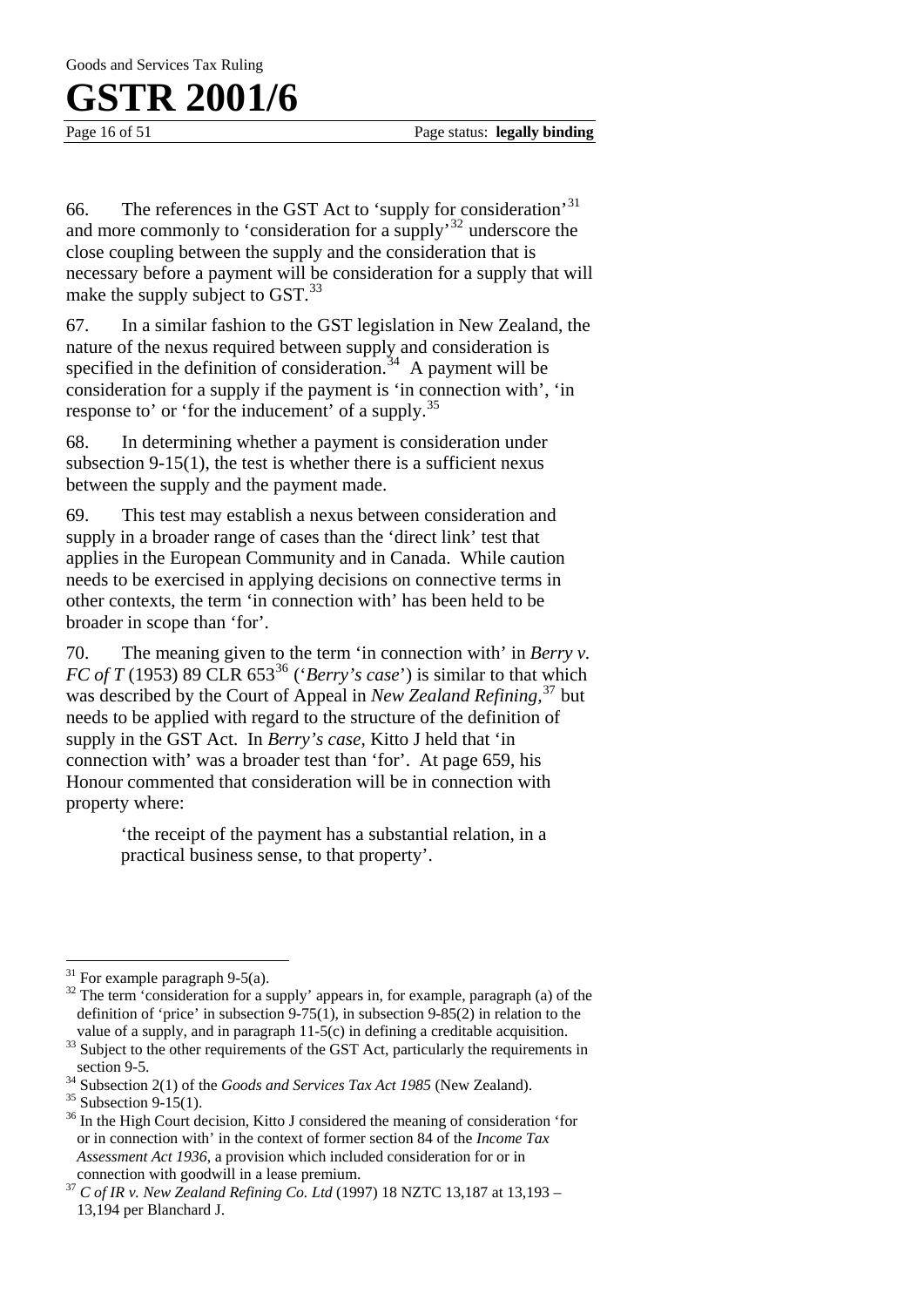Page status: **legally binding** Page 17 of 51

71. In determining whether a sufficient nexus exists between supply and consideration, regard needs to be had to the true character of the transaction. An arrangement between parties will be characterised not merely by the description that parties give to the arrangement, but by looking at all of the transactions entered into and the circumstances in which the transactions are made. $38$ 

72. The test as to whether there is a sufficient nexus is an objective test. The motive of the supplier and the recipient also may be relevant in determining whether the supply was made for consideration, if a reasonable assessment of the evidence supports that motive.

#### *Form of non-monetary consideration*

73. The following two cases illustrate the form that non-monetary consideration can take, and the need to find the necessary link in overseas jurisdictions between the supply and the payment.

74. An example of non-monetary consideration was dealt with by the Court of Justice of the European Communities in *Naturally Yours Cosmetics Ltd v. Customs and Excise Commissioners* (1988) 3 BVC 428. This case involved a cosmetics company that sold its products through beauty consultants who arranged for hostesses to organise parties at which the products were offered for sale. The beauty consultant purchased the pot of cream from the cosmetics company for an amount of money less than its normal selling price, giving an undertaking to use it only for the purpose of providing it as a gift to a hostess for organising a party. Otherwise, the beauty consultant had to pay the normal price or return it.

75. It was found there was a direct link between the supply of the pot of cream and the service provided by the beauty consultant to the cosmetics company of arranging the party. The service was therefore non-monetary consideration for the supply of the pot of cream. The consultant's service was valued as the difference between the cream's normal wholesale price and the money paid by the consultant.

76. Similarly, in the UK case of *Rosgill Group Ltd v. Customs and Excise Commissioners* [1997] BVC 388, a company sold goods on a 'party plan' system. It rewarded hostesses for holding parties for the promotion of its goods by commission based on the value of goods sold at the party. The amount of commission depended on whether it was taken in money or as a discount on the price of goods. A hostess chose to receive her commission as a discount on the purchase of a blouse.

1

<sup>38</sup> *Marac Finance Ltd v. Virtue* (1981) 1 NZLR 586.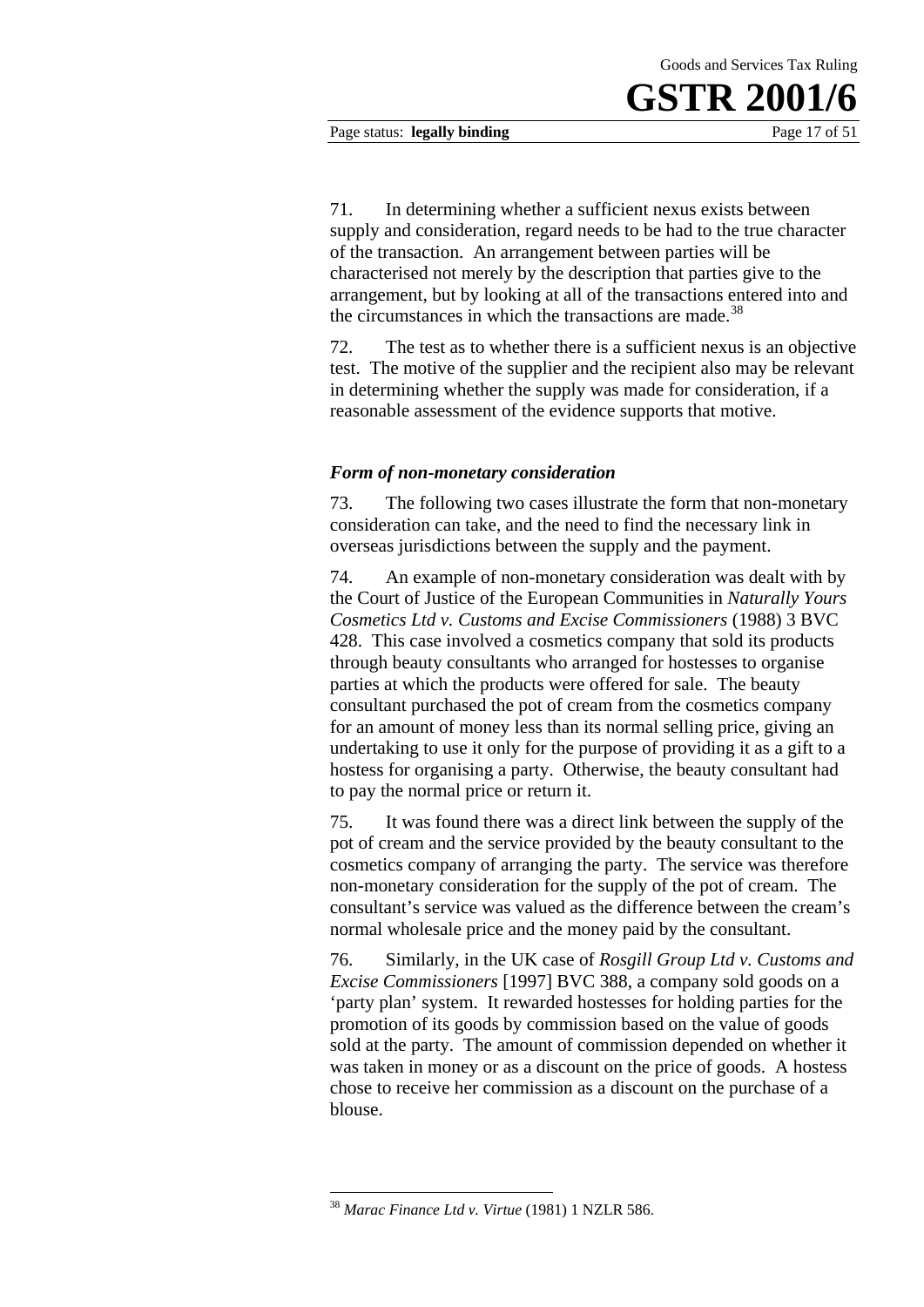Page 18 of 51 Page status: **legally binding** 

77. The Court of Appeal considered that under article 11(A)(1)(a) of the Sixth Directive the taxable amount was made up of 'everything' obtained by the supplier from the hostess. The hostess did not simply pay the money. She also held the party at her house. In holding the party, she was rendering a service of value to Rosgill so there was a 'direct link' between the provision by the hostess of that service to Rosgill and the supply of the blouse.

78. The Court of Appeal said there was also a causative link as the purchase would not have happened if the service had not been provided, and a contractual link as the purchase of the blouse at the reduced price was in exercise of a contractual right acquired under the agreement to hold the party. The consideration given by the hostess for her blouse therefore consisted partly of monetary consideration and partly of non-monetary consideration, being her service of holding the party at her house.

79. We consider that the principles on which these cases were decided are applicable in Australia.

#### *Economic value and independent identity*

80. As stated at paragraph 68, the test for determining whether a payment is consideration for a supply is whether there is sufficient nexus between the supply and the payment. Consideration for a supply may include acts, rights or obligations provided in connection with, in response to, or for the inducement of a supply. However, things such as acts, rights and obligations can often be disregarded as payments as they do not have economic value and independent identity separate from the transaction.

81. For a thing to be treated as a payment for a supply, it must have economic value and independent identity provided as compensation for the making of the supply. That is, it must be capable of being valued and be a thing that an acquirer would usually or commercially pay money to acquire. Whether this requirement is satisfied will usually be demonstrated by the parties to an arrangement assigning a specific or separate value to the thing. However, the assigning of a value by the parties is not necessary for a thing to have economic value.

82. Whether a payment is consideration for a supply depends on the true character of the transaction. Consideration for a supply is something the supplier receives for making the supply. Although a non-monetary payment (and acts or forbearances) can form consideration, the character of the transaction will determine whether it forms part of the consideration received by the supplier for making the supply.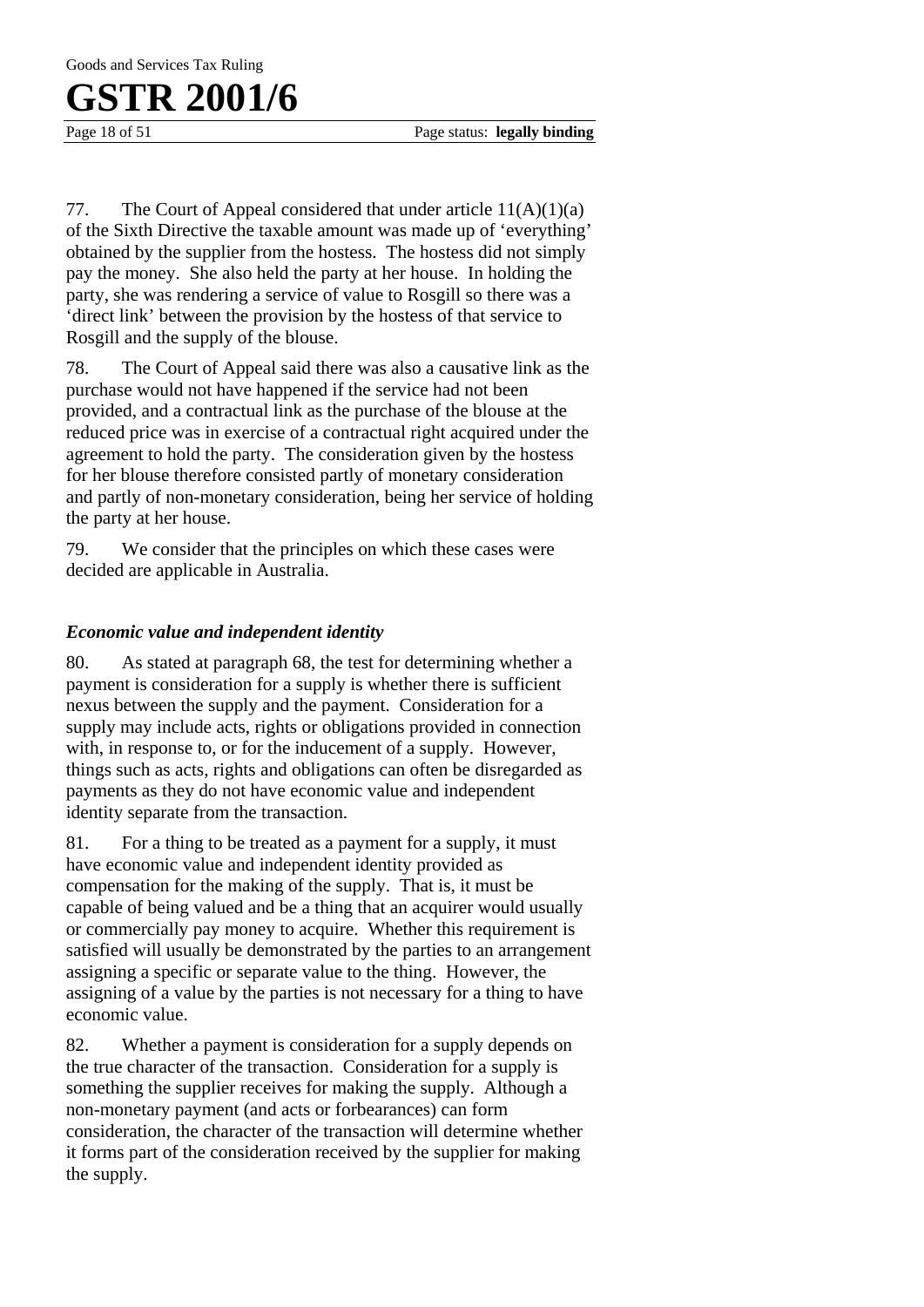Page status: **legally binding** Page 19 of 51

83. Many transactions involve exchanging various rights and obligations between the parties to the transaction. In particular, the true character of the transaction may characterise the payment as a condition of the contract rather than the provision of non-monetary consideration. For example, in many cases, agreeing to enter into a

84. Also, subject to the terms of the agreement, transactions will often involve a supply made only for monetary consideration. In these circumstances, obligations entered into as part of the transaction by the entity that is liable to provide the money will not be separate parts of the consideration for the supply. Similarly, where the transaction in substance involves a supply made for a thing that is non-monetary consideration, the obligations to provide that thing will not constitute separate parts of the consideration.

contract to receive a supply for a specific period of time is not

non-monetary consideration for that supply.

85. Non-monetary consideration needs to have a clearly independent identity. Obligations that are essentially another way of describing the consideration do not have a separate existence. For example, the obligation to pay money does not exist separately from the payment of money for the purposes of identifying the consideration. Also, in most cases, the use of a particular method of payment is not consideration. For example, where a supply is made for a lower price if a customer uses a credit card, the use of the credit card is not non-monetary consideration.

#### *Obligations that define a supply*

86. Particular terms that form part of a transaction need to go beyond merely defining or describing the supply, or specifying rights that are to be retained by the entity making the supply, before the terms form a separate supply or additional consideration for a supply under the transaction. This principle also applies in overseas jurisdictions.

87. For example, Chisholm J, in the New Zealand case of *The Trustee, Executors and Agency Co New Zealand Ltd v. Commissioner of Inland Revenue* (1997) 18 NZTC 13,076, considered whether the payment of rates by a tenant was consideration for a supply from the local rating authority, or whether it was merely additional consideration for the supply of the leased premises. On the facts of the case, Chisholm J found that the landlord was primarily responsible for the rates. He held that the cost of meeting liabilities that are properly regarded as those of the landlord forms part of the consideration for the supply of the leased premises. It was not consideration for a supply from the local rating authority to the tenant or for a separate supply from the landlord.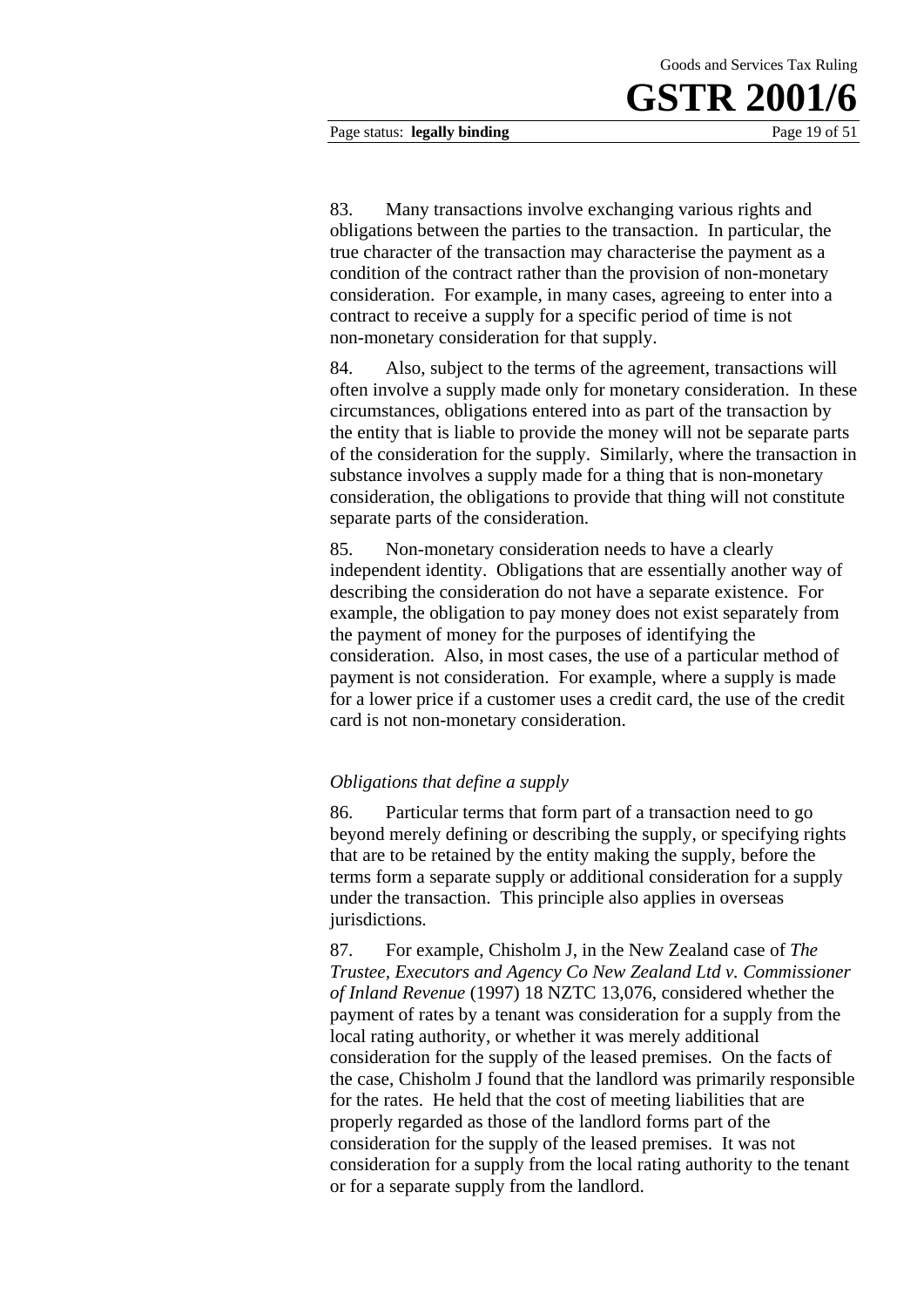Page 20 of 51 Page status: **legally binding** 

#### *Example 8 - obligation to sell specified products*

88. *Franchisor supplies certain rights to Franchisee under a franchise agreement. Franchisee pays \$10,000 for each year of the agreement, undertakes to sell only specified products for specified prices, and undertakes not to operate outside a particular geographical area*.

89. *The true character of the transaction is for the supply by Franchisor of certain rights in return for a monetary payment. The obligations Franchisee enters into are in the nature of defining and describing the supply by Franchisor. Although, when viewed in isolation they may meet the definition of both 'supply' and 'consideration', they do no more than define what Franchisor is supplying*.

#### *Things used to make a supply*

90. The recipient of a supply may provide or make a thing available for the supplier to use in making the supply. However, the thing does not necessarily form consideration.

#### *Example 9 - things used in making the supply*

91. *Eddie Engineer ('Eddie') agrees to supply services to Mountain Miners ('Mountain') at a rate of \$100 per hour. Under the agreement, Eddie must perform the services on Mountain's premises in Melbourne. Mountain agrees to allow Eddie to use its computer facilities, stationery and safety equipment on Mountain's premises to perform the services. Mountain also agrees to fly Eddie to Melbourne and provide accommodation and meals during the period Eddie performs the services*.

92. *There is monetary consideration for Eddie's services (\$100 per hour). The provision of the use of computer facilities, stationery and safety equipment and the transport, accommodation and meals is not part of the price paid for the services as it is not a payment or of value to Eddie in return for his services. They are rather conditions of the contract that go to defining the supply made by Eddie, and are used in providing the services, rather than being supplied to Eddie in return for the services. They do not provide economic value to Eddie in return for his supply. The provision of these things in these circumstances is not consideration in connection with the supply by Eddie. There is no non-monetary consideration for Eddie's supply*.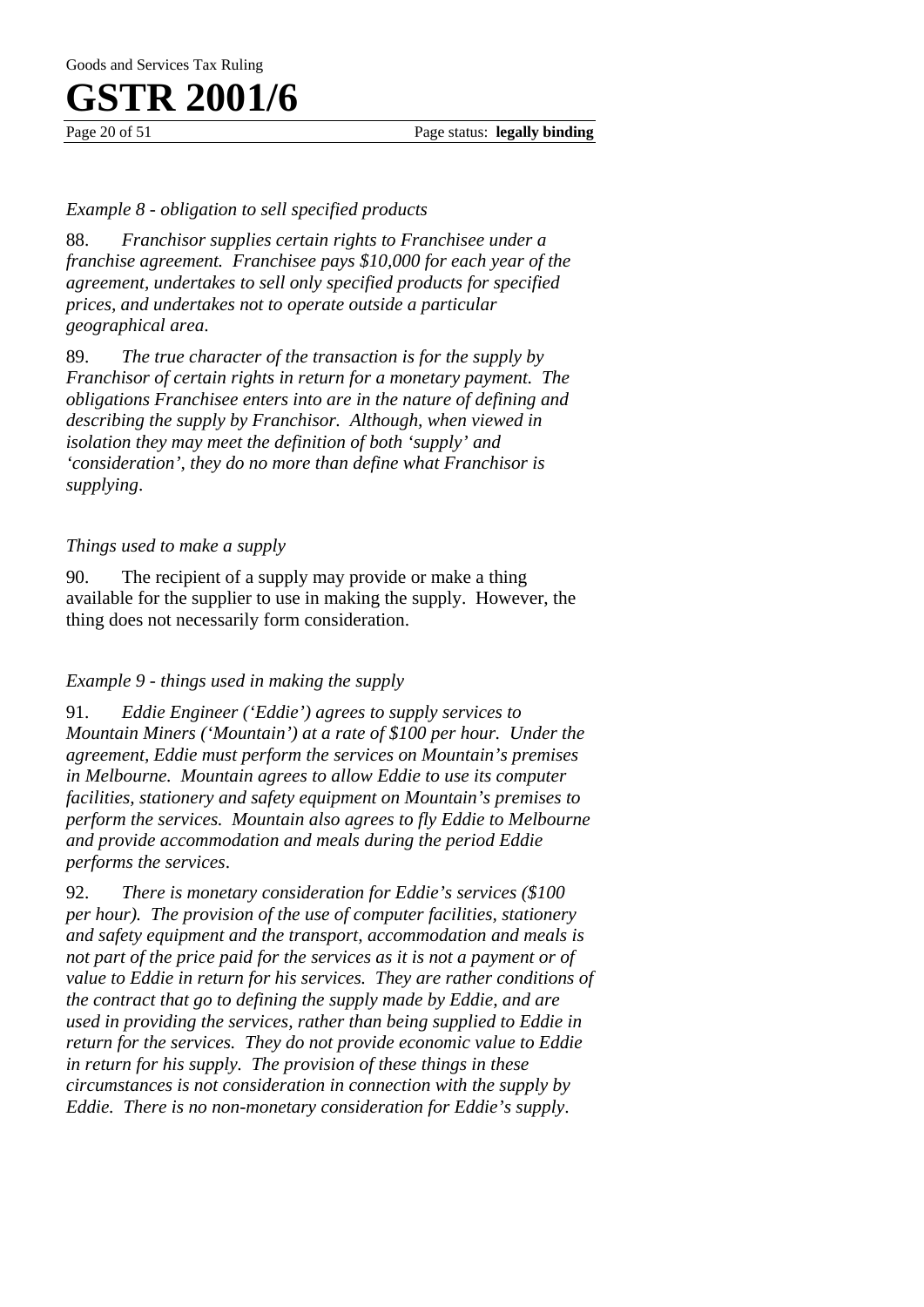#### Page status: **legally binding** Page 21 of 51

#### *Things consumed outside of the supply*

93. If Mountain agreed in addition to provide holiday accommodation for Eddie at the Gold Coast, this would constitute non-monetary consideration. It is not something required for Eddie to supply the services to Mountain and it provides Eddie with economic value in return for his supply.

94. Further, had Eddie incurred the costs of the transport, accommodation and meals and on-charged those expenses to Mountain as part of the cost of his services, GST is payable on this on-charge as they represent additional costs for the supply of Eddie's services.

#### *The transaction that occurs*

95. You need to examine the character of the transaction that occurs and not what might have happened if it had been arranged differently for the purposes of identifying whether a payment is consideration for a supply. For example, a party receiving a supply under a transaction and having a particular obligation, may have had to pay more money had the transaction proceeded without its entry into the obligation. However, this fact alone will not determine that the obligation is consideration. In this sense, an obligation that is taken into account when negotiating what the consideration for a supply is to be, or is dependent upon, will not necessarily form consideration in itself.

96. For example, if a tenant did not have an actual or implied obligation under a lease to keep the leased premises in good repair, it is likely that the landlord would require the tenant to make higher lease payments. However, if the tenant agrees to such an obligation, it is not consideration for the supply of the premises as it is not provided as compensation or value for the supply of the premises.

#### *Example 10 - dependent services*

97. *Large Ltd ('Large') outsources its accounting area to Fast & Friendly Accounting Pty Ltd ('Fast'). The agreement is on the basis that Large will provide the premises and equipment that Fast needs to perform the services. Fast is to use the premises and equipment only for the purpose of performing the services for Large. Fast acknowledges in the agreement that the amount it is charging for the services is reduced to take account of the fact that it does not have to use its own premises and equipment.*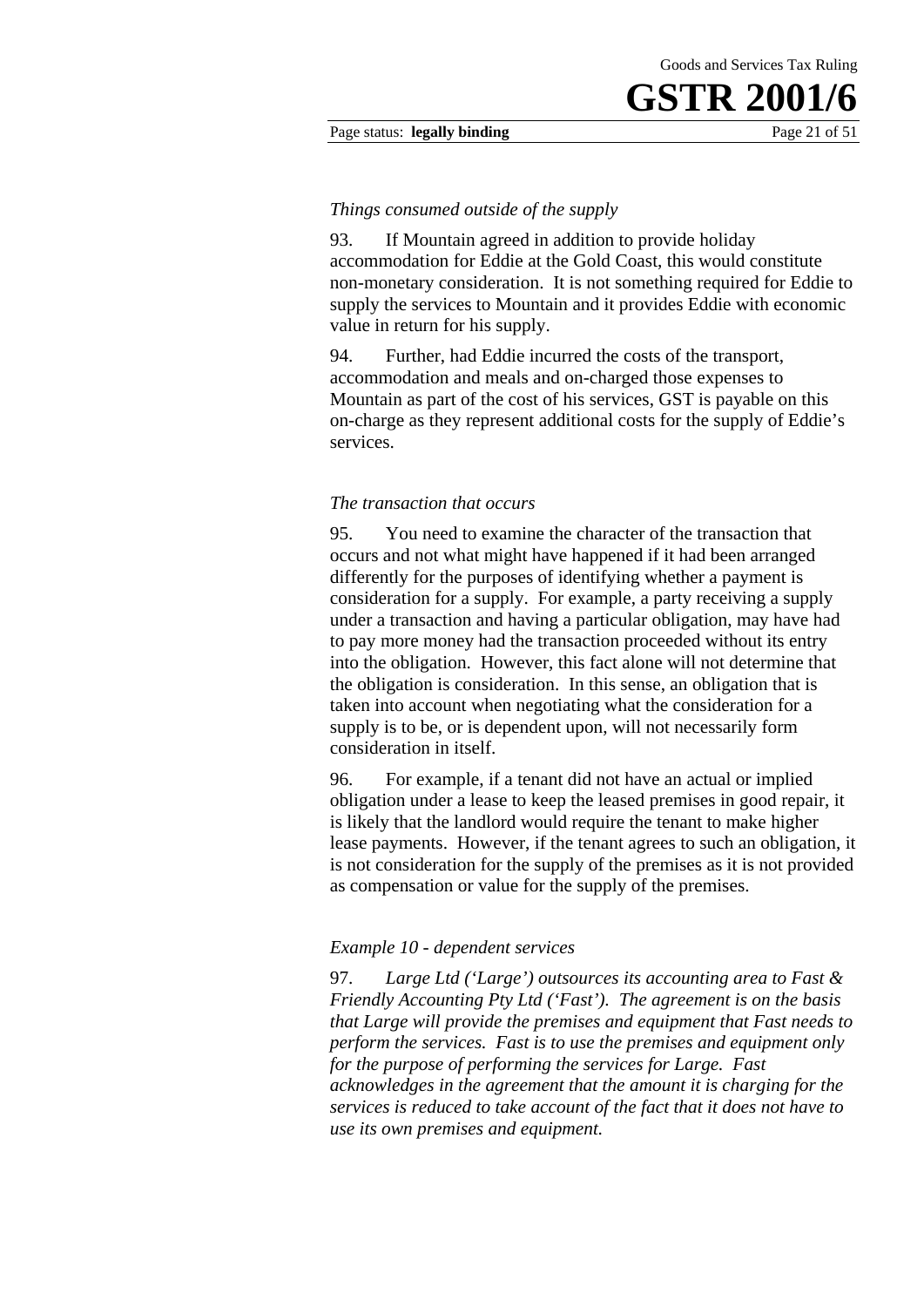Page 22 of 51 Page status: **legally binding** 

98. *The use of the premises and equipment is not consideration for Fast's supply as there is no nexus between it and the supply by Fast. It does not have an independent identity such that it provides Fast with any value in return for its services.* 

*Example 11 - dependent goods* 

99. *PrettyPaint agrees to paint the interior of Peng's offices for \$10,000. Peng agrees to provide PrettyPaint with 1,000 cans of pink shimmer paint that PrettyPaint has advised will be enough to paint the offices*.

100. *The paint provided by Peng is not consideration for PrettyPaint's supply. PrettyPaint's supply is the service of painting the offices. Although PrettyPaint would have charged more money if it had to also supply the paint, this is not relevant in this particular transaction.*

#### *Traded-in goods*

101. In most circumstances, goods that are traded-in for new goods will be *part* of the consideration for those new goods. Ownership will generally pass where the goods go into a pool of goods rather than where the specific goods are reconditioned and returned. Also, where it is a condition of the agreement that the goods are provided, they will generally have an independent identity and be of economic value.

102. In the UK case of *Customs and Excise Commissioners v. Sai Jewellers* [1996] BVC 140, Macpherson of Cluny J in the Queen's Bench Division considered issues arising from the supply of new articles of jewellery that were made from old gold provided by a customer and partly from additional gold from the jeweller's stock. His Honour had to determine whether a number of transactions involved either a service (of refashioning the customer's jewellery) or a part exchange. If a transaction involved a part exchange then the value of the supply was to be the total value of the new article. There was no express agreement between the parties.

103. Macpherson of Cluny J decided that, in the circumstances, a transaction involved a supply of refashioning the old jewellery (rather than a part exchange), where mixing of the customer's own gold with other gold was not likely to any substantial extent. For transactions made in those circumstances, the customer's gold did not form non-monetary consideration. Hence, the supply by the jeweller is one of services, being the labour required to refashion the jewellery.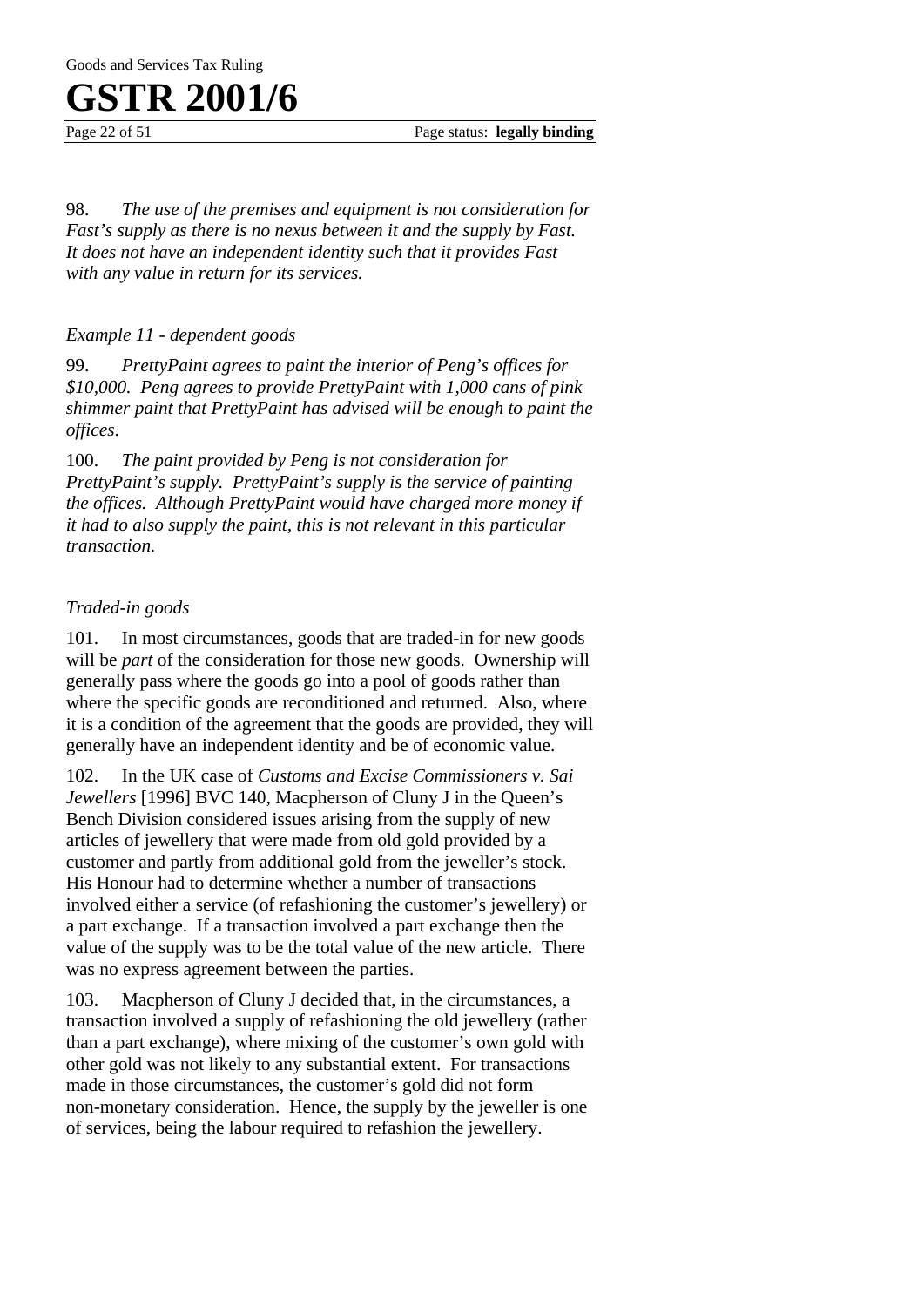#### Page status: **legally binding** Page 23 of 51

#### *Example 12 - traded-in goods*

104. *Andrew, a motor mechanic, expressly agrees to replace the battery in Bart's car for \$100 provided Bart gives Andrew the old battery. If Bart does not give Andrew the old battery, Andrew will charge an additional \$10. Bart gives Andrew the old battery and pays \$100. The battery is provided in return for Andrew's supply and has an economic value and independent identity. Ownership of the old battery passes to Andrew and he can use it for his own purposes. The old battery is non-monetary consideration for the supply made by Andrew. The total consideration for the supply made by Andrew is \$110. He needs to account for \$10 GST payable on his supply*.

*Example 13 - no economic value to either party when the transaction is made* 

105. *Frank takes his car to Andrew's garage for a grease and oil change. The total price of the service is \$150 and this will not change regardless of whether Frank wants to keep the used oil or leave it to be disposed of by Andrew. Frank regards the used oil as just a waste product and believes Andrew will dispose of it as part of the service. Andrew also regards the used oil as a waste product to be disposed of as part of his service and it would make no difference to his charge if Frank wanted the used oil back. The used oil is not non-monetary consideration for the supply made by Andrew*.

#### *Example 14 - maintenance contracts*

106. *SteelCo is a manufacturer of various steel products. SteelCo enters into a maintenance service contract with WeFixIt. Under the terms of the contract, WeFixIt agrees to immediately replace any faulty parts with new or reconditioned parts. SteelCo has negotiated a reduced maintenance fee on the basis that it allows WeFixIt to keep the replaced parts. The cost of the new parts is also factored into the maintenance fee*.

107. *SteelCo would be required to pay a higher maintenance fee if it kept the faulty parts*.

108. *WeFixIt places a value on these parts. The faulty parts are non-monetary consideration for the maintenance services supplied by WeFixIt*.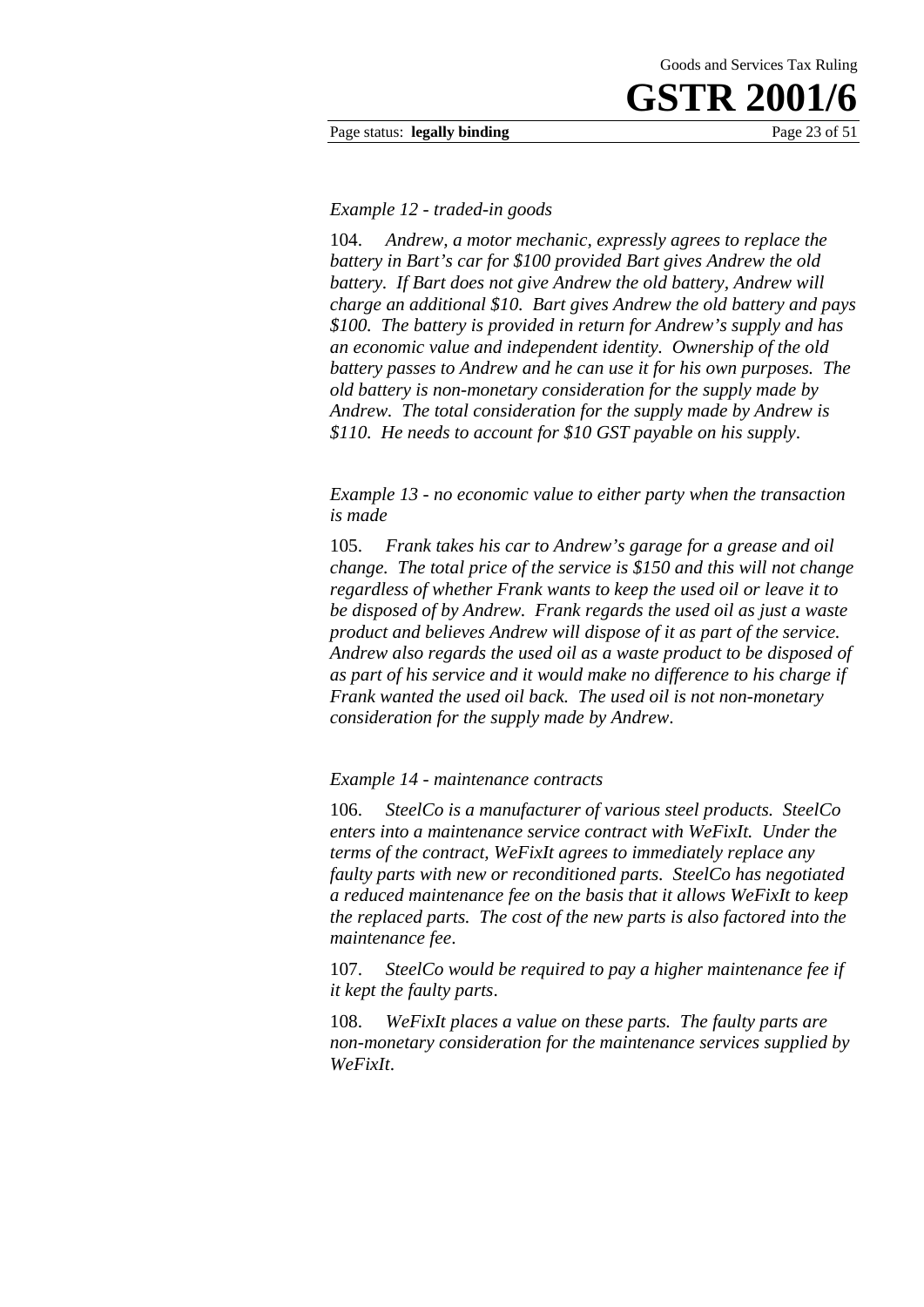Page 24 of 51 Page status: **legally binding** 

#### *Associated promotional activities*

109. As part of supplying goods, wholesalers may agree to provide their own staff to assist retailers in promoting a product on the retailers' premises. Where this occurs, it is necessary to look at the particular circumstances and determine whether a supply exists, whether there is a payment and whether there is a sufficient nexus between the payment and the supply.

#### *Example 15 - associated promotional activities*

110. *ElectricCo is a distributor of electronic goods and supplies its products to ShopCo, a major retailer. Under a supply of goods agreement between the parties, the distributor agrees to make available a staff member on a part time basis to promote its own goods in the stores of ShopCo free of charge. The parties expect that this part of the agreement will provide a mutual benefit to each in the nature of increased sales*.

111. *There are no separate supplies of services between the parties. These activities do not have an independent identity that is separate from the transaction for the supply of the goods. They occur as part of the transaction and are not treated as being consideration for a supply*.

#### *Example 16 – promotion of a particular product*

112. *Deli Co, as part of an exclusive supply arrangement with Supply Co, agrees to purchase a minimum amount of supplies from Supply Co at a favourable price during a specified period. In return, Supply Co allows Deli Co to use some of its machines for the same period. The machines are used in connection with the supplies and are expected to become obsolete at the end of the period*.

113. *Although Deli Co enters into an obligation to purchase products of a minimum specified value, entry into this obligation does not constitute non-monetary consideration. It does not have an independent identity separate from the supply arrangement. The obligation merely defines the supply of the equipment and product by Supply Co for the monetary consideration provided by the customer*.

114. *The consideration that Supply Co receives for its supplies of the product and equipment is the money paid by Deli Co each time it purchases supplies from Supply Co, under the terms of the agreement*.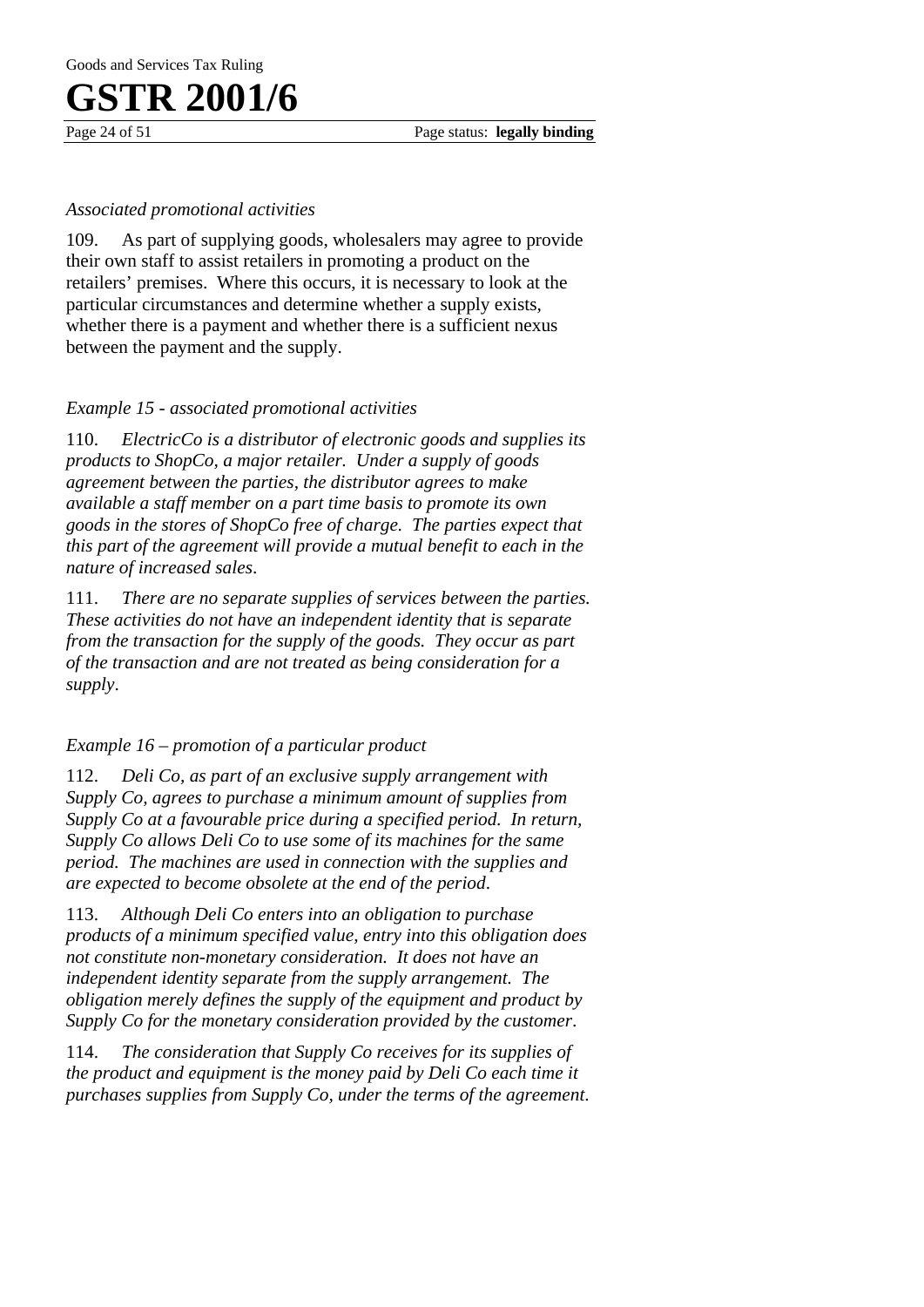#### Page status: **legally binding** Page 25 of 51

#### *Form of and variations to an arrangement*

115. The form of the arrangement that a transaction is made under is not determinative (by itself) of what is the consideration for a supply. For example, the parties may exchange obligations in a separate and later agreement that effectively changes the details and circumstances of a supply under an earlier continuing agreement. In this case, a barter or exchange transaction is not made where the substance of the transaction is a supply for the consideration identified in the first agreement. Similarly, a variation to an agreement will not necessarily be non-monetary consideration.

#### *Example 17 - form of the agreement*

116. *Rail Riders, a rail transport company, agrees to haul coal for Peak Power, a power station, in return for a monetary amount. The amount is calculated according to a formula that takes into account a variety of factors, including the amount of coal and how long it takes Peak Power to unload the coal*.

117. *A year later, the parties make a further separate agreement that Rail Riders will use special equipment to haul the coal, and Peak Power will install and use corresponding special equipment to unload the coal. The equipment belongs to and remains the property of Rail Riders. No money or ownership of property passes in the later agreement. There are mutual maintenance obligations in respect of each party's own property and a confidentiality clause in respect of the special equipment*.

118. *Although there is a separate agreement that points initially to a separate supply for consideration, the transaction is in substance a supply of the service of hauling coal for monetary consideration. The later agreement merely alters the details of the supply specified in the earlier agreement and does not give rise to non-monetary consideration*.

#### *Mere acknowledgment of a gift*

1

119. For a supply to be a gift, it must be transferred to the recipient voluntarily. It must not be subject to any contractual obligation and the donor cannot receive an advantage of a material character for the giving of the gift.<sup>39</sup> Where it is reasonable to conclude that an in kind payment is made merely in recognition of a supplier's benevolence in providing the gift, the payment is not consideration.

<sup>39</sup> See *FCT v. McPhail* (1968) 117 CLR 111 at 117.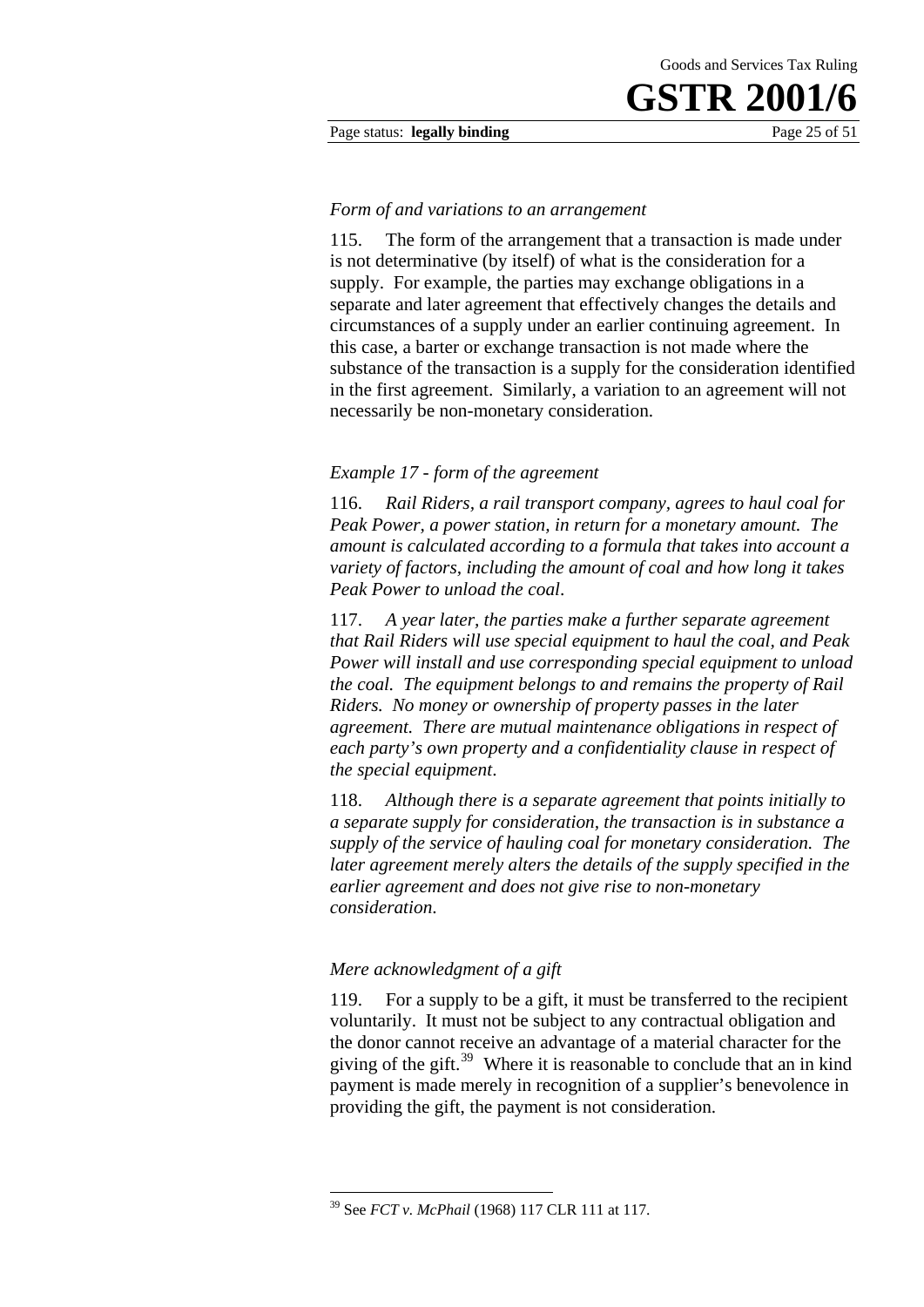Page 26 of 51 Page status: **legally binding** 

#### *Example 18 - mere acknowledgment*

120. *A party equipment hire firm provides chairs to the local school for its annual speech night without charge or expectation of receiving anything in return. The school acknowledges the firm's provision of the chairs in its monthly newsletter*.

121. *The public acknowledgment and recognition does not provide the firm with economic value. It is not non-monetary consideration for the supply of chairs. The supply of the chairs is not a taxable supply*. 40

#### *Unconditional incentives and promotional giveaways*

122. A non-monetary payment is sometimes made by an entity (such as a manufacturer) to induce another party to make or continue to make purchases from the entity. Where the payment is truly unconditional (that is, a gift), it is not consideration for a supply by that other party. $41$  In these circumstances, the non-monetary payment is also not a supply made for consideration.

#### *Example 19 - unconditional gift*

 $\overline{a}$ 

123. *Machinery Pty Ltd (MPL) is an established business that sells various types of industrial machines to a large range of clients. Client retention is an important part of MPL's operations. As part of this policy, on the anniversary of the commencement of its business, MPL gives selected clients a ticket to attend a high profile sporting or entertainment event. The tickets are provided on an unconditional basis. In this case, there is no consideration for the supply by MPL of the tickets*.

#### *Example 20 - unconditional promotional giveaways*

124. *ClubCo occasionally provides travel agents with two nights accommodation at one of its holiday resorts free of charge, so that travel agents can become familiar with the facilities provided by its resorts. ClubCo hopes that if the travel agents are impressed by their resorts they will recommend them to prospective customers. However, the travel agents are under no contractual obligation to recommend the resorts as a consequence of being provided the accommodation. In this case, there is no consideration for the supply of the accommodation*.

 $40$  Also, as the school is a non profit body, the provision of the use of the chairs is not consideration in respect of any supply made by the school pursuant to

subsection 9-17(2).  $41$  See Goods and Services Tax Ruling GSTR 2012/2 which, in respect of non-profit bodies and the application of subsection 9-17(2), discusses gifts at paragraphs 69 to 83.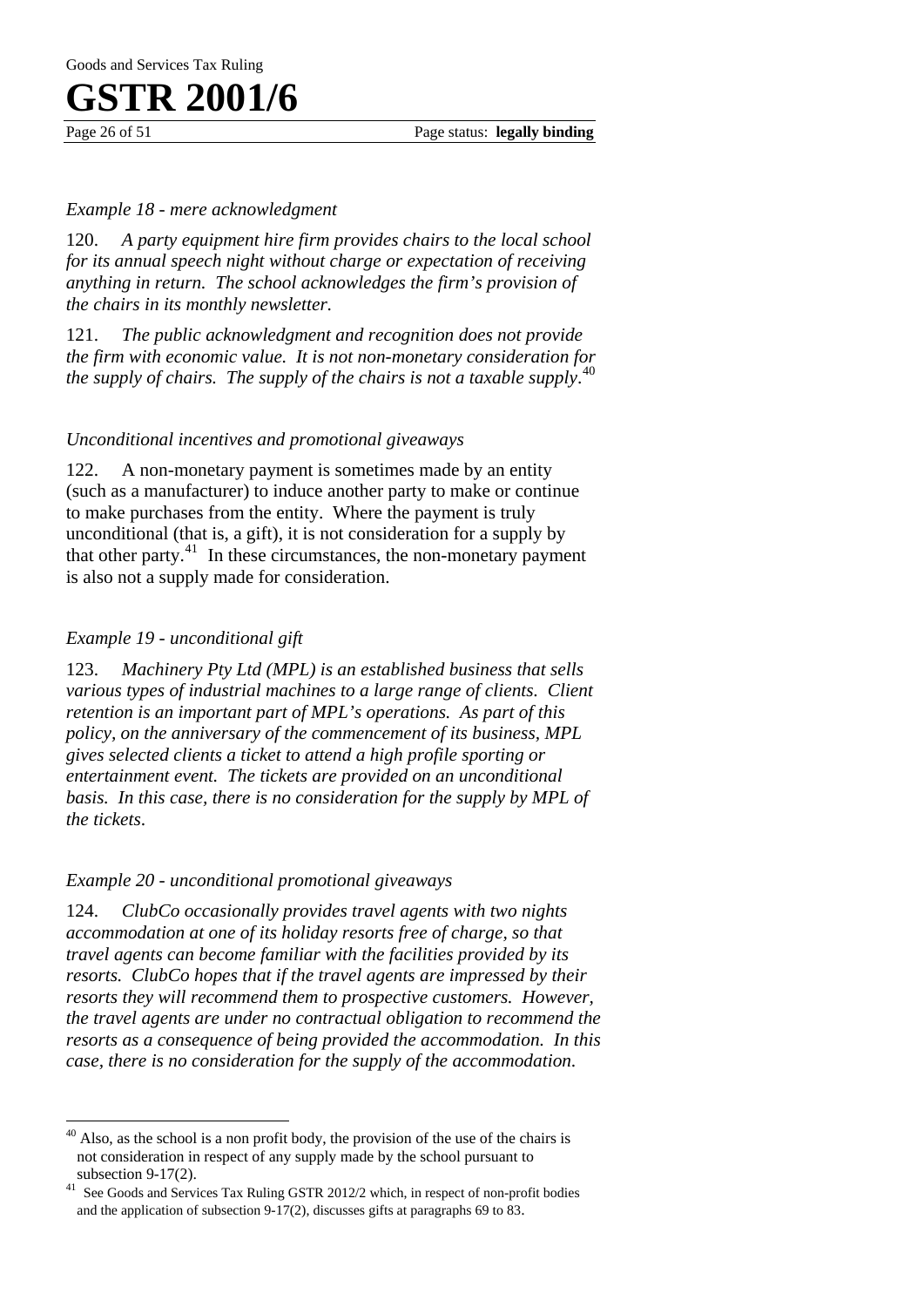#### Page status: **legally binding** Page 27 of 51

#### *No setting off of prices*

125. Where parties make supplies to each other, depending on the actual transaction, the supply made by each party may be for:

- monetary consideration; or
- non-monetary consideration, being the supply by the other party; or
- both monetary and non-monetary consideration; or
- no consideration.

Where there are mutual supplies for consideration, the GST law does not allow the price for one supply to be reduced by the price of another.<sup>42</sup>

#### *Example 21 - both monetary and non-monetary consideration*

126. *Notorious Newspapers ('Notorious') agrees to give Horatio Helpers Ltd ('Horatio') advertising space in the newspaper it publishes. Horatio agrees to paint the interior of Notorious's offices. The GST inclusive market value of the supplies made by each party is \$1,000. Each party agrees to charge the other party \$5 for the supply it makes, on the condition that it pays \$5 for the supply from the other party*.

127. *The circumstances of the arrangement show that each supply is in connection with the other supply and will form part of the consideration for that other supply. The consideration for the supply by Notorious is both monetary consideration (\$5) and non-monetary consideration (Horatio's painting services). The consideration for Horatio's supply is monetary consideration (\$5) and non-monetary consideration (the advertising services of Notorious). The price of each supply is \$1,005, being \$5 plus the GST inclusive market value of the other service of \$1,000*. 43

1

 $42$  This view in relation to monetary consideration has been previously expressed in Goods and Services Tax Ruling GSTR 2000/10 (Goods and services tax: recipient created tax invoices) at paragraph 51. 43 See discussion in paragraphs 27 to 28 and 133 to 134 of this Ruling.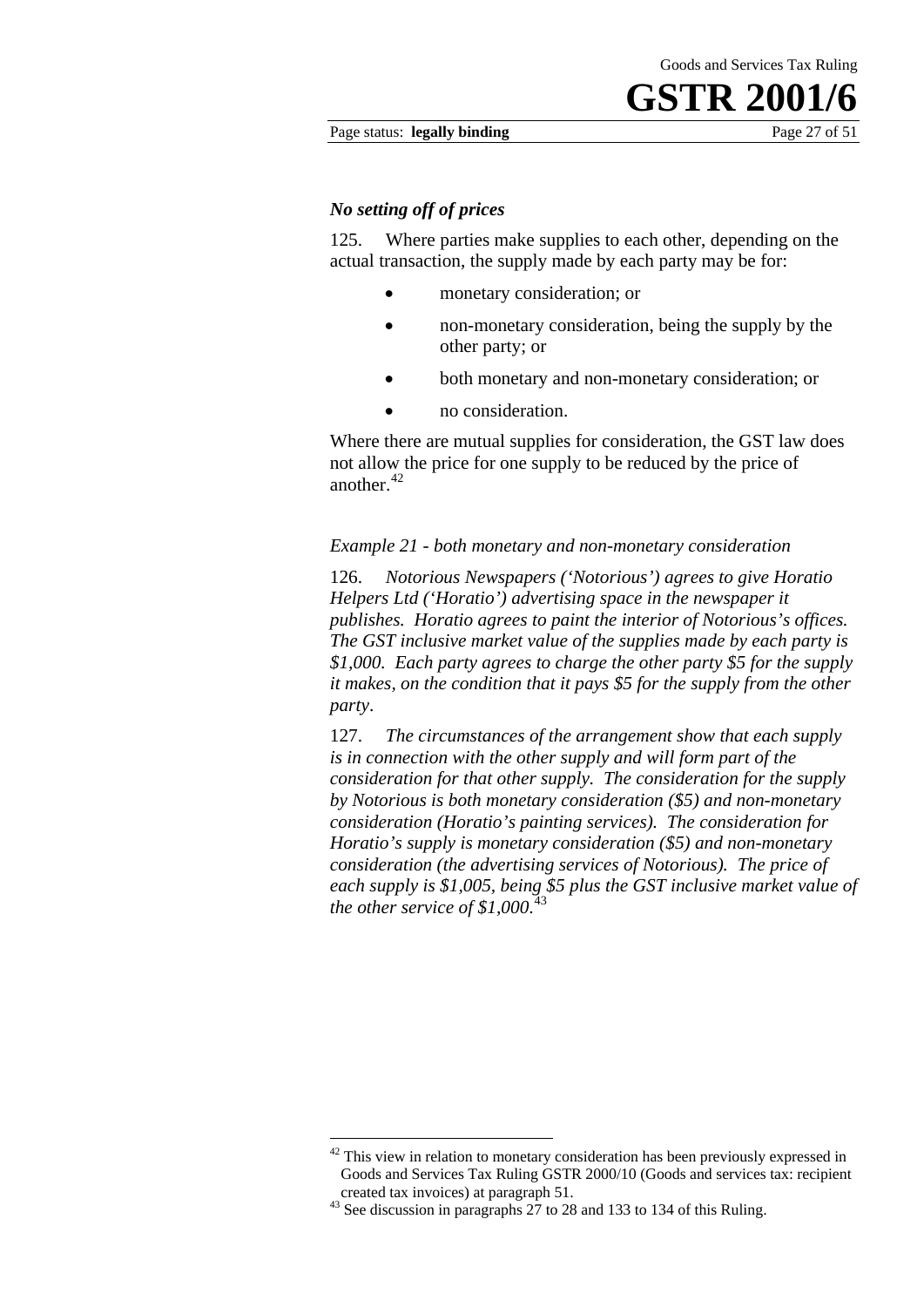Goods and Services Tax Ruling



#### *Non-monetary consideration does not itself need to be a taxable supply*

128. Section 195-1 states:

GST inclusive market value of:

- (a) consideration in connection with a supply; or
- (b) a thing, or a supply or acquisition of a thing;

means the market value of the consideration or thing, without any discount for any amount of GST or luxury car tax payable on the supply.

129. The effect of this provision is that, for the purpose of working out the price of a taxable supply under subsection 9-75(1), the GST inclusive market value of any non-monetary consideration is not reduced by the amount of GST payable on the supply to which the non-monetary consideration is connected. This is in line with paragraph  $9-75(1)(a)$  that provides that price, so far as the consideration is expressed as an amount of money, is 'the amount (without any discount for the amount of GST (if any) payable on the supply)'.

130. The GST treatment of non-monetary consideration (when it is viewed as a supply itself) is not relevant to its status as consideration. Circumstances in which the GST treatment is not relevant include where non-monetary consideration is received from an entity that is not registered for GST purposes, or is a GST-free or an input taxed supply. These things, when they are consideration, have a GST inclusive market value with the GST component being 'nil'.

#### *Example 22 - non-monetary consideration is itself a GST-free supply*

131. *Jana makes a taxable supply of a case of soft drink to Wendy, in return for a case of mangoes with a market value of \$110. The price for the taxable supply of the soft drink is the GST inclusive market value of the mangoes. As mangoes are GST-free, their GST inclusive market value is \$110. 44 The GST on the taxable supply of the soft drink is 10% of 10/11 of the GST inclusive market value of the mangoes, that is, 10% of 10/11 x \$110 = \$10*.

 $\overline{a}$ 

 $44$  Section 38-2.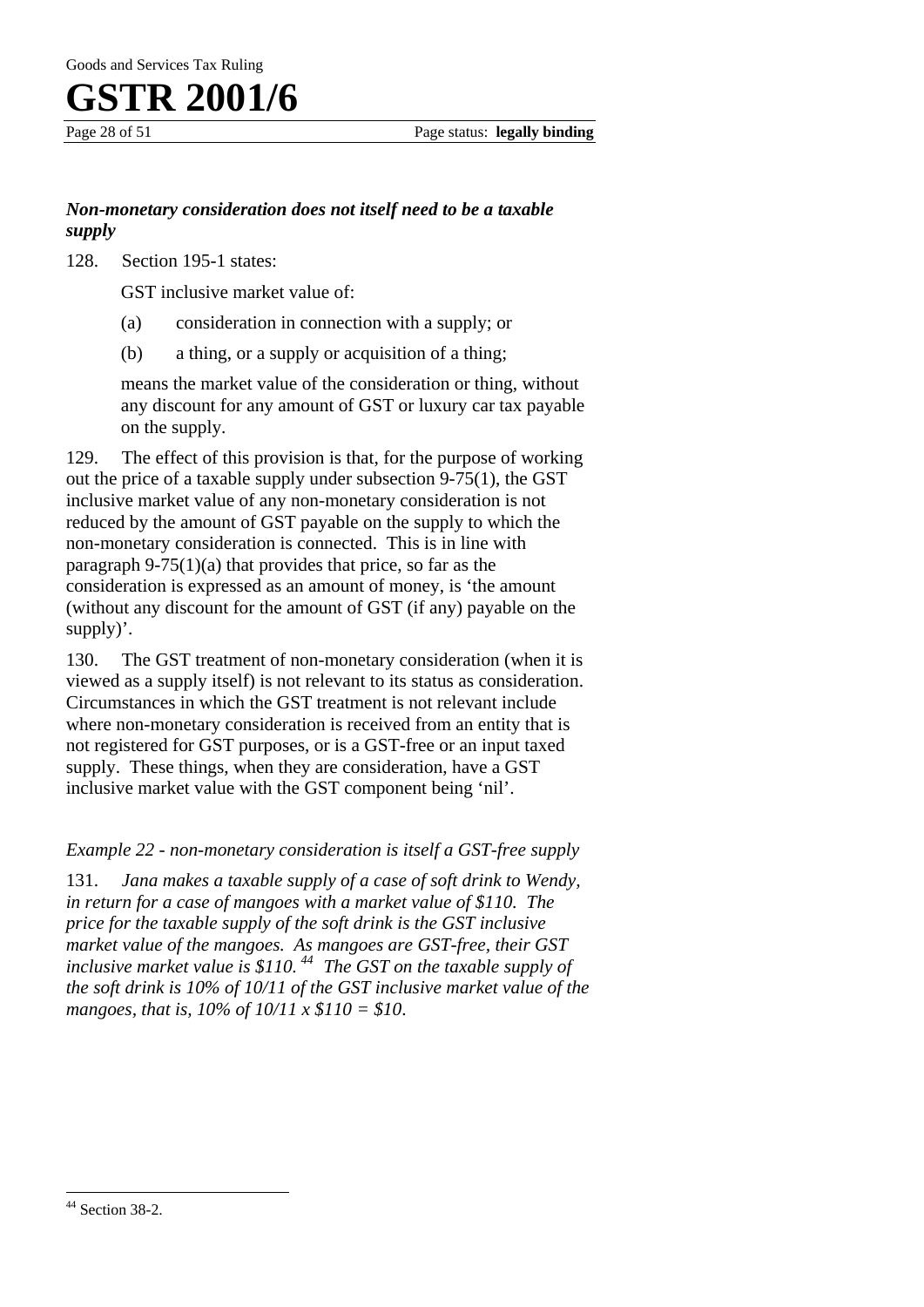Page status: **legally binding** Page 29 of 51

#### **Apportionment of non-monetary consideration**

#### *Transaction involving money*

132. A supply by one entity to another is sometimes made for consideration consisting of an in kind payment, (of lesser value than the supply) together with an amount of money. In these circumstances, the provision of the lesser value in kind payment is itself a supply for consideration by the other entity. The payment of the money is not a supply.<sup>45</sup>

133. This type of transaction was illustrated in Example 2 at paragraph 27 of this Ruling, where Steve's Faxes Pty Ltd supplies a fax machine (GST inclusive market value of \$660) to Lil's Cycle Shop for consideration comprising a bicycle and \$110 in money. In providing the bicycle as part consideration, Lil is also making a supply for consideration.

134. However, as the fax machine is provided by Steve in connection with both the money and the bicycle, the GST inclusive market value of the fax machine needs to be apportioned to determine the consideration for the supply of the bicycle. The apportionment is made by deducting the amount of money from the GST inclusive market value of the fax machine. The consideration for the bicycle  $($ \$660 less \$110) is \$550.<sup>46</sup>

#### *Transaction involving no money*

135. Where a single in kind payment is provided as consideration for a supply consisting of more than one identifiable part, you will need to apportion the consideration between the parts of the supply, if part of the supply is taxable and another part of the supply is GST-free, input taxed or otherwise non-taxable.

136. For example, where an entity makes a supply consisting of a stereo system and a wheelchair to another entity for a boat (as consideration), the GST inclusive market value of the boat needs to be apportioned between the stereo system and the wheelchair. GST is payable on the part of the supply that is taxable (that is, the stereo system).

1

 $45$  Subsection 9-10(4).

<sup>&</sup>lt;sup>46</sup> The GST payable on the supply of the bicycle is \$50; see GST calculation table at paragraph 21 of this Ruling.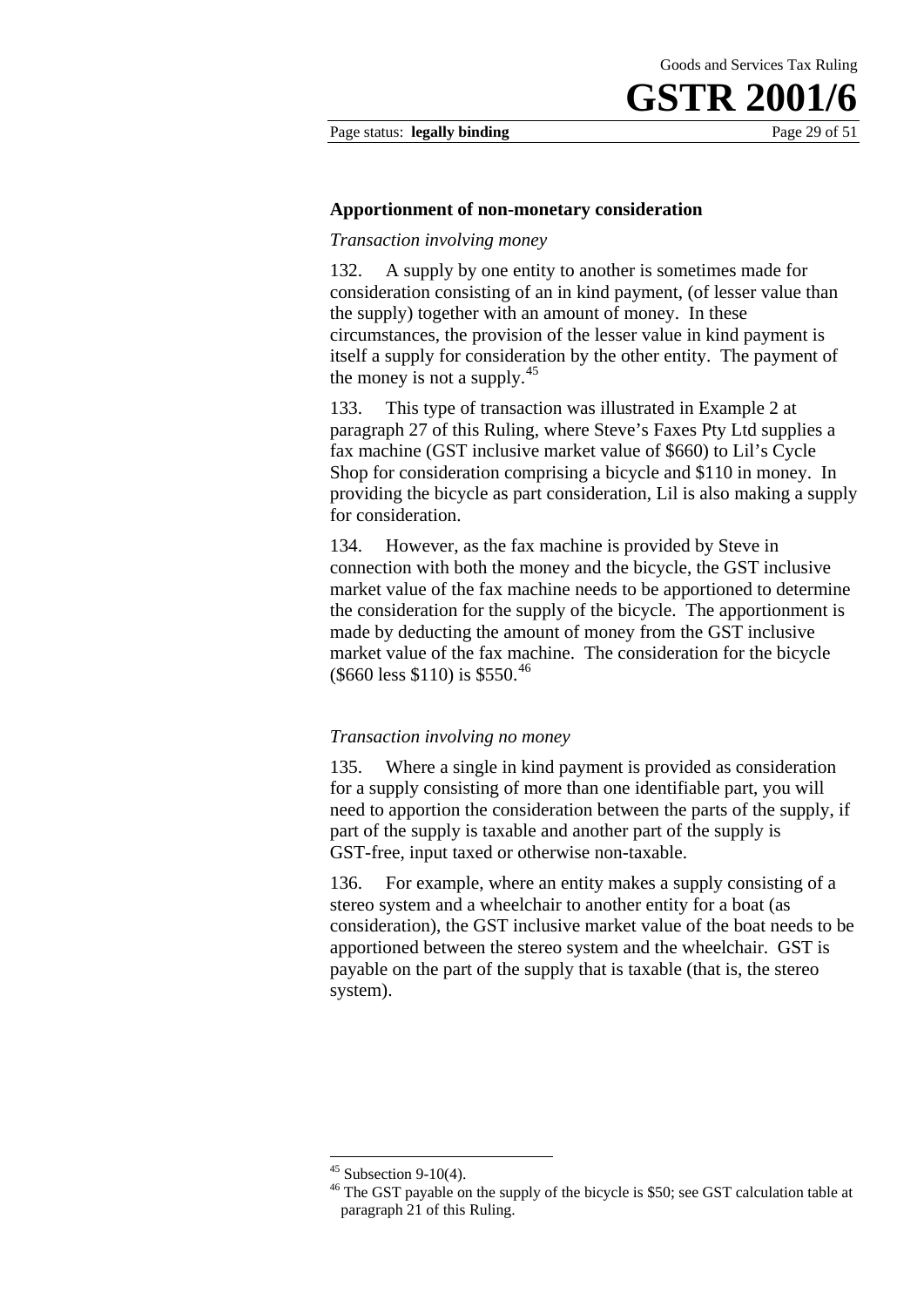Goods and Services Tax Ruling

### **GSTR 2001/6**

Page 30 of 51 Page status: **legally binding** 

137. The method of apportioning the consideration (that is, the GST inclusive market value of the boat) between the stereo system and the wheelchair is to determine the GST inclusive market values of both the stereo system and the wheelchair. The consideration should then be apportioned between the two in accordance with the proportion that the value of each bears to the total value of the two. That is, if the stereo system's value is \$2,000 and the wheelchair's value is \$1,000, the price of the stereo system is 2/3rds of the GST inclusive market value of the boat.

#### **Reasonable valuation of non-monetary consideration**

138. Where the consideration for a supply is non-monetary, the GST inclusive market value of that consideration is used to work out the price and value of the supply. $47$  In most circumstances where parties are dealing at arm's length, we are of the view that the goods, services or other things exchanged are of equal GST inclusive market value.<sup>48</sup>

139. As the GST inclusive market value of consideration will be shown as the price on any tax invoice that the supplier issues, the onus for determining the GST inclusive market value of the consideration rests with the supplier.

140. In *Spencer v. Commonwealth of Australia* (1907) 5 CLR 418, the High Court of Australia looked at valuation methods and recognised the concept of a 'willing buyer and willing seller'. Griffith CJ stated:

> '…the test of value of land is to be determined, not by inquiring what price a man desiring to sell could actually have obtained for it on a given day, i.e., whether there was in fact on that day a willing buyer, but by inquiring "What would a man desiring to buy the land have had to pay for it on that day to a vendor willing to sell it for a fair price but not desirous to  $\text{sell}^{2}$ <sup>19</sup>

141. Market value is regarded as the price that would be negotiated at a specified time between a knowledgeable and willing but not anxious buyer and a knowledgeable and willing but not anxious seller acting at arm's length in an appropriate market. It is an objective test and not the subjective view of any one party.<sup>50</sup>

 $\overline{a}$ <sup>47</sup> Paragraph 9-75(1)(b). 'GST inclusive market value' is defined in section 195-1.

<sup>48</sup> Refer footnote 5 for comments of McLelland J. in *Solomon Pacific Resources NV v Acacia Resources Ltd (No 2)* (1996) 14 ACLC 637.

 $^{49}$  (1907) 5 CLR 418 at 432.

<sup>50</sup> For example, see *Raja Vyricherla Narayana Gajapatiraju v. The Revenue Divisional Officer Vizagapatam* [1939] AC 302.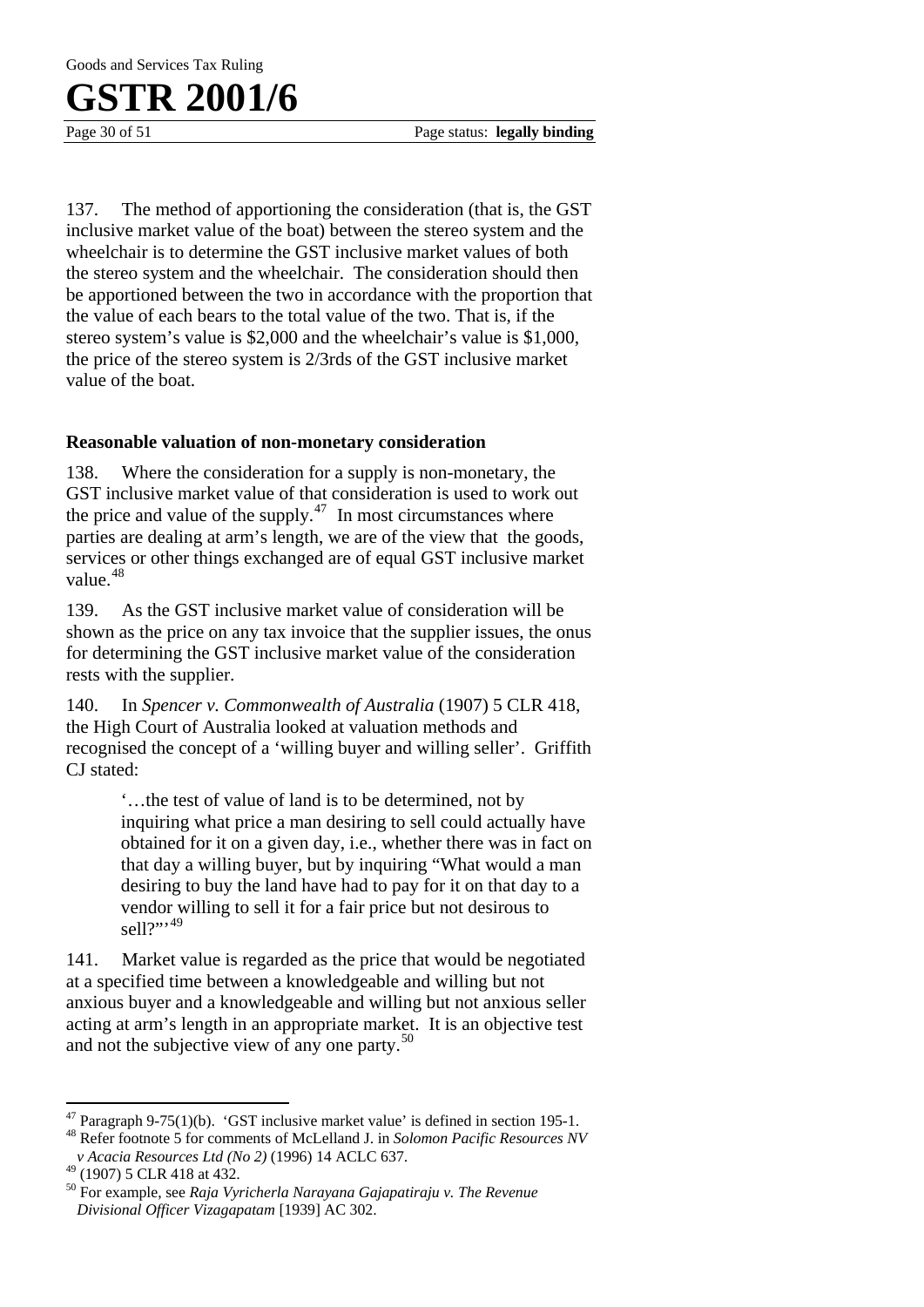Page status: **legally binding** Page 31 of 51

142. Depending on the context or circumstances of a transaction, it may be necessary to value the consideration by reference to either a general market or a particular market. For example, a wholesaler who (in making a supply to a retailer) receives consideration in a non-monetary form, should value that consideration by reference to the price for which he/she would normally buy that product or service in a general market. If the wholesaler normally bought the product or service from a manufacturer, the trade market is the market in which it should be valued. If the wholesaler normally bought that product or service from a retail outlet, the retail market is the relevant market.

143. Problems can arise when there is no market or the value to the seller is different to that for the buyer. It does not matter whether there is only one buyer or seller or even if one or both are 'hypothetical'. Courts have determined that market value can be determined in these circumstances.<sup>51</sup>

144. You may determine the GST inclusive market value of non-monetary consideration for a taxable supply by applying a method that produces a reasonable GST inclusive market value of the consideration. There will be situations where the methods used by parties differ according to their particular circumstances. Examples of reasonable methods include:

- the market value of an identical good, service or thing;
- the market value of a similar good, service or thing;
- the market value of the supply; or
- a professional appraisal.

#### *The market value of an identical good, service or thing*

145. If an identical good, service or thing exists in the market, then the market value can be the actual price of that identical good, service or thing in that market. The price of the goods, services or things being compared needs to be representative of the market value in the market in which you are dealing.

<sup>1</sup> 51 For example, see *Federal Commissioner of Taxation v. St. Helens Farm (ACT) Pty Ltd* (1981) 11 ATR 544 at 562; 81 ATC 4,040 at 4,050.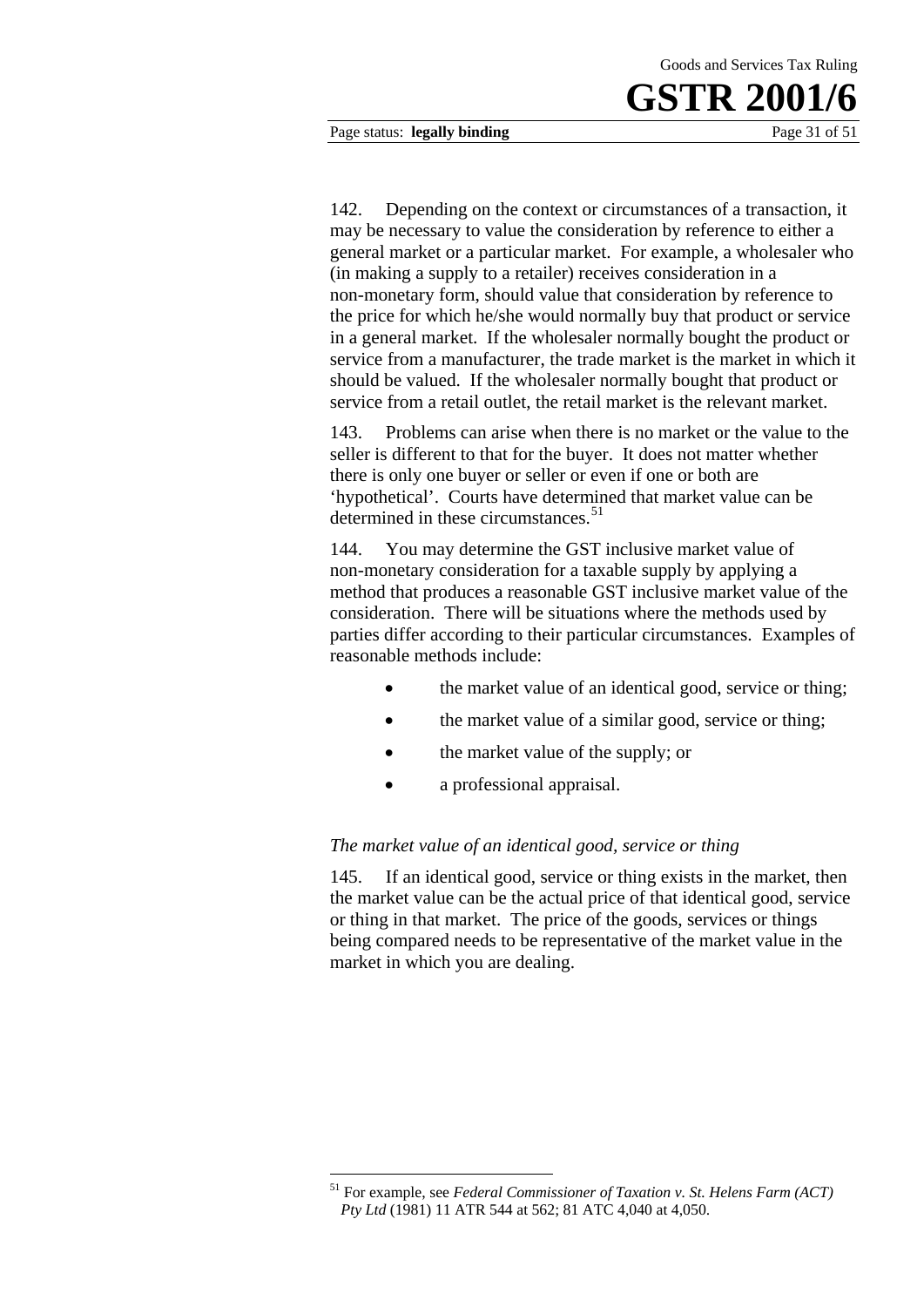Page 32 of 51 Page status: **legally binding** 

#### *Example 23 - the market value of an identical good or service*

146. *Grove Gourmet Restaurant is refurbishing its dining area and purchases 20 tables and 80 chairs from a local furniture manufacturer. In return, the restaurant agrees to provide a Christmas banquet for all of the staff of the manufacturer. The price of the taxable supply of the banquet made by the restaurant is equal to the GST inclusive market value of the consideration, being the tables and chairs provided by the manufacturer*.

147. *This could be determined by the amount of money that the restaurateur would ordinarily pay for the identical tables in the trade market in which it normally purchases such furniture. The price of the taxable supply of the tables and chairs will be equal to the GST inclusive market value of the consideration, being the banquet provided by the restaurant. This could be determined by the amount of money that the manufacturer would ordinarily pay for an identical banquet*.

#### *The market value of a similar good, service or thing*

148. You may seek to identify a similar good, or service or thing from which the GST inclusive market value can be obtained.

A similar good, service or thing needs to closely resemble the good, service or thing that is required to be valued in the first instance. It needs to be able to take the place of the original good, service or thing and perform in a similar way. Matters that are relevant in considering the degree of similarity include the nature of the good, service or thing, the use to which it is put, its cost, location, size, quality and composition.

*Example 24 - the market value of a similar good, service or thing* 

150. *An accountancy firm agrees to prepare the books for a computer programmer for the 2000/2001 financial year. In return, the computer programmer designs a specific computer program for the accountancy firm. The taxable supply of the accountancy services is for the consideration of the specific computer program. As there is no identical computer program available for valuation purposes, reference may be made to the price of a similar computer program performing similar functions*.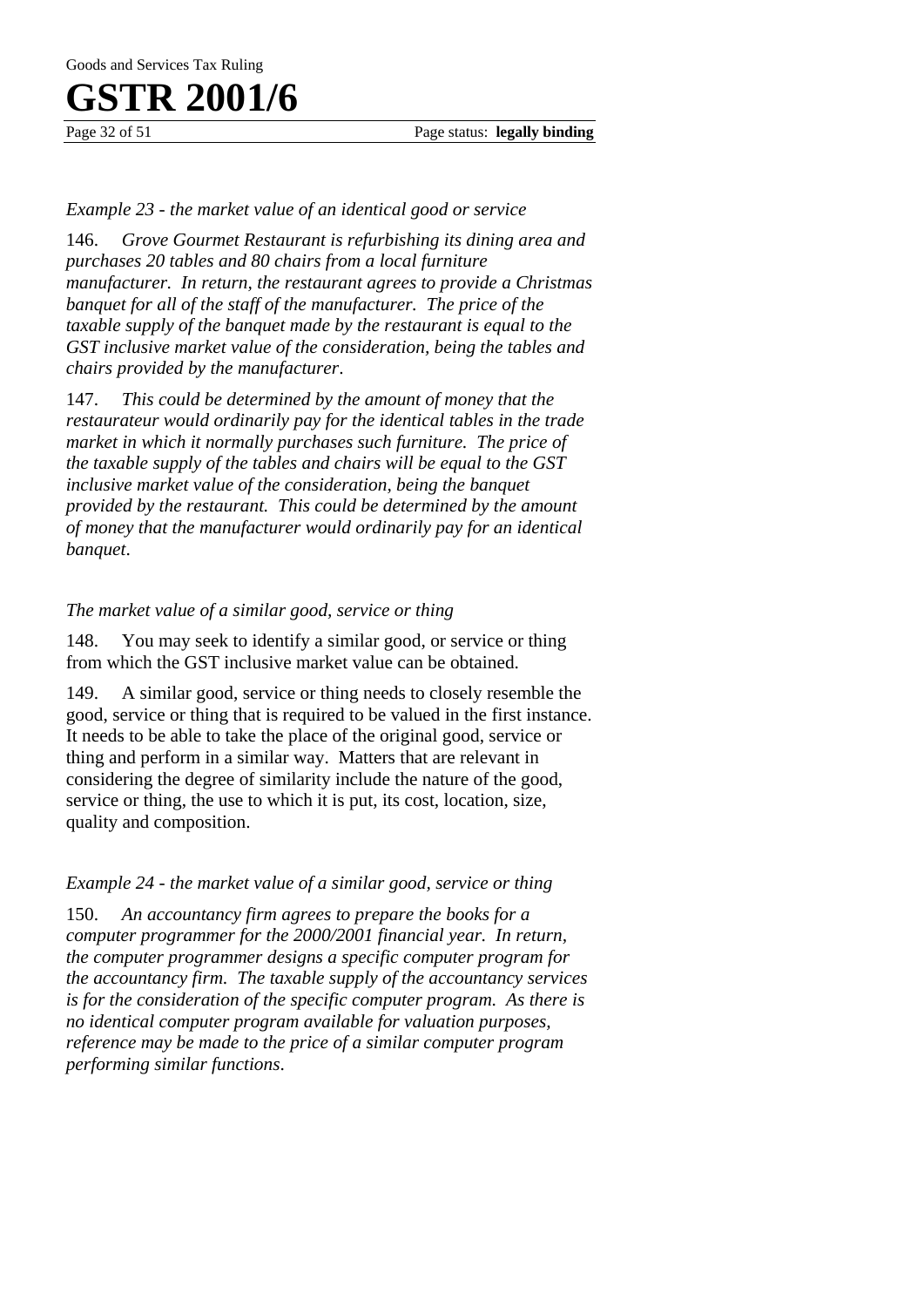#### Page status: **legally binding** Page 33 of 51

#### *The market value of the consideration by reference to the market value of the supply*

151. Where the consideration is difficult to value (for example, an intangible<sup>52</sup>) and where the market value of the supply is readily ascertainable, you may determine the market value of the consideration by reference to the market value of the supply. Using this method, the market value of the non-monetary consideration will be determined by reference to the market value of the supply. However, if there is any monetary consideration provided in addition to any non-monetary consideration in relation to that supply, you need to make an appropriate adjustment.

#### *Example 25 - the market value of the supplies*

152. *A freeway service station offers a free meal to any coach driver who brings their coach to the service station with at least 20 passengers and stays for half an hour. The meal provided to the coach driver is a taxable supply, with the consideration being the driver's services of bringing the coach to the service station. The market value of the driver's services can be determined by the value of the free meal, that is, the price that the driver would otherwise pay for the meal*. 53

153. *If the coach driver is registered or required to be registered, he/she has made a taxable supply of services to the freeway service station. The price of these services is the price the driver would otherwise pay for the meal*.

#### *Professional appraisal*

1

154. A professional appraisal directed at determining the market value of the consideration for your supply will be a reasonable method where it:

- is done by a person who is recognised in the particular field in which the appraisal is being given as having the requisite skills and knowledge for the task; and
- uses valuation methodologies that are consistent with professional guidelines.

<sup>&</sup>lt;sup>52</sup> Things other than goods, services and real property.<br><sup>53</sup> See *Customs and Excise Commissioners v. Westmorland Motorway Services Ltd* [1997] BVC 198.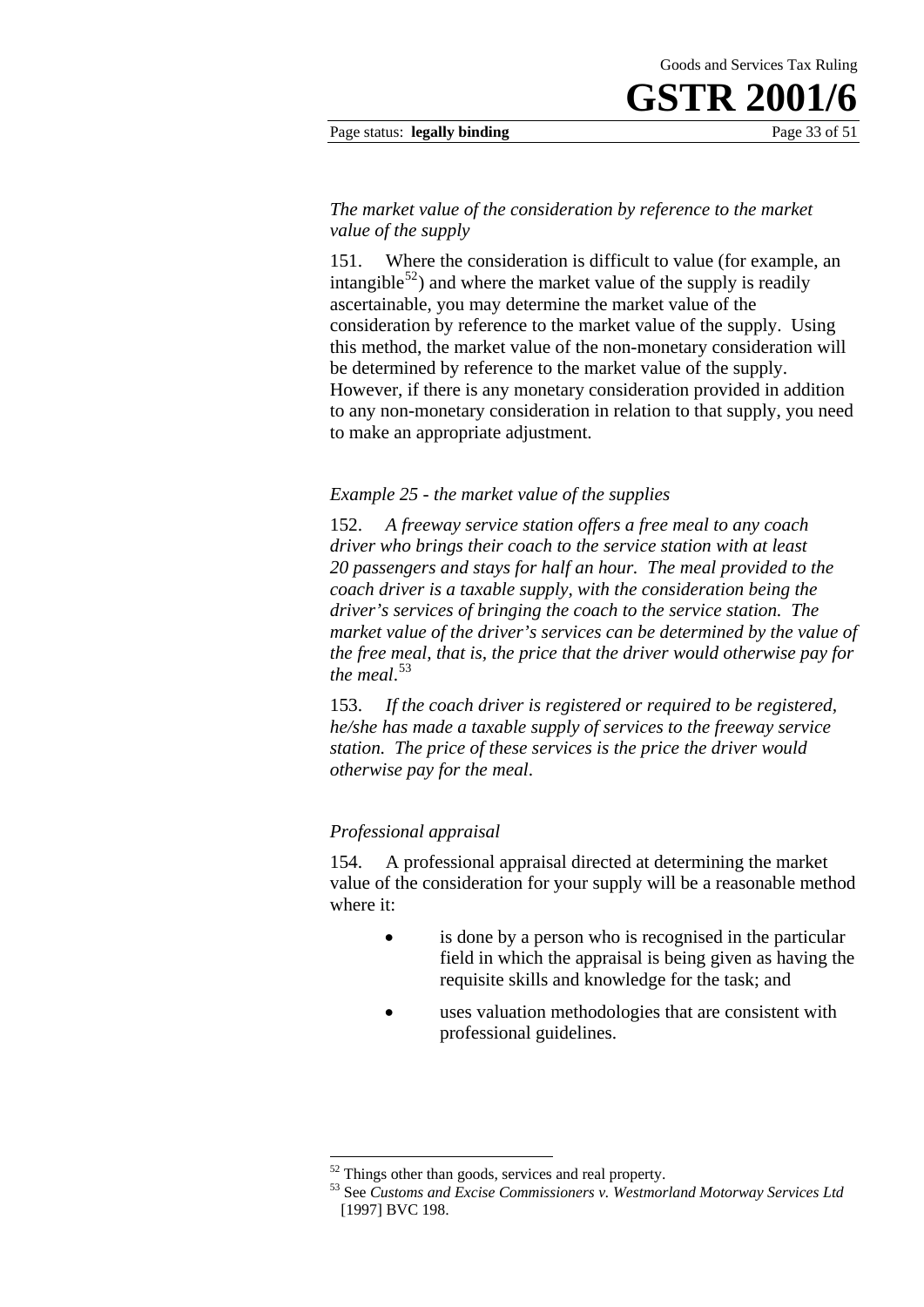Page 34 of 51 Page status: **legally binding** 

#### *Other reasonable methods*

155. Where you are making a taxable supply and you are dealing with another party at arm's length, you can use a reasonable valuation method as determined between you and the other party. Also, where both the supply and the consideration are difficult to value (for example, a forbearance may have no identifiable market), you can calculate a reasonable market value for the non-monetary consideration (for example, a 'cost plus margin' method).

#### *Example 26 - valuing consideration by other reasonable methods*

156. *Gus is an inventor living in Queensland. He has patented a new and unique widget and contracts with MegaMake, a large manufacturing company, to produce a sample of 1,000 widgets. Under the agreement Gus does not make any monetary payment to MegaMake for its services. Instead, as consideration, he allows MegaMake to keep half of the widgets produced and gives it the right to sell them outside Queensland*.

157. *The supply of the manufactured widgets by MegaMake is for the consideration provided by Gus of the right to produce and sell the widgets interstate. The widget is a new and unique item and there is no identical or similar good in the market. MegaMake can demonstrate that it is appropriate to use a cost plus margin method (that is, the sum of the cost of producing and a relevant profit margin) for the production of the widgets it supplies to determine the market value of the consideration provided by Gus*.

158. We do not consider that the use of 'historical cost' or 'residual value' are acceptable methods of determining the market value of consideration. These are normally values for accounting purposes and do not necessarily represent the actual market price that would be obtained if the asset was sold.

#### **Time when the GST inclusive market value of non-monetary consideration is worked out**

159. In general, the market value of things fluctuates over time. Therefore, the time when the market value of non-monetary consideration is worked out will usually affect the value.

160. The GST Act does not specify the time when the market value of non-monetary consideration is to be ascertained for the purposes of working out the value of the supply under paragraph 9-75(1)(b). We consider that the time must be reasonable in the circumstances of a particular transaction. Depending on the circumstances, it may be:

- when parties enter into a binding agreement;
- when economic risk is transferred; or
- when a recipient assumes effective control.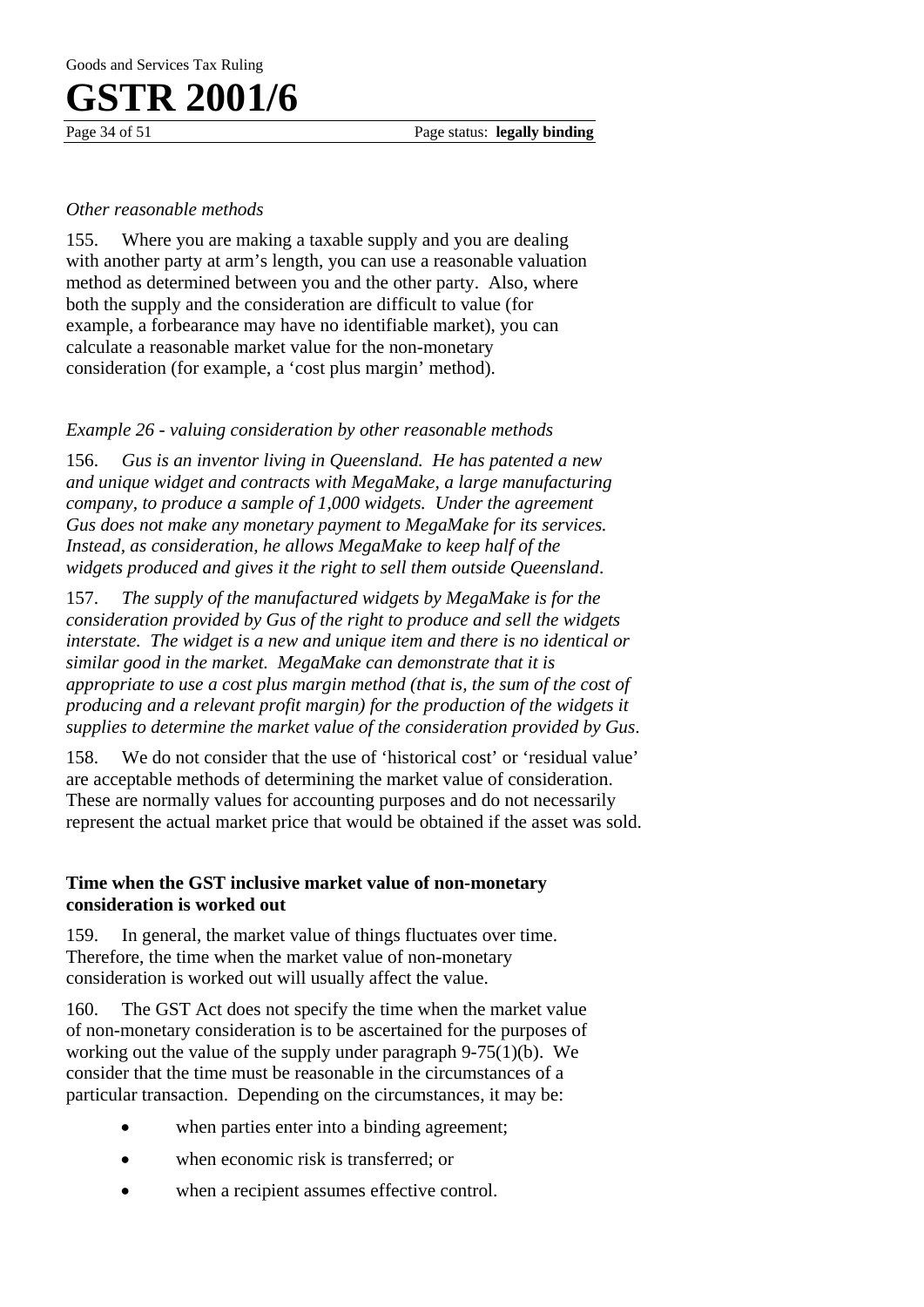#### Page status: **legally binding** Page 35 of 51

161. You need to be able to demonstrate that these times, or another time at which you value the consideration, is reasonable in your particular circumstances.

162. The process of valuing non-monetary consideration can be done before or after the appropriate time as long as it reflects the GST inclusive market value at the time when it should be determined. For example, if you value non-monetary consideration for the purposes of entering into an agreement and that value reasonably reflects the value as at the time the agreement is made, you can use it to work out the value of your supply. However, it is not reasonable to use this value if you enter the agreement on the basis that the market value has changed from a value established before you entered the agreement.

163. In practical terms, you need to value any non-monetary consideration before you can work out the GST on a taxable supply or issue a tax invoice.

164. A change in the market value of non-monetary consideration, after the time as at which you need to establish the market value, is not an adjustment event for the purposes of paragraph 19-10(1)(b). It is not an event that has the effect of changing the consideration (that was determined earlier) for a supply or acquisition. Although the market value of the consideration changes at a later date, it does not have the effect of changing the originally agreed GST inclusive market value. It is not an adjustment event.

165. These guidelines for the timing of your valuation are the same whether you account for GST on a cash or non-cash basis.

#### **Application of the attribution rules where consideration is non-monetary**

166. The basic rules for attributing GST payable, input tax credits and adjustments are set out in Division 29. $\overline{54}$  These rules apply whether the consideration that is received or provided for a taxable supply or creditable acquisition is monetary and/or non-monetary.

1

See Goods and Services Tax Ruling GSTR 2000/29 (Goods and services tax: attributing GST payable, input tax credits and adjustments and particular attribution rules made under section 29-25) for the basic rules on attribution.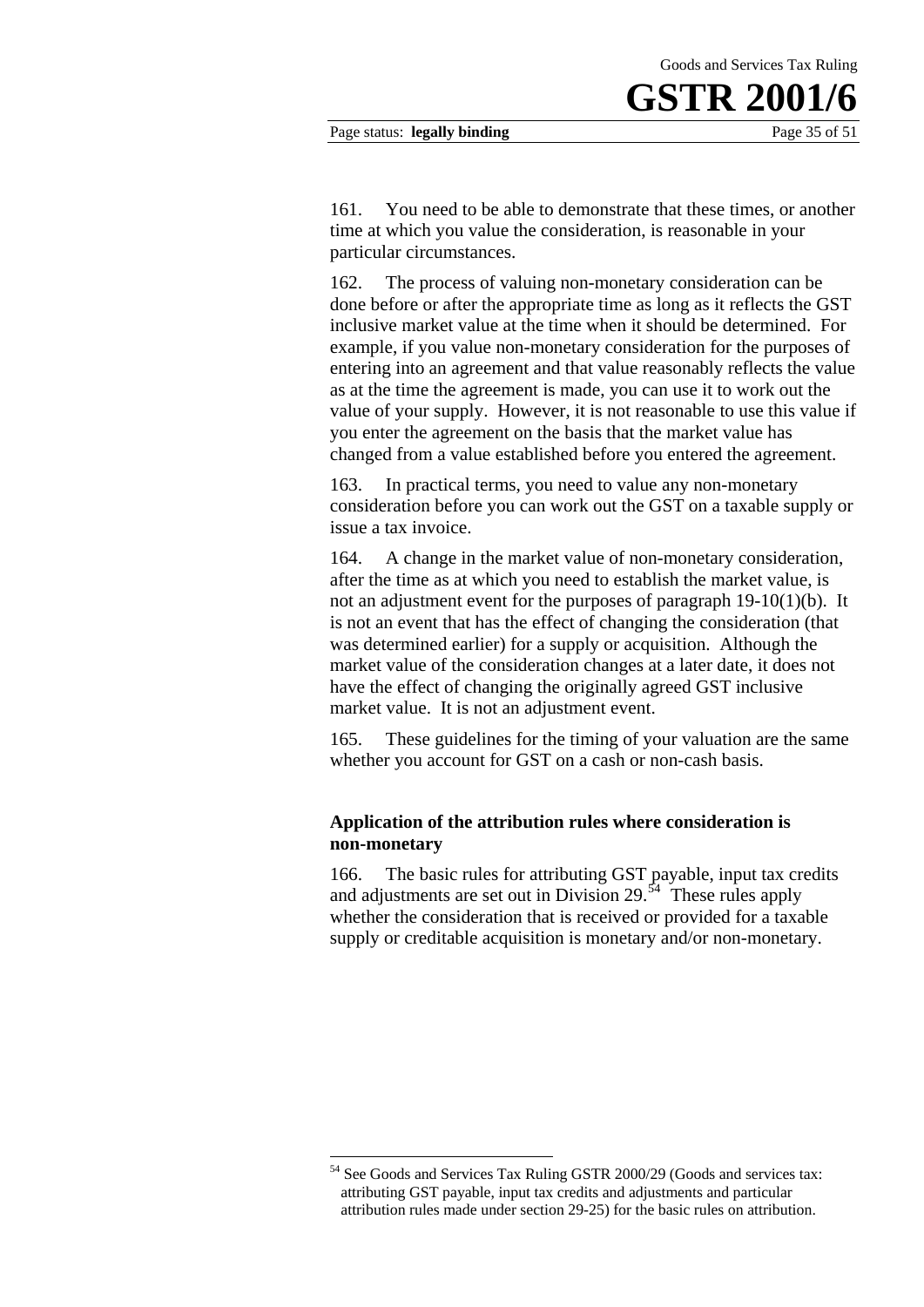Page 36 of 51 Page status: **legally binding** 

167. If you account for GST on a non-cash basis, the GST payable or the input tax credit to which you are entitled is attributable to the tax period in which:

- you receive or provide *any* of the consideration; or
- an invoice is issued,

whichever is the earlier.<sup>55</sup>

#### *Invoices and non-monetary consideration*

168. [Omitted].

169. [Omitted].

170. An agreement providing for consideration to be paid in kind can be an invoice that triggers attribution of the GST payable and input tax credits.<sup>59</sup> This is the case whether or not the market value of the consideration is stated in the agreement.

171. If you account for GST on a non-cash basis and an invoice relating to a supply is issued before any of the consideration is received, you account for GST payable and input tax credits in the tax period in which the invoice is issued.<sup>60</sup> An invoice is issued if the supplier sends a document to the recipient that notifies the obligation to pay, or if the recipient is given a copy of such a document.  $61$ 

172. A document notifying an obligation to pay non-monetary consideration for a supply can be an invoice. The fact that the consideration is non-monetary does not mean that the document cannot be an invoice for GST purposes. The definition of an invoice for GST purposes is 'a document notifying an obligation to make a payment'.62 The term 'payment' is not defined in the GST Act but its meaning is not restricted to payments of money. $63$ 

 $\overline{a}$ 

<sup>•</sup>

 $55$  Subsections 29-5(1) and 29-10(1).

<sup>&</sup>lt;sup>56</sup> [Omitted].

<sup>&</sup>lt;sup>57</sup> [Omitted].

<sup>&</sup>lt;sup>58</sup> [Omitted].

<sup>&</sup>lt;sup>59</sup> Goods and Services Tax Ruling GSTR 2000/34 (Goods and services tax: what is an invoice for the purposes of the *A New Tax System (Goods and Services Tax) Act 1999* ('GST Act')?) clarifies what is an invoice for the purposes of the GST Act. <sup>60</sup> Paragraphs 29-5(1)(b) and 29-10(1)(b).

 $<sup>61</sup>$  For further information about the Commissioner's views on what is an invoice,</sup> see Goods and Services Tax Ruling GSTR 2000/34 (Goods and services tax: what is an invoice for the purposes of the *A New Tax System (Goods and Services Tax) Act 1999*).<br><sup>62</sup> Section 195-1.

 $63$  See paragraph 12 of this Ruling.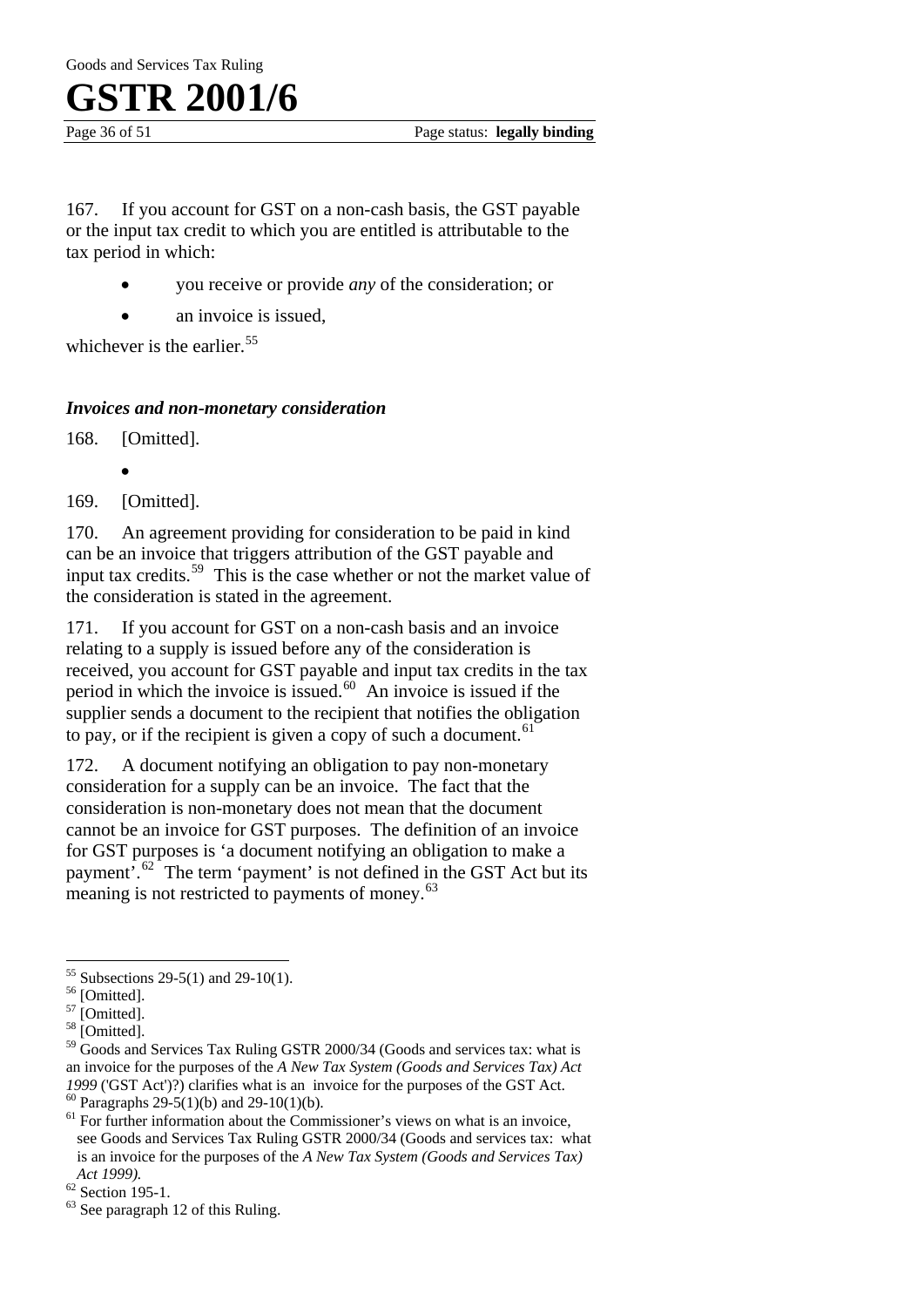

172A. The requirements for tax invoices and recipient created tax invoices (RCTIs) are the same whether monetary consideration, nonmonetary consideration or a combination of both is used as the consideration from which the price is determined. For example, where there is non-monetary consideration, you may set out the price in money for the supply by showing the actual GST inclusive market value of the supply. $63A$ 

#### *When is consideration received or provided?*

173. To apply the basic attribution rules to transactions where the consideration is monetary and/or non-monetary, you need to identify when the consideration is received or provided. This is a question of fact and depends on the terms of the agreement and all the circumstances. The basic attribution rules differ depending on whether you account for GST on a cash or non-cash basis.<sup>64</sup>

#### *Accounting on a non-cash basis - when is any consideration received or provided?*

174. If you account for GST on a non-cash basis, attribution is triggered fully when *any* of the consideration is received or provided before an invoice is issued.

#### *Example 27 - time of consideration if you account on a non-cash basis*

175. *Rene is to receive 25,000 bricks from Honza as consideration for the taxable supply of a computer. Both Rene and Honza account for GST on a non-cash basis and have quarterly tax periods. In September 2001, Rene picks up one pallet of the bricks from Honza's business premises. The rest of the bricks are delivered to Rene in October 2001*.

176. *Rene receives and Honza provides any of the consideration for the supply of the computer when Rene picks up the first pallet of bricks. Rene attributes 1/11th of the GST inclusive market value of the 25,000 bricks to the tax period ending 30 September 2001. Honza is entitled to an input tax credit for the same amount and in the same tax period (provided he holds a tax invoice and has acquired the computer for a creditable purpose)*.

<u>.</u>

<sup>63</sup>A See Goods and Services Tax Ruling GSTR 2013/1 *Goods and services tax: tax* 

*invoices* for an explanation of the requirements for a tax invoice and an RCTI. 64 See Goods and Services Tax Ruling GSTR 2000/29 (Goods and services tax: attributing GST payable, input tax credits and adjustments and particular attribution rules made under section 29-25) for the basic rules on attribution.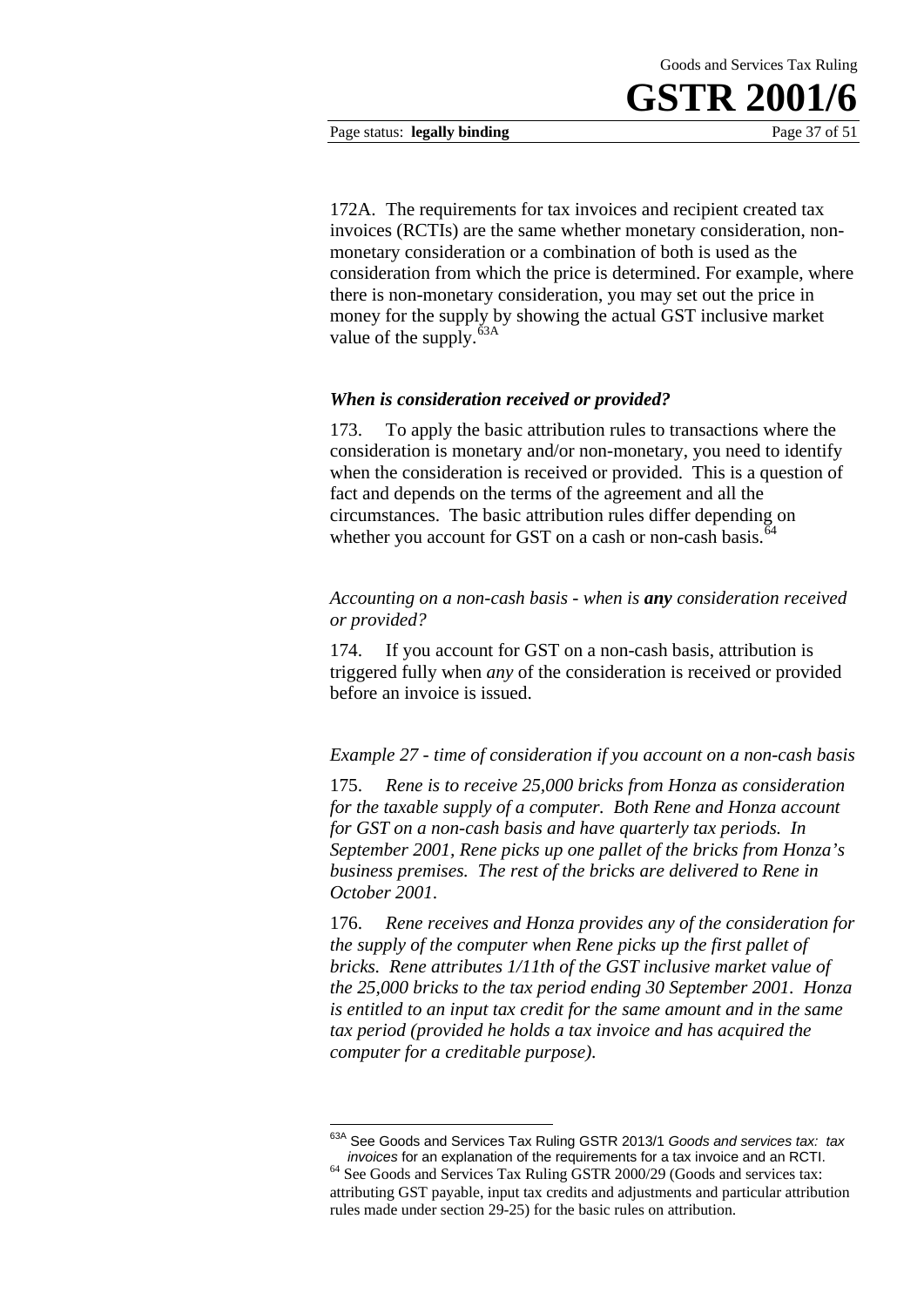Page 38 of 51 Page status: **legally binding** 

#### *Accounting on a cash basis - to what extent is consideration received or provided?*

177. If you account for GST on a cash basis, you attribute GST payable and input tax credits to a tax period in which the non-monetary consideration for the taxable supply or creditable acquisition is received or provided. However, GST payable and input tax credits are attributable only *to the extent* that the consideration is received or provided in that tax period.

178. If the non-monetary consideration for a supply or acquisition is received or provided in more than one tax period, it is necessary to work out the extent to which the consideration in the form of goods or services or any other thing is received or provided in each tax period.

179. The extent to which consideration in the form of goods is received or provided in a particular tax period is based on the quantity of goods received or provided in that tax period.

180. The extent to which consideration in the form of services is received or provided in a particular tax period is based on the extent to which the services are performed in that tax period. This may be established, for example, by working out the extent to which the provider of the consideration would be entitled to issue an account for its services, or the extent to which it would be entitled to sue for the value of the work performed.

181. Similar guidelines were applied in Goods and Services Tax Determination GSTD 2000/3 (Goods and Services Tax: transitional arrangements: to what extent is the supply of services made on or after 1 July 2000, where the supply spans that date?). Although this Determination deals with transitional arrangements, the guidelines can be used also where non-monetary consideration is in the form of services. Records and events that may assist in identifying when services are performed include time sheets and progress payments.

182. If you cannot quantify exactly the extent to which non-monetary consideration is received or provided in a particular tax period, you may make a reasonable estimate, supported by documentary evidence where appropriate.

#### *When goods are received or provided*

183. Goods are received by, or provided to, an acquirer or a third party on the acquirer's behalf, when the title to the goods is transferred, or physical possession of the goods passes, whichever is the earlier.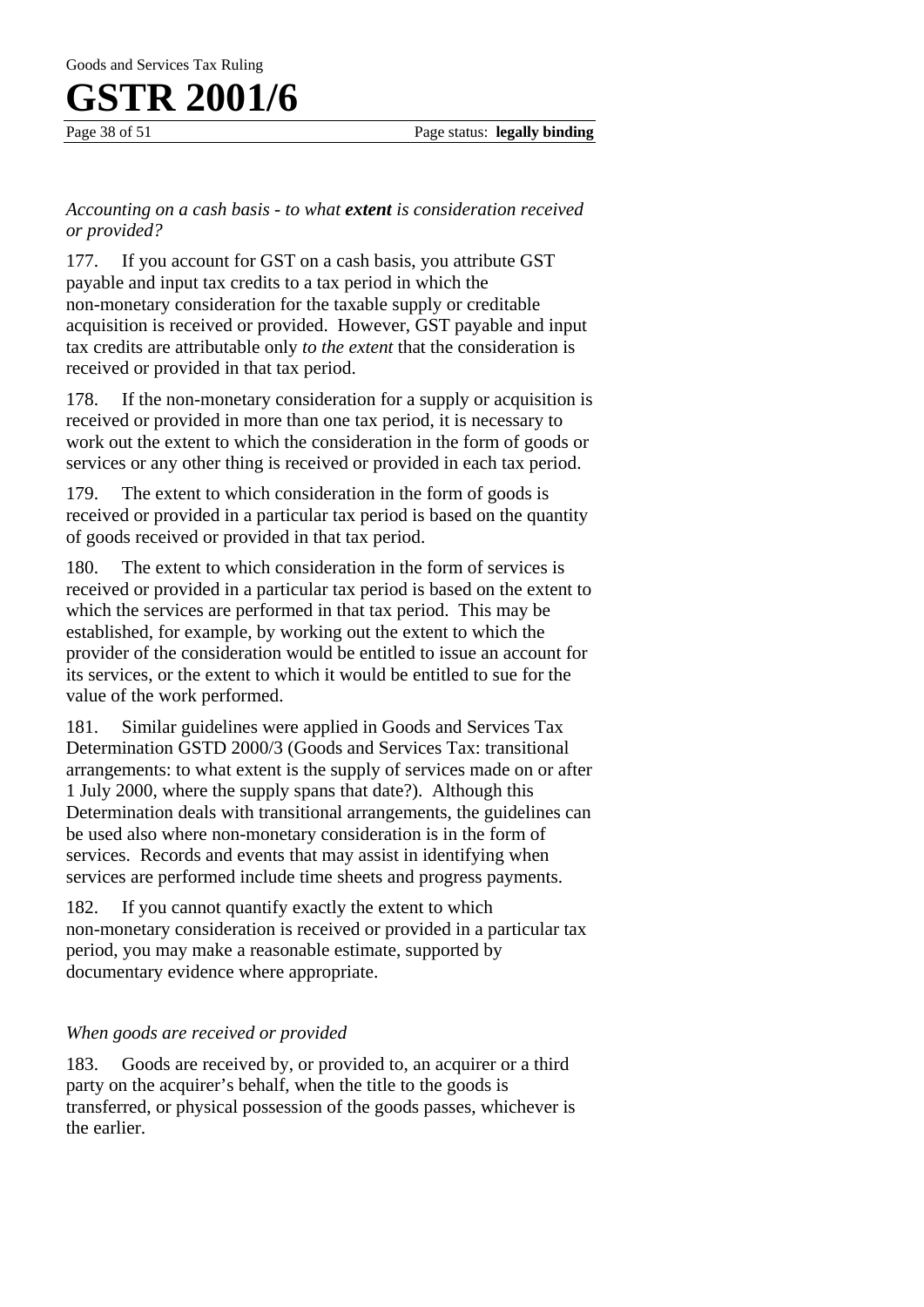#### Page status: **legally binding** Page 39 of 51

#### *Example 28 - possession of goods passes*

184. *Don is to receive office furniture from Vanessa as consideration for a supply of advertising services. Don and Vanessa are registered and both account for GST quarterly on a non-cash basis. On 31 March 2002, a courier picks up the office furniture from Vanessa's shop on Don's behalf. The goods are not delivered to Don by the courier until the following day, that is, 1 April 2002*.

185. *The consideration for the supply of advertising services by Don is both received and provided on the day on which the courier physically removes the office furniture from Vanessa's premises. Don attributes the full amount of GST payable on his supply of advertising services to the tax period ending 31 March 2002. Vanessa is entitled to an input tax credit for the same amount in the same tax period, (provided she holds a tax invoice) for her creditable acquisition of advertising services*.

#### *Example 29 - title to goods passes*

186. *Jo agrees to supply services to Sue in return for a 'thingamewot', a machine that Sue manufactures. They agree that in view of the enormous size and storage requirements for the thingamewot, title will pass immediately but Jo can collect it any time within the next year*.

187. *Jo receives the thingamewot as consideration for her services when title passes, which is before she obtains possession of it*.

#### *When services are received or provided*

188. In most cases, some of the services are received and provided when the provision of services is commenced. However, there may be situations where it is not clear whether the provision of services has actually commenced or whether what has been done amounts to preliminary activities only.

#### *Example 30 - preliminary activities*

189. *John is to receive consideration in the form of painting services from Bob in return for a supply of plumbing services. Bob purchases the paint, brushes and other materials that he requires to carry out the work. The following week, he cleans down the walls to be painted and puts up the scaffolding. However, he does not begin to apply the paint until the next day*.

190. *John receives (and Bob provides) any of the consideration for his supply of plumbing services when the painting services commence. Bob's painting services commence when he arrives on-site and begins*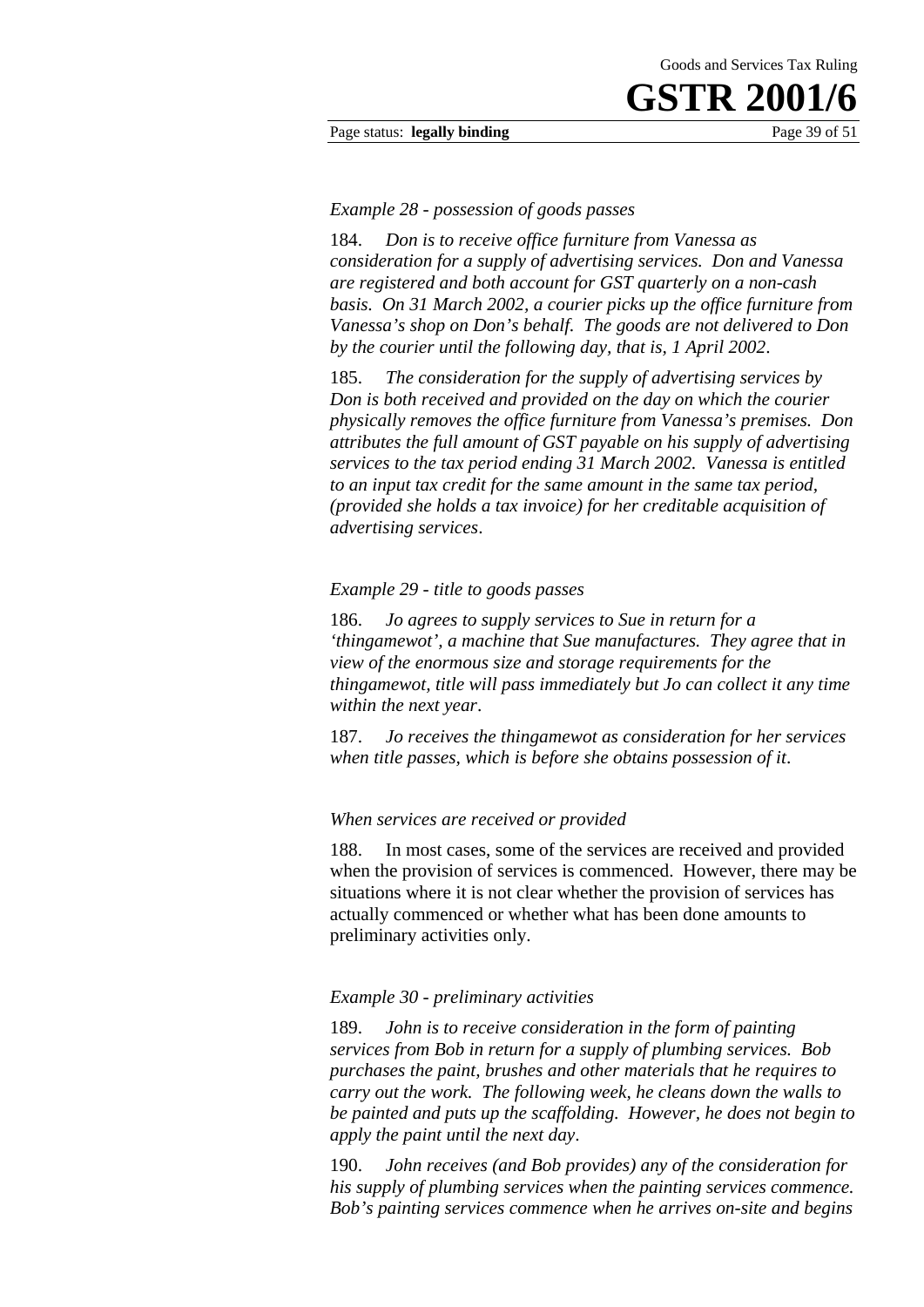Page 40 of 51 Page status: **legally binding** 

*cleaning down the walls. The purchase of the paint, brushes and other materials are merely preliminary to the commencement of the painting services*.

191. There are many situations where consideration is in the form of services that result in the production of something tangible.<sup>65</sup> In cases such as these where the consideration for a supply involves both work being done and the creation of a product, the consideration is received and provided when the services that result in the creation of the product begin.

#### *Example 31 - services that result in the creation of a product*

192. *Michael enters an agreement to supply computers to Kylie, a consulting architect. She is to provide building plans for Michael's new shop as consideration*.

193. *If Michael accounts for GST on a non-cash basis, the full amount of GST payable on the supply of the computers is attributable to the tax period in which any of the consideration is received (if there was no previous issue of an invoice). Any of the consideration is received (or provided) as soon as Kylie commences drafting the plans, that is, before Kylie hands over the final plan to Michael. Michael will need to attribute the GST payable as soon as he is aware that Kylie has commenced drafting the plans. This is the case even if the contract is for Kylie to deliver a completed plan*.

194. *If Michael accounts for GST on a cash basis, GST payable is attributable to a tax period in which Kylie performs any services that culminate in production of the plans, but only to the extent that he is actually aware that the services are performed in that tax period. The GST inclusive market value of those services could be determined by establishing the amount that he would be liable to pay her at that time.*

#### *When other things are received or provided*

195. Consideration in the form of a conveyance of real property under a standard land contract is received and provided when settlement occurs. 'Settlement' refers to that stage in the completion of a standard land contract where the transfer in the purchaser's favour and certificate of title are exchanged for the purchase price.<sup>66</sup>

 $\overline{a}$ <sup>65</sup> The view that supplies such as these, which involve both work being done and the creation of a product, are supplies of services is further explained in Goods and Services Tax Ruling GSTR 2000/31 (Goods and services tax: supplies connected

with Australia) at paragraphs 69 to 70. <sup>66</sup> See Goods and Services Tax Ruling GSTR 2000/28 (Goods and services tax: attributing GST payable or an input tax credit arising from a sale of land under a standard land contract).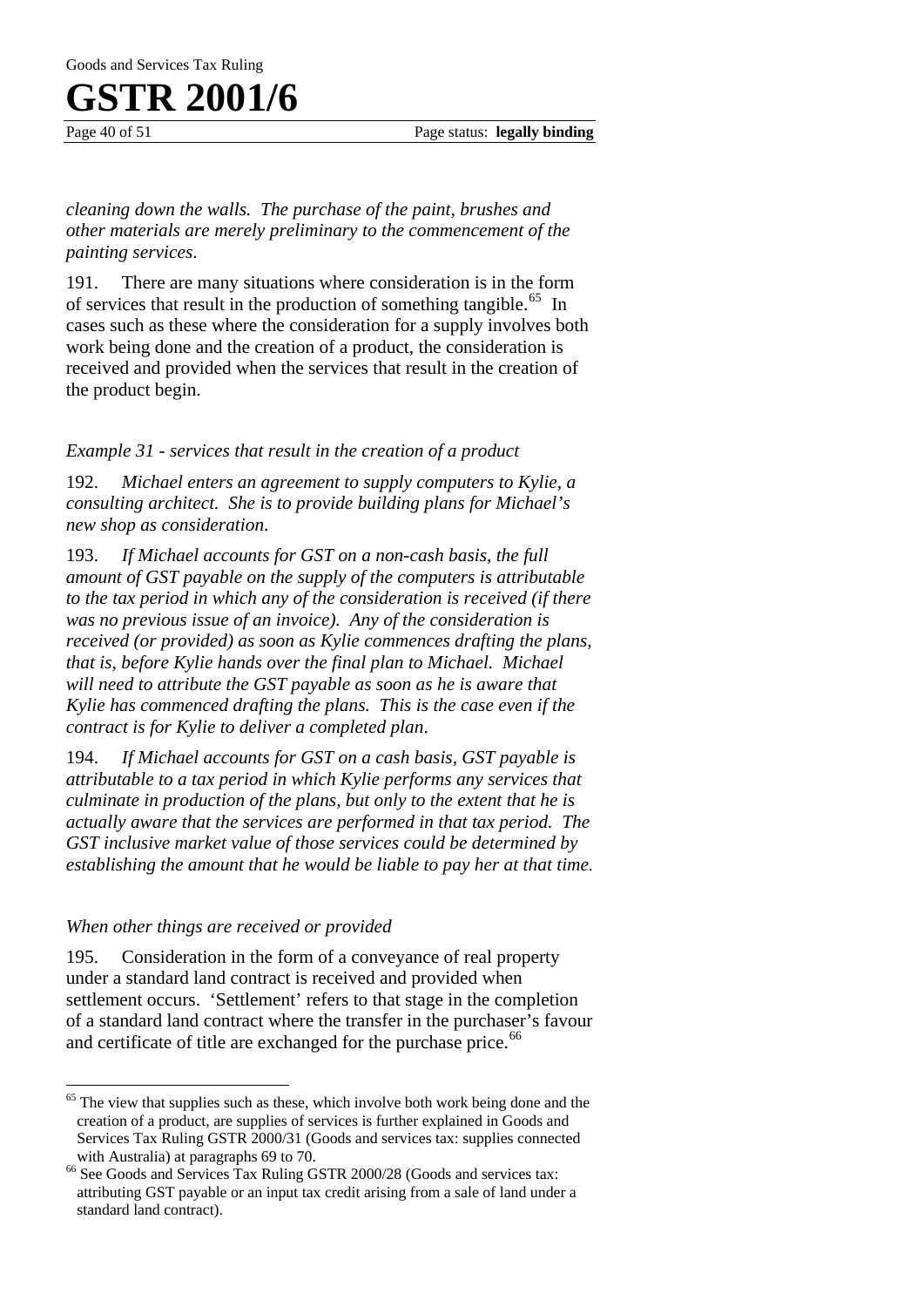Page status: **legally binding** Page 41 of 51

196. Where consideration is the creation, grant, assignment or surrender of a right, the consideration is received and provided when the right is created, granted, assigned or surrendered. The question of what is the act that creates, grants, assigns or effects a surrender of a right is one of fact and depends on the terms of the agreement.

197. Where consideration is entry into, or release from an obligation, the consideration is both received and provided when the obligation is entered into or the release is effected. The question of what is the act that effects entry into, or release from an obligation, is again one of fact.

#### *Progressive or periodic supplies and acquisitions*

198. Division 156 applies to supplies or acquisitions made for a period or on a progressive basis, where the consideration is also provided on a progressive or periodic basis. It alters the application of the basic attribution rules by treating each progressive or periodic component of the supply or acquisition as a separate supply or acquisition.<sup>67</sup>

199. To attribute GST payable on a supply to which Division 156 applies, it is necessary to identify the consideration for each component of the supply. This treatment is for attribution purposes only, that is, to attribute GST for each notional supply or acquisition. Where the consideration is non-monetary you need to value the consideration once and not each component of the consideration as it is received.

#### *Example 32 - one valuation of the consideration*

1

200. *On 1 July 2001, Misum agrees to supply China Blue with five floral arrangements each week for a 12-month period. As consideration, China Blue will supply Misum with a vase at the end of each quarterly tax period*.

201. *Division 156 applies to the supply of the floral arrangements. Misum needs to establish the market value of the vases as at 1 July 2001 which is the date on which the agreement is entered into. The market value of the four vases at this date is \$1,100*.

202. *Misum uses this market value to attribute GST on her supply of floral arrangements, even if the market value of the vases is different* 

 $67$  For further information on the operation of Division 156, see Goods and Services Tax Ruling GSTR 2000/35 (Goods and services tax: Division 156 - supplies and acquisitions made on a progressive or periodic basis).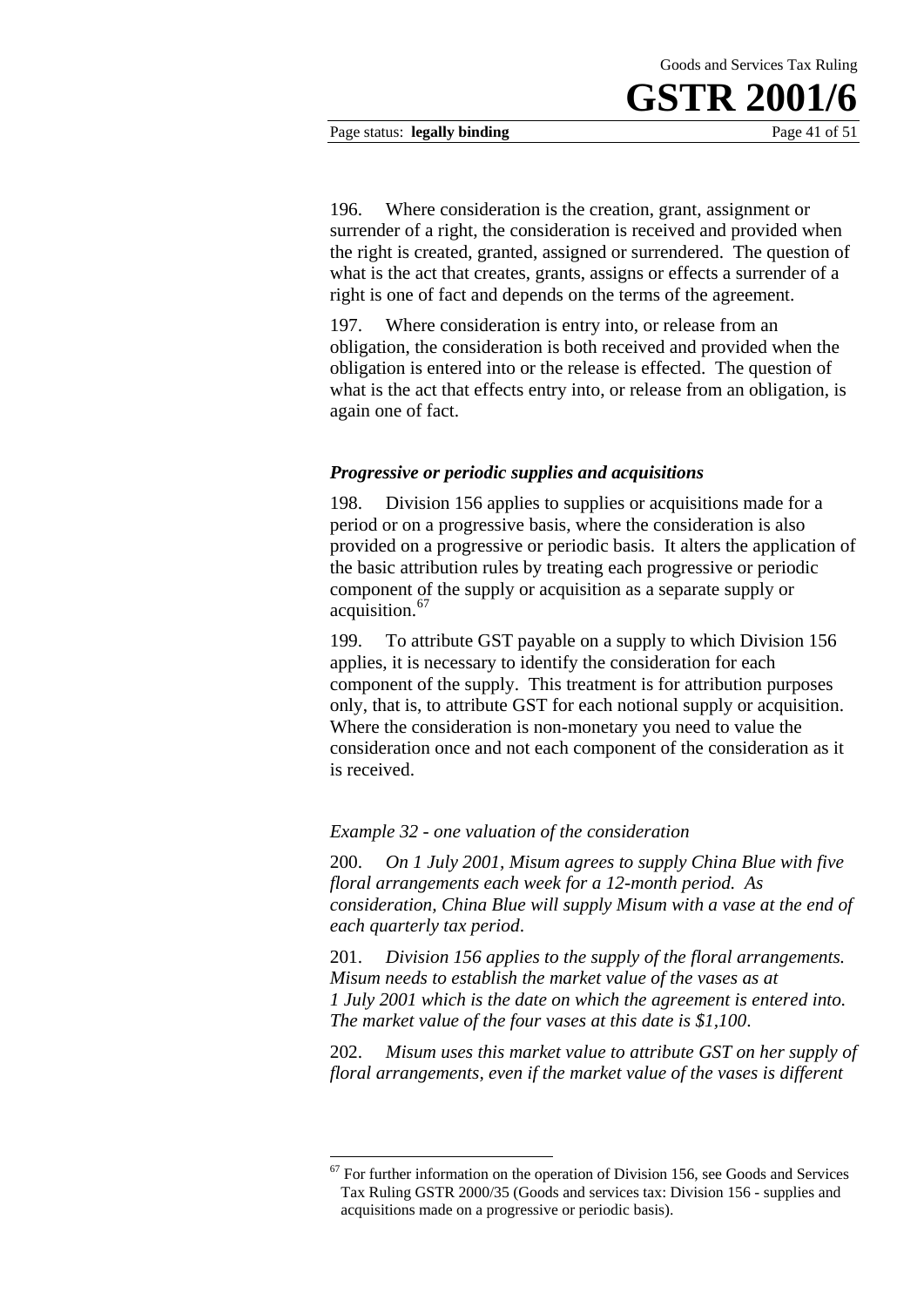Page 42 of 51 Page status: **legally binding** 

*at the time she receives them. She attributes \$25 (that is, \$1,100 x*   $1/11 \times 1/4$ ) GST on her supply of flowers to each quarter.<sup>68</sup>

#### *Where the components are not readily identifiable*

203. Division 156 states that where the periodic or progressive components of a supply are not readily identifiable, they 'correspond to the proportion of the total consideration for the supply that the separate amounts of consideration represent'.<sup>69</sup>

204. However, where you receive non-monetary consideration, it may be difficult to identify the periodic components of the supply that you make by relying on the 'proportion of the total consideration that the separate amounts of consideration represent' because there are no separate amounts of consideration. For example, where consideration is in the form of services provided continuously over a period you cannot identify separate amounts of consideration. In these circumstances, the progressive or periodic components of the supply that you make correspond to your tax periods.

#### *Example 33 - components are not readily identifiable*

205. *Jenny is an accountant and land developer and Robert is a surveyor. Jenny agrees to provide Robert with a year's supply of accounting services to the value of \$10,000. In return, Robert provides Jenny with a year's supply of surveying services to the value of \$10,000. Both Jenny and Robert account for GST on a non-cash basis. Jenny lodges GST returns on a monthly basis and Robert has quarterly tax periods.*

206. *The components of the supplies are not readily identifiable because the services are provided as and when required. The progressive or periodic components of Jenny's supply correspond with her monthly tax periods, so that each month she attributes GST payable in respect of 1/12 of the GST inclusive market value of the total surveying services she receives over the year, that is, \$10,000.* 

207. *Robert accounts for GST on a quarterly basis. The periodic components of his supply correspond with his quarterly tax periods. In each quarterly tax period, Robert attributes GST payable in respect of 1/4 of the GST inclusive market value of the total accounting services he receives from Jenny over the year, that is, \$10,000.*

 $\overline{a}$ 

<sup>&</sup>lt;sup>68</sup> This treatment is supported by the example at paragraph 40 in Goods and Services Tax Ruling GSTR 2000/35 (Goods and services tax: Division 156 - supplies and acquisitions made on a progressive or periodic basis). 69 Subsection 156-5(2).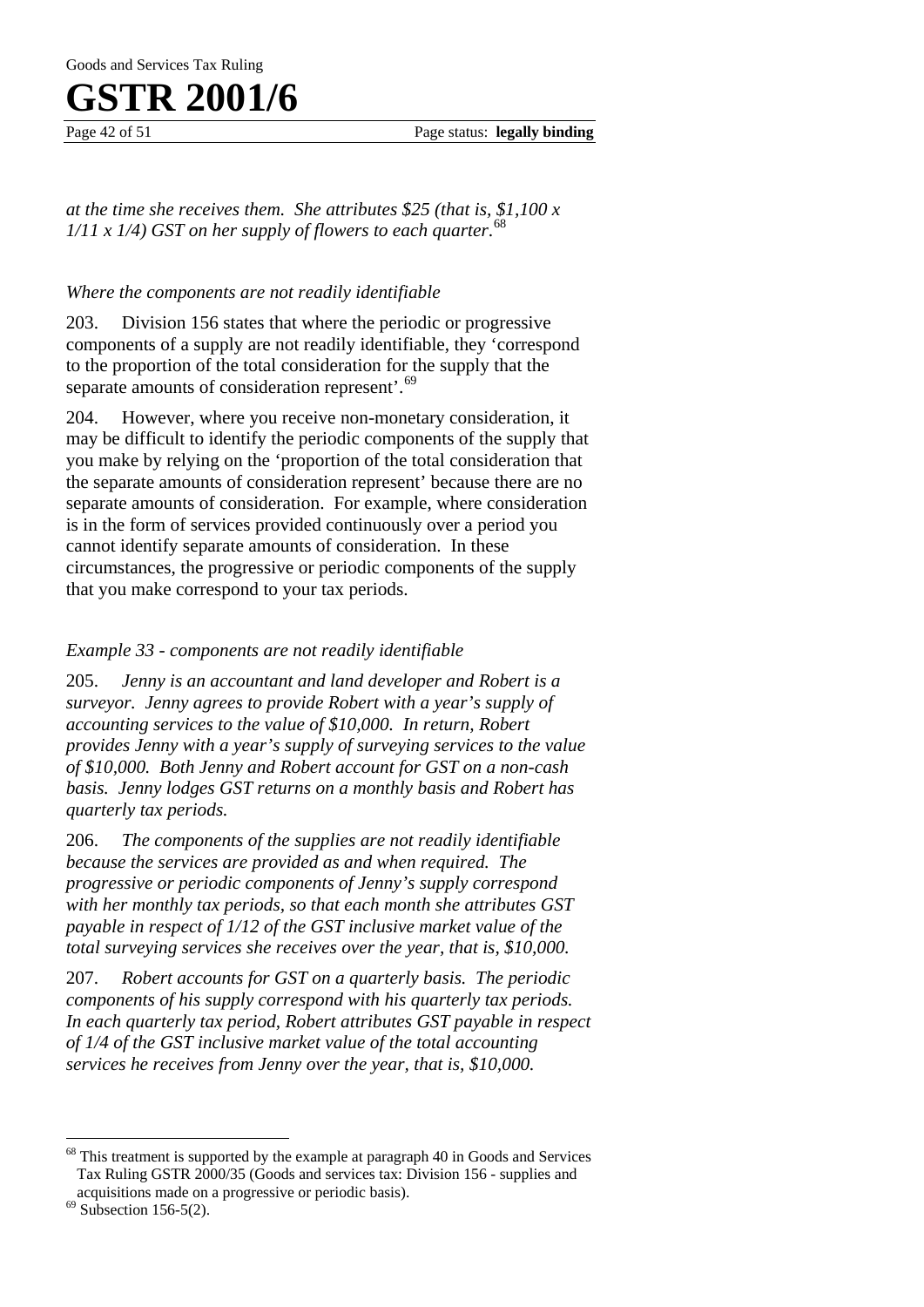#### Page status: **legally binding** Page 43 of 51

#### *Adjustment events*

208. An adjustment event is any event that has the effect of:  $70$ 

- cancelling a supply or an acquisition;
- changing the consideration for a supply or an acquisition; or
- causing a supply or acquisition to become, or stop being, a taxable supply or creditable acquisition.

209. When any of these events occur, you may have accounted for too much (or not enough) GST for a supply, or too much (or not enough) input tax credit for an acquisition. If this is the case you may have to make an adjustment.

210. An adjustment does not always arise from an adjustment event. One of the requirements for an adjustment is that the GST on the supply, or the input tax credit on the acquisition, was attributable to an earlier tax period.<sup>71</sup> Where the adjustment event occurs in the same period in which the GST on the supply or the input tax credit on the acquisition is attributable, this requirement is not met. Changes in your GST payable or your input tax credits resulting from these adjustment events are accounted for in calculating your GST payable or your input tax credits for the period. Where the event does not give rise to an adjustment, you do not need to issue an adjustment note.<sup>7</sup>

211. In example 4 at paragraph 38 of this Ruling, Arthur and Bella agree to substitute goods for the  $$1,000$  that Bella owes Arthur.<sup>73</sup> In this example, the consideration for the supply made by Arthur to Bella has changed from monetary to non-monetary, and triggers an adjustment event.

212. If this adjustment event has occurred in the same period in which the GST on the supply or the input tax credit on the acquisition is attributable, no adjustment arises.

213. Also, if the adjustment event occurs in a later tax period, no adjustment arises where the GST inclusive market value of the goods provided by Bella is equal to \$1,000. However, an adjustment arises if the GST inclusive market value of the goods at the date of substitution differs from  $$1,000$ .<sup>74</sup>

1

 $70$  Subsection 19-10(1).

<sup>&</sup>lt;sup>71</sup> For a supply, see paragraph 19-40(b). For an acquisition, see paragraph 19-70(b).

<sup>&</sup>lt;sup>72</sup> A more detailed explanation of adjustment events and adjustments is contained in Goods and Services Tax Ruling GSTR 2000/19 (Goods and services tax: making adjustments under Division 19 for adjustment events). <sup>73</sup> As Bella's supply of goods to Arthur is a taxable supply, she issues a tax invoice

to Arthur. 74 Further explanations of 'Adjustments for supplies' and 'Adjustments for

acquisitions' are provided at paragraphs 75 and 91 respectively of Goods and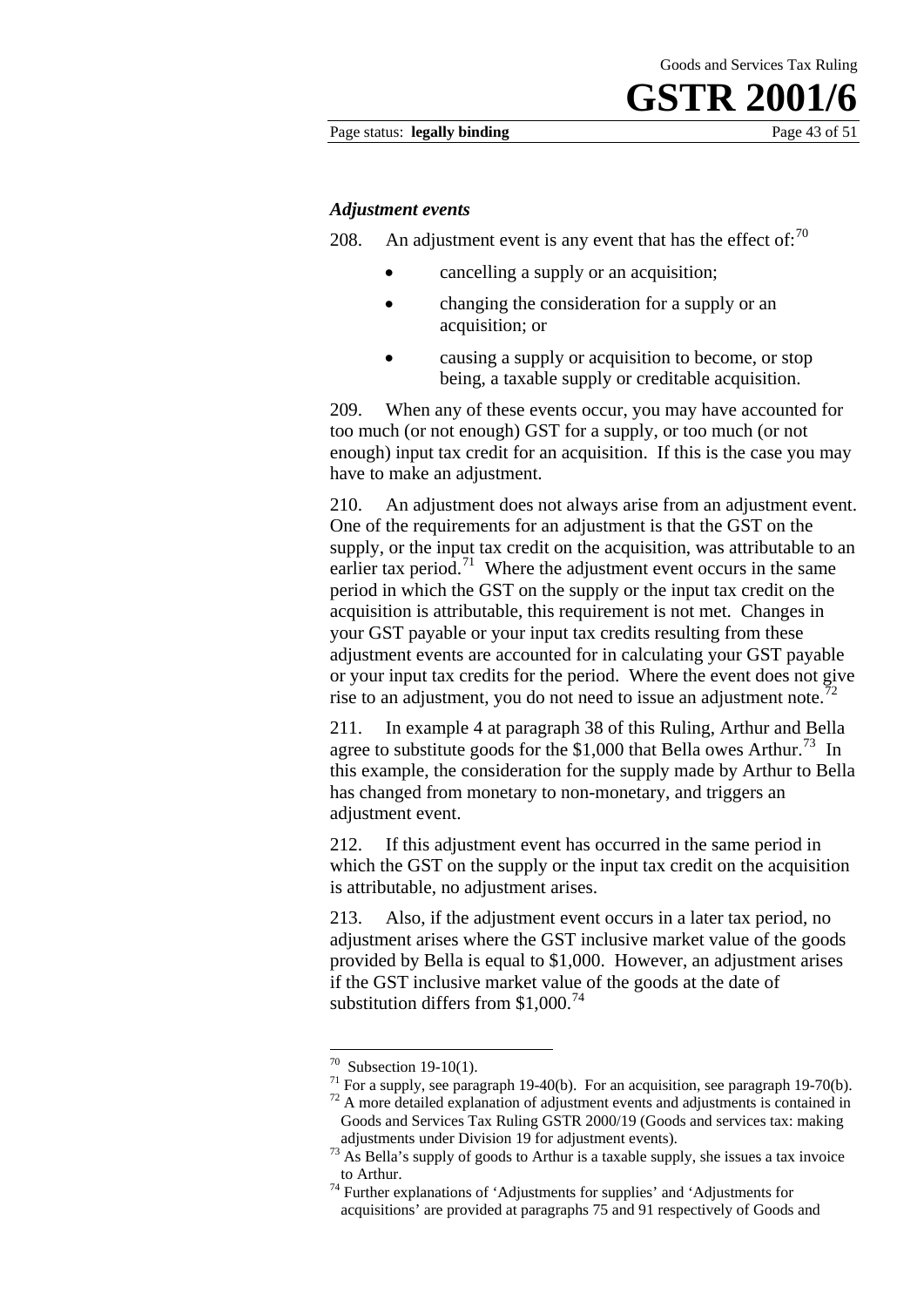#### *Adjustment for bad debts under Division 21*

214. Subsection 21-5(1) provides that you have a decreasing adjustment if:

- '(a) you make a taxable supply;
- (b) the whole or part of the consideration for the supply has not been received; and
- (c) you write off as bad the whole or a part of the debt, or the whole or a part of the debt has been overdue for 12 months or more.

The amount of the decreasing adjustment is 1/11 of the amount written off, or 1/11 of the amount that has been overdue for 12 months or more, as the case requires.'

215. However, according to subsection 21-5(2) you cannot have an adjustment under the section if you account on a cash basis. For further information on the operation of Division 21, see Goods and Services Tax Ruling GSTR 2000/2 (Goods and services tax: adjustments for bad debts).

216. 'Consideration' in paragraph 21-5(1)(b) has the meaning given by sections 9-15 and 9-17. This meaning extends beyond monetary payments and includes payments, acts and forbearances.

217. Paragraph 21-5(1)(c) limits the operation of Division 21 to 'debts', that have been wholly or partly written off as bad, or that have been wholly or partly overdue for 12 months or more. One view of paragraph  $21-5(1)(c)$  is that the word 'debt' relates to and encompasses all 'consideration' referred to in paragraph 21-5(1)(b). In other words, the intention of Division 21 is to cover non-monetary debts. This view is consistent with the ordinary meaning of the term 'debt', being '1. that which is owed; that which one person is bound to pay to or perform for another. 2. a liability or obligation to pay or render something'.<sup>75</sup>

218. However, this view is not consistent with some cases that were heard before the courts about the meaning of the term 'debt', that is, that unless there is an amount of money owed, there is no debt.<sup>76</sup> Under this stricter approach, Division 21 has no application at all in respect of non-monetary consideration that has not been received.

 $\overline{a}$ 

Services Tax Ruling GSTR 2000/19 (Goods and services tax: making adjustments under Division 19 for adjustment events).<br><sup>75</sup> *The Macquarie Dictionary*, 1997 third edition.<br><sup>76</sup> See, for example, *G E Crane Sales Pty Ltd v. FC of T* (1971) 126 CLR 177 and

*Director of Public Prosecutions v. Turner* [1973] 3 All ER 124. However, these cases did not deal with whether non-monetary consideration, that has not been received, is a debt.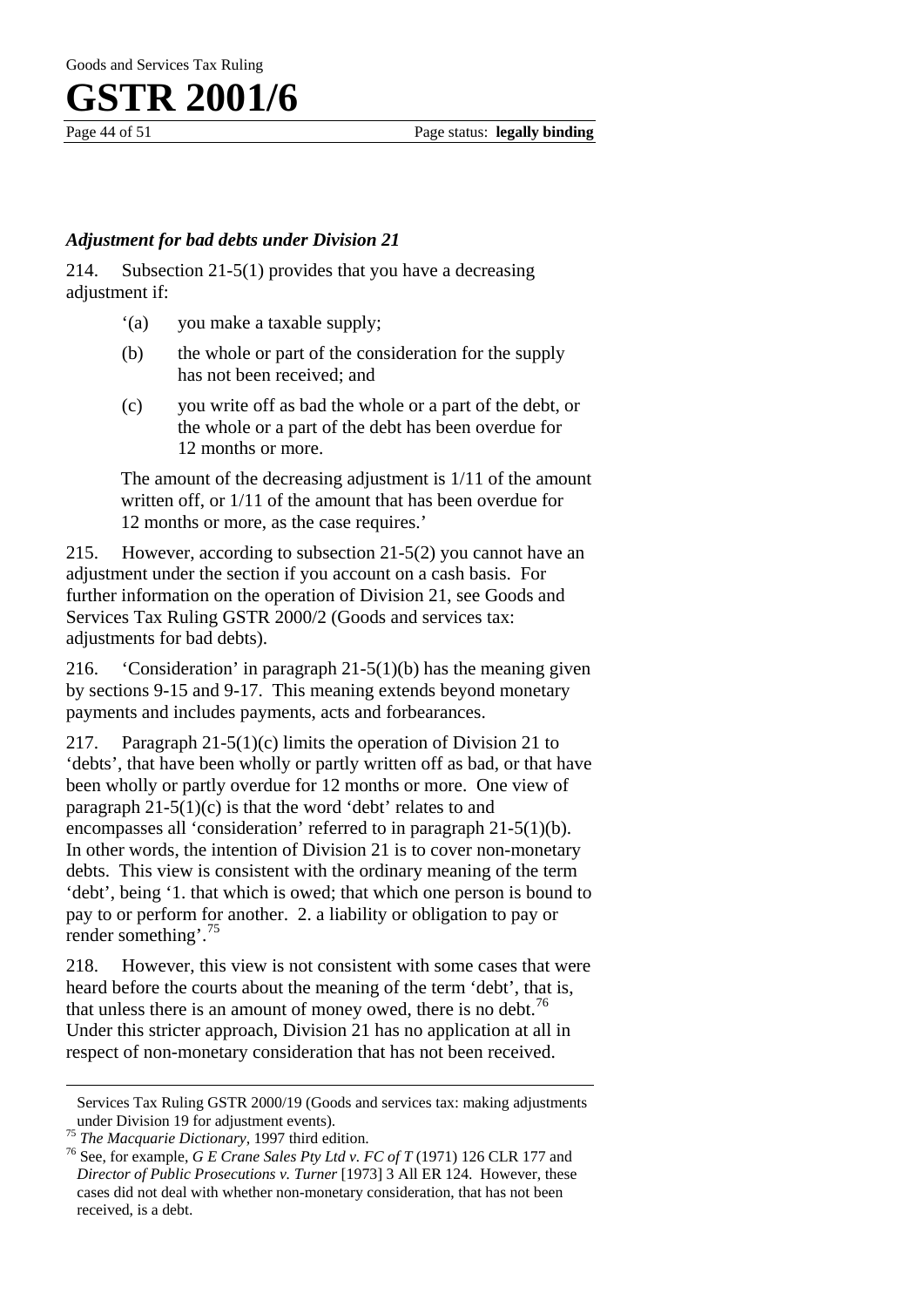#### Page status: **legally binding** Page 45 of 51

219. The High Court in *G E Crane Sales Pty Ltd v. FC of T* (1971) 126 CLR 177 considered the application of section 63 of the *Income Tax Assessment Act 1936* ('ITAA 1936'). Menzies J stated at 186 that:

> 'Now it is necessary to consider again the meaning of the word "debts" in s 63. In my opinion a taxpayer cannot write off as a bad debt an amount that is no longer a debt. "Debts", in my opinion, mean moneys that the taxpayer is presently entitled to receive, except in cases for which s 63(2) may make special provision.'

220. Although the Court was not asked to consider the possible application of section 63 of the ITAA 1936 to non-monetary receivables, the judicial definition of 'debt' provided by Menzies J clearly limits its meaning to 'moneys'.

221. Until legislative amendments were made in 1998, bad debt relief was available under the UK *Value Added Tax Act 1994* ('VAT Act') only where the consideration for the supply was 'in money.' The 'in money' requirement was legislative and the availability of bad debt relief did not turn on the meaning of the word 'debt'. This restriction was removed after the Court of Justice of the European Communities in *Goldsmiths (Jewellers) Ltd v. Commissioners of Customs and Excise* [1997] BVC 494 ruled that the UK provision that contained the 'in money' requirement was not a valid exercise of a power to derogate from the rule about overpaid VAT contained in Article 11(C)(1) of the Sixth Directive.

222. The distinction between monetary and non-monetary consideration was subsequently removed from the UK law with effect from July 1998. The requirement for a refund of the VAT (that unpaid consideration be written off in the supplier's accounts as a bad debt) is now extended to non-monetary receivables by way of a regulation made under a provision in the VAT Act. Consideration may now be *'taken to have been written off as a bad debt'*. 77

223. The development of the UK law in this regard does not challenge the strict legal meaning of the term 'debt', but extends bad debt relief to situations where consideration takes a non-monetary form. It is noteworthy that our GST legislation expressly does not restrict adjustments for bad debts to circumstances where there is only consideration that is 'in money', as did the VAT Act.

224. In this Ruling, we take the view that Division 21 includes within the ordinary meaning of the term 'debt', non-monetary consideration that has not been received. To do otherwise would produce unintended and anomalous outcomes. For example, an entity that has attributed GST for its taxable supply would not be able to

1

<sup>77</sup> Regulation 172 of the *Value Added Tax Regulations 1995*.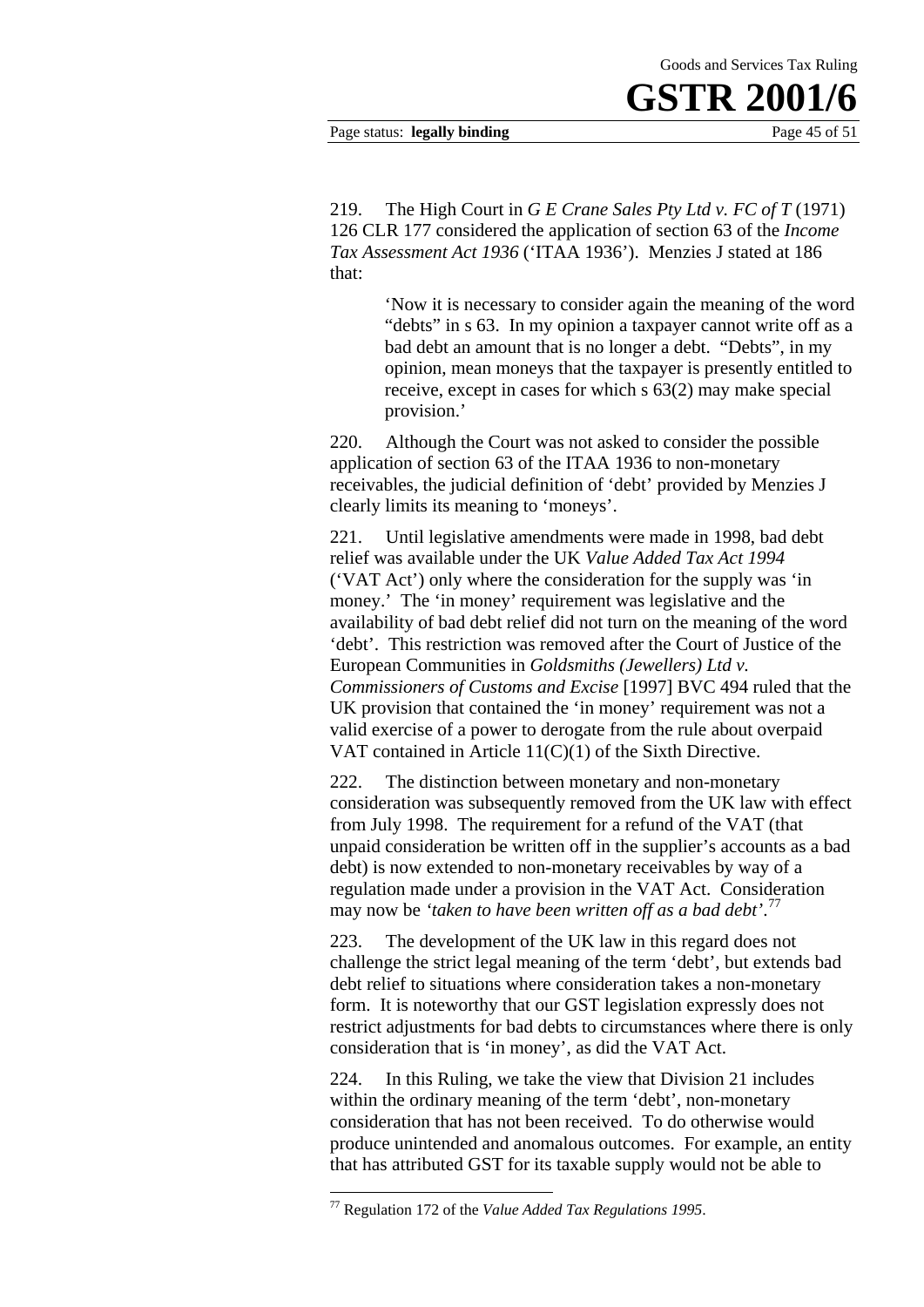Goods and Services Tax Ruling

### **GSTR 2001/6**

Page 46 of 51 Page status: **legally binding** 

claim a decreasing adjustment where the recipient has failed to provide any or all of the non-monetary consideration. Further, where the recipient of the supply has claimed an input tax credit for the acquisition, there will be no increasing adjustment, despite the recipient not providing any or all of the non-monetary consideration.

225. We are of the view that, unless the GST Act indicates otherwise, monetary and non-monetary consideration should be treated on the same basis. This approach gives practical effect to the intention of the GST Act and is consistent with a common sense and equitable outcome.

#### *Example 34 - non-monetary debt*

226. *Jared entered into an agreement with Lachlan to supply cameras in consideration for advertising services. Jared recorded the transaction in his accounts and (accounting on a non-cash basis) attributed the whole of the GST payable on the supply of cameras to the tax period in which Lachlan first provided some of the advertising services. However, Lachlan provided only part of the advertising services before going bankrupt.*

227. *Jared is entitled to a decreasing adjustment under Division 21 when the outstanding advertising services are written off as bad or become overdue for 12 months or more*.

#### **Record keeping requirements**

228. Section 382-5 of Schedule 1 to the *Taxation Administration Act 1953* sets out record keeping requirements of indirect tax transactions. Records that explain indirect tax transactions and acts relevant to the supply, importation, acquisition and dealing need to be retained for at least five years after the completion of the transactions or acts to which they relate. You need to retain records that explain how you worked out the GST inclusive market value of any nonmonetary consideration.

#### **Detailed contents list**

229. Below is a detailed content list for this Ruling:

|                                 | Paragraph |
|---------------------------------|-----------|
| What this Ruling is about       |           |
| Date of effect                  | Q         |
| <b>Background</b>               | 10        |
| <b>Ruling with explanations</b> | 21        |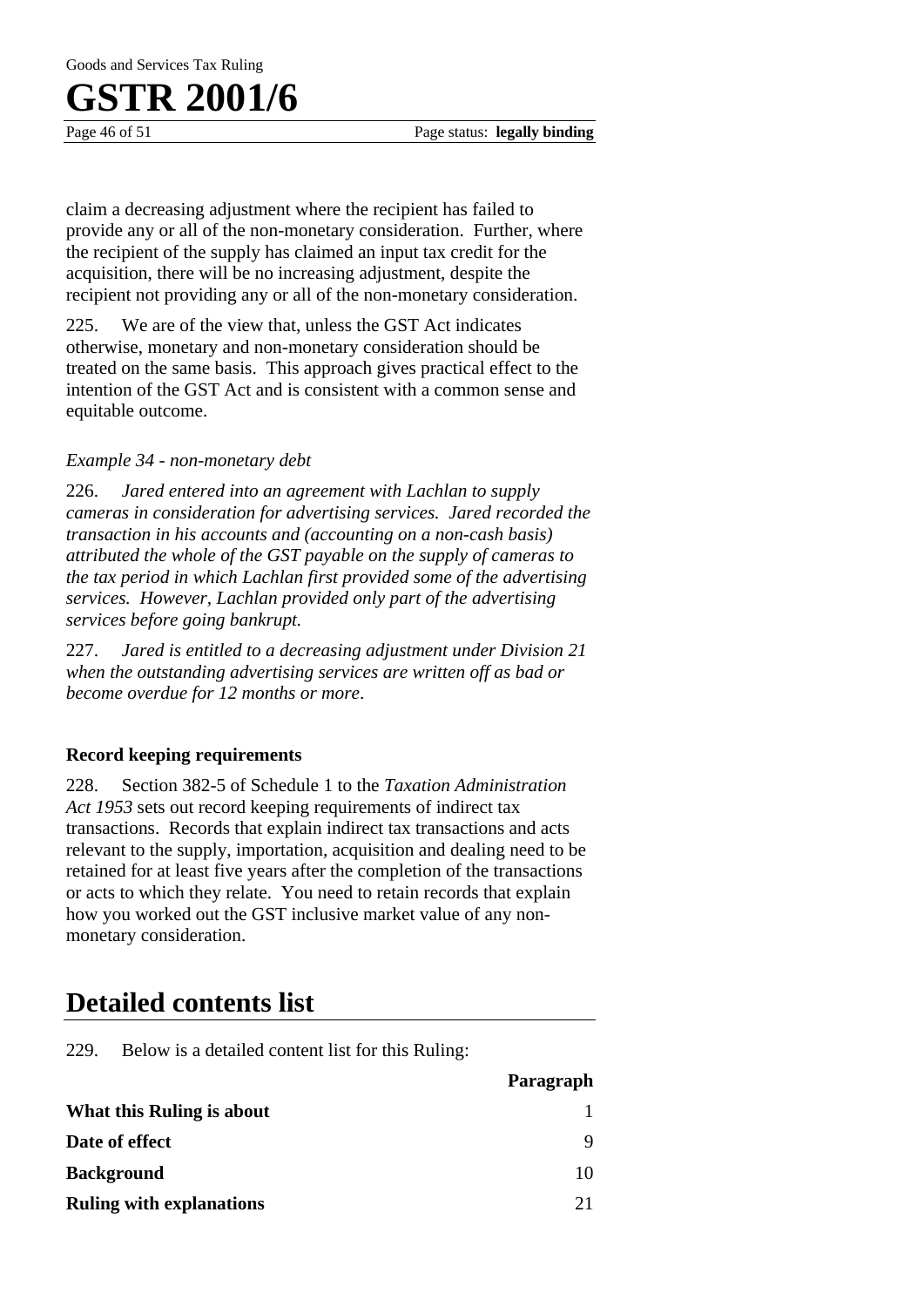# **GSTR 2001/6** Page 47 of 51

#### Page status: legally binding

| Value of a taxable supply                                                                      | 21 |
|------------------------------------------------------------------------------------------------|----|
| Example 1 - wholly non-monetary consideration                                                  | 22 |
| Example 2 - partly non-monetary consideration                                                  | 27 |
| Other sections dealing with the value of a taxable supply                                      | 29 |
| Consideration expressed as an amount of money                                                  | 31 |
| Example $3$ – setting off mutual debts                                                         | 36 |
| Changing the form of consideration                                                             | 37 |
| Example 4 - substituting non-monetary for monetary<br>consideration                            | 38 |
| Example 5 - substituting monetary for non-monetary<br>consideration                            | 39 |
| Amount of money's worth                                                                        | 40 |
| Example 6 – consideration not 'expressed as an amount<br>of money'                             | 42 |
| Money to be paid in the future                                                                 | 43 |
| Unascertainable final amount                                                                   | 44 |
| Example $7$ – applying the determination where the final<br>amount of consideration is unknown | 45 |
| Identifying non-monetary consideration                                                         | 47 |
| What is 'consideration'?                                                                       | 49 |
| Is the supply made for consideration?                                                          | 55 |
| The need for nexus                                                                             | 56 |
| The nexus test in Canada and the European Community                                            | 57 |
| The nexus test in New Zealand                                                                  | 58 |
| The nexus test in Australia                                                                    | 64 |
| Form of non-monetary consideration                                                             | 73 |
| Economic value and independent identity                                                        | 80 |
| Obligations that define a supply                                                               | 86 |
| Example $8$ – obligation to sell specified products                                            | 88 |
| Things used to make a supply                                                                   | 90 |
| Example 9 - things used in making the supply                                                   | 91 |
| Things consumed outside of the supply                                                          | 93 |
| The transaction that occurs                                                                    | 95 |
| Example 10 - dependent services                                                                | 97 |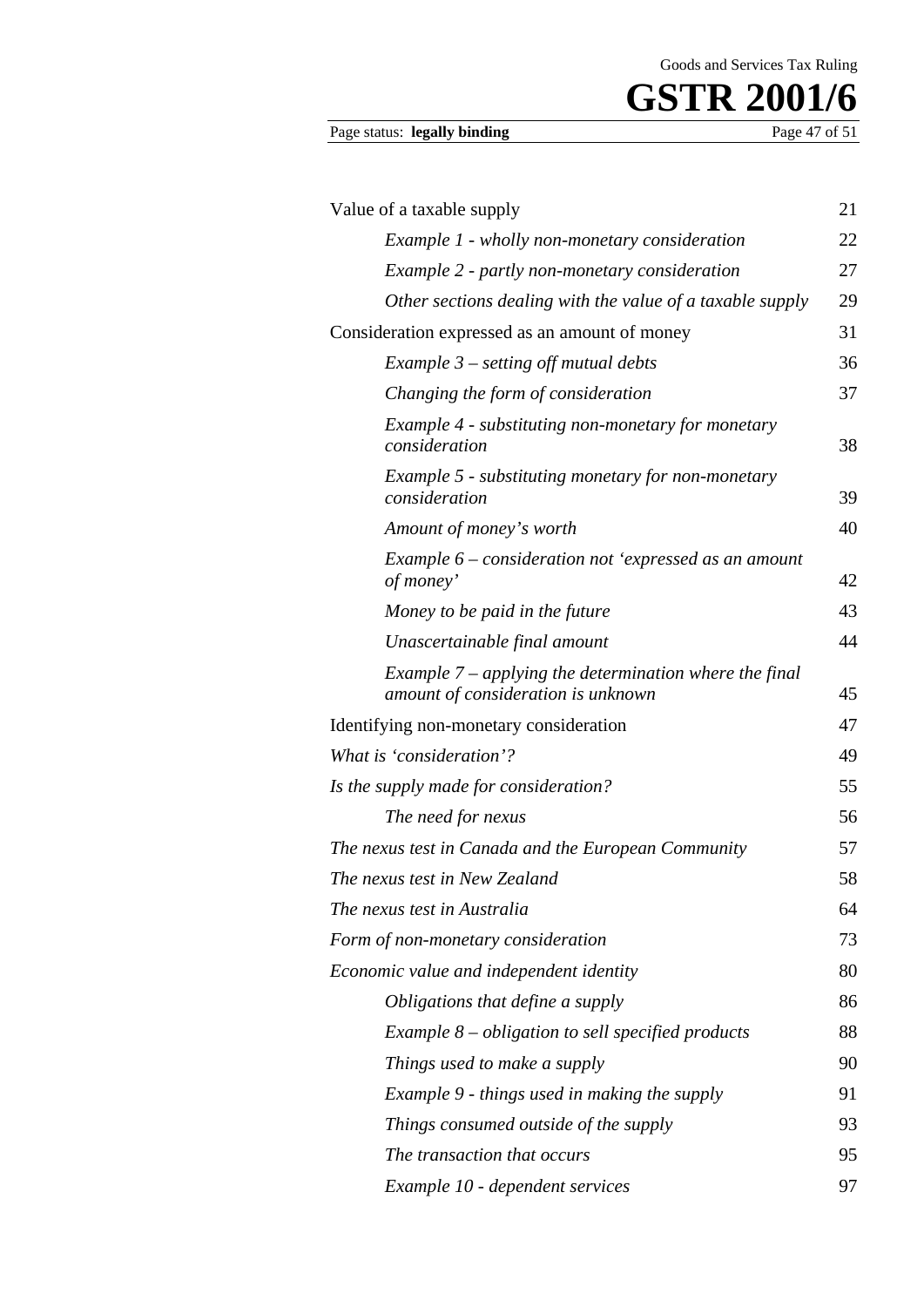| Example 11 - dependent goods                                                            | 99  |
|-----------------------------------------------------------------------------------------|-----|
| Traded-in goods                                                                         | 101 |
| Example 12 - traded-in goods                                                            | 104 |
| Example 13 - no economic value to either party when<br>the transaction is made          | 105 |
| Example 14 – maintenance contracts                                                      | 106 |
| Associated promotional activities                                                       | 109 |
| Example 15 - associated promotional activities                                          | 110 |
| Example $16$ – promotion of a particular product                                        | 112 |
| Form of and variations to an arrangement                                                | 115 |
| Example 17 - form of the agreement                                                      | 116 |
| Mere acknowledgment of a gift                                                           | 119 |
| Example 18 – mere acknowledgment                                                        | 120 |
| Unconditional incentives and promotional giveaways                                      | 122 |
| Example 19 – unconditional gift                                                         | 123 |
| Example 20 - unconditional promotional giveaways                                        | 124 |
| No setting off of prices                                                                | 125 |
| Example 21 - both monetary and non-monetary<br>consideration                            | 126 |
| Non-monetary consideration does not itself need to be a<br>taxable supply               | 128 |
| Example 22 - non-monetary consideration is itself a<br>GST-free supply                  | 131 |
| Apportionment of non-monetary consideration                                             | 132 |
| Transaction involving money                                                             | 132 |
| Transaction involving no money                                                          | 135 |
| Reasonable valuation of non-monetary consideration                                      | 138 |
| The market value of an identical good, service or thing                                 | 145 |
| Example 23 - the market value of an identical good<br>or service                        | 146 |
| The market value of a similar good, service or thing                                    | 148 |
| Example 24 - the market value of a similar good,<br>service or thing                    | 150 |
| The market value of the consideration by reference<br>to the market value of the supply | 151 |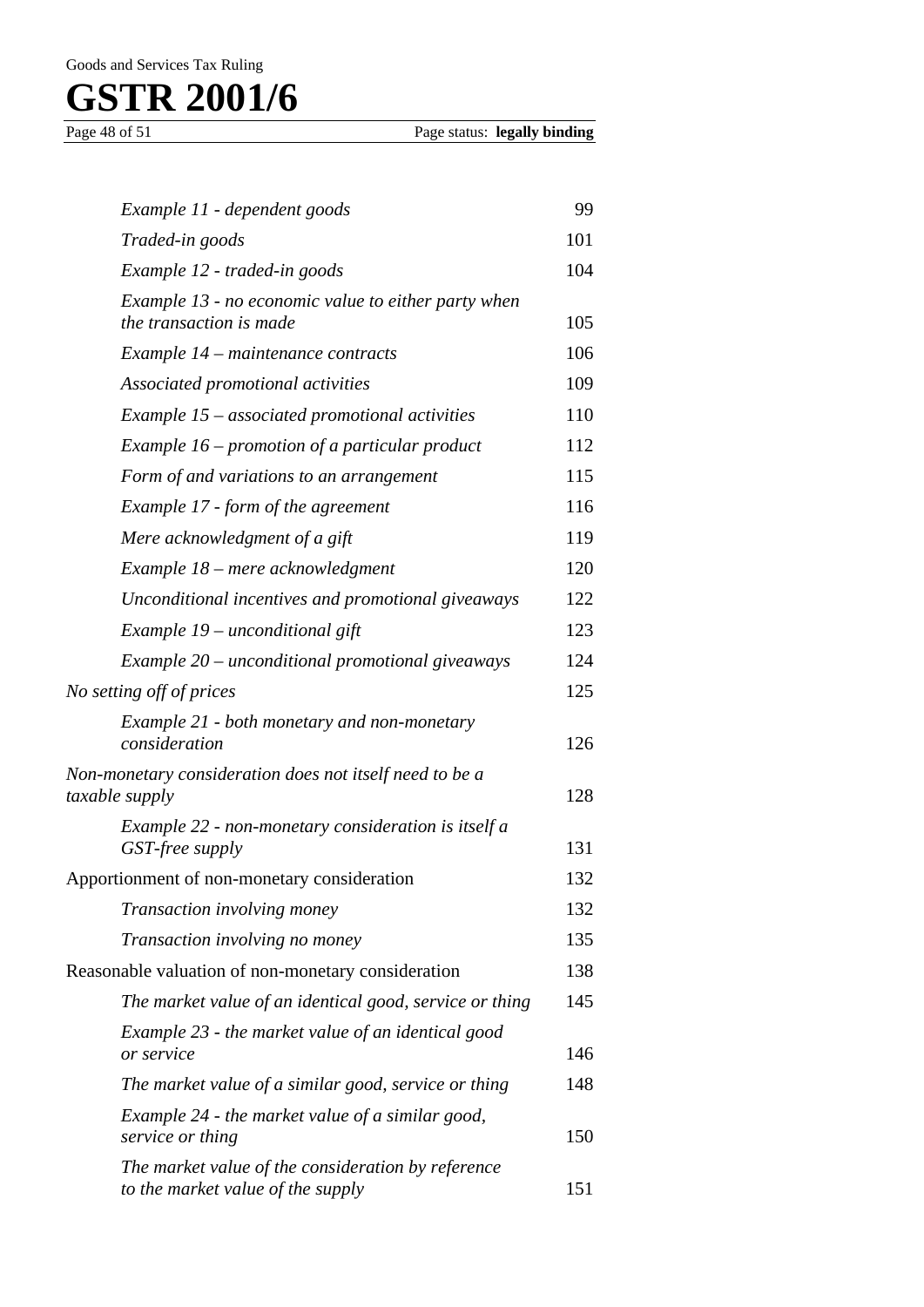|  | Page status: legally binding | Page 49 of 51 |
|--|------------------------------|---------------|
|--|------------------------------|---------------|

| Example 25 - the market value of the supplies                                           | 152 |
|-----------------------------------------------------------------------------------------|-----|
| Professional appraisal                                                                  | 154 |
| Other reasonable methods                                                                | 155 |
| Example 26 - valuing consideration by other reasonable<br>methods                       | 156 |
| Time when the GST inclusive market value of non-monetary<br>consideration is worked out | 159 |
| Application of the attribution rules where consideration is<br>non-monetary             | 166 |
| Invoices and non-monetary consideration                                                 | 168 |
| When is consideration received or provided?                                             | 173 |
| Accounting on a non-cash basis - when is any<br>consideration received or provided?     | 174 |
| Example $27$ – time of consideration if you account on a<br>non-cash basis              | 175 |
| Accounting on a cash basis - to what extent is<br>consideration received or provided?   | 177 |
| When goods are received or provided                                                     | 183 |
| Example $28$ – possession of goods passes                                               | 184 |
| Example 29 - title to goods passes                                                      | 186 |
| When services are received or provided                                                  | 188 |
| Example 30 - preliminary activities                                                     | 189 |
| Example 31 –services that result in the creation of a<br>product                        | 192 |
| When other things are received or provided                                              | 195 |
| Progressive or periodic supplies and acquisitions                                       | 198 |
| Example $32$ – one valuation of the consideration                                       | 200 |
| Where the components are not readily identifiable                                       | 203 |
| Example $33$ – components are not readily identifiable                                  | 205 |
| Adjustment events                                                                       | 208 |
| Adjustment for bad debts under Division 21                                              | 214 |
| Example 34 – non-monetary debt                                                          | 226 |
| Record keeping requirements                                                             | 228 |
| <b>Detailed contents list</b>                                                           | 229 |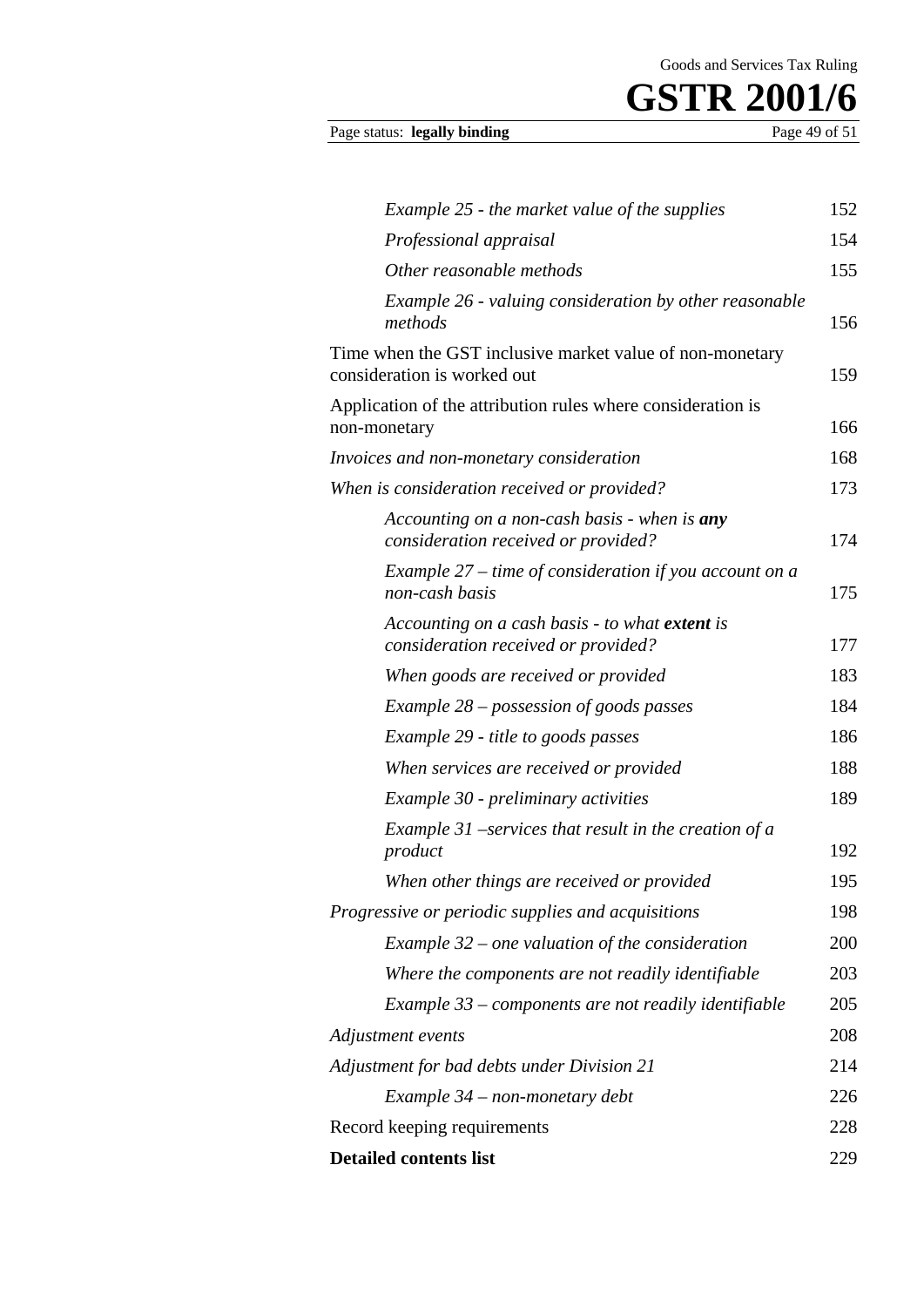Page 50 of 51 Page status: **legally binding** 

#### **Commissioner of Taxation**  28 November 2001

| Previous draft:                                     | ANTS(GST)A99 9-75(3)<br>$\overline{\phantom{0}}$     |
|-----------------------------------------------------|------------------------------------------------------|
| Previously released in draft form as                | ANTS(GST)A99 9-80<br>$\overline{\phantom{0}}$        |
| <b>GSTR 2001/D5</b>                                 | ANTS(GST)A99 9-85(2)<br>-                            |
|                                                     | $ANTS(GST)A99 11-5(c)$<br>÷,                         |
| <b>Related Rulings/Determinations:</b>              | ANTS(GST)A99 Div 19<br>÷,                            |
| GSTR 2000/2; GSTR 2000/10;                          | ANTS(GST)A99 19-10(1)<br>$\overline{\phantom{0}}$    |
|                                                     | ANTS(GST)A99 19-10(1)(b)<br>$\overline{\phantom{0}}$ |
| GSTR 2000/19; GSTR 2000/28;                         | ANTS(GST)A99 19-40(b)<br>$\overline{\phantom{0}}$    |
| GSTR 2000/29; GSTR 2000/31;                         | ANTS(GST)A99 19-70(b)<br>-                           |
| GSTR 2000/34; GSTR 2000/35;                         | ANTS(GST)A99 Div 21<br>-                             |
| GSTR 2012/2; GSTR 2013/1;                           | ANTS(GST)A99 21-5(1)                                 |
| GSTD 2000/3; TR 2006/10                             | ANTS(GST)A99 21-5(1)(b)<br>$\frac{1}{2}$             |
|                                                     | ANTS(GST)A99 21-5(1)(c)<br>$\frac{1}{2}$             |
| Subject references:                                 | ANTS(GST)A99 21-5(2)<br>$\overline{\phantom{0}}$     |
| acquisitions<br>$\overline{\phantom{0}}$            | ANTS(GST)A99 Div 29<br>$\overline{\phantom{0}}$      |
| adjustment notes<br>$\overline{\phantom{a}}$        | ANTS(GST)A99 29-5<br>$\overline{\phantom{0}}$        |
| attribution rules<br>÷,                             | ANTS(GST)A99 29-5(1)                                 |
| creditable acquisitions<br>$\overline{\phantom{0}}$ | $\frac{1}{2}$<br>ANTS(GST)A99 29-5(1)(b)             |
| grants<br>÷,                                        | $\overline{\phantom{0}}$                             |
| <b>GST</b><br>÷,                                    | ANTS(GST)A99 29-10<br>$\overline{\phantom{0}}$       |
| GST acquisition<br>$\overline{\phantom{a}}$         | ANTS(GST)A99 29-10(1)<br>$\overline{\phantom{0}}$    |
| GST bad debts<br>$\overline{\phantom{a}}$           | ANTS(GST)A99 29-10(1)(b)<br>$\overline{\phantom{a}}$ |
| GST consideration                                   | ANTS(GST)A99 29-25<br>-                              |
| ÷,<br>GST invoices                                  | ANTS(GST)A99 29-25(2)(e)<br>$\frac{1}{2}$            |
| ÷,<br>GST supply                                    | ANTS(GST)A99 29-70(1)<br>$\overline{\phantom{a}}$    |
| $\overline{\phantom{0}}$                            | ANTS(GST)A99 38-2<br>$\overline{\phantom{0}}$        |
| GST-free<br>÷,                                      | ANTS(GST)A99 Subdiv 38-J<br>$\overline{\phantom{0}}$ |
| input tax credits<br>$\overline{\phantom{0}}$       | ANTS(GST)A99 38-325(1)(c)<br>$\frac{1}{2}$           |
| input tax supplies<br>$\overline{\phantom{a}}$      | ANTS(GST)A99 Div 72<br>-                             |
| input taxed<br>-                                    | ANTS(GST)A99 72-10<br>÷,                             |
| record keeping<br>۰                                 | ANTS(GST)A99 72-70(1)<br>$\overline{\phantom{0}}$    |
| regulations<br>۰                                    | ANTS(GST)A99 Div 156<br>$\overline{\phantom{0}}$     |
| supplies<br>۰                                       | ANTS(GST)A99 156-5(2)<br>$\overline{\phantom{0}}$    |
| tax invoices<br>۰                                   | ANTS(GST)A99 195-1<br>$\overline{\phantom{a}}$       |
| tax periods<br>$\qquad \qquad \blacksquare$         | TAA 1953 Sch 1 105-60<br>$\overline{\phantom{0}}$    |
| taxable supplies<br>-                               | TAA 1953 Sch 1 382-5<br>÷,                           |
|                                                     | ITAA 1936 21(1)<br>$\overline{\phantom{a}}$          |
| Legislative references:                             | ITAA 1936 84 (former)<br>$\blacksquare$              |
| ANTS(GST)A99 9-5                                    | GSTA 1985(NZ) 2(1)<br>$\sim$                         |
| $ANTS(GST)A99 9-5(a)$<br>-                          | Value Added Tax Regulations 1995                     |
| ANTS(GST)A99 9-10(4)                                | (UK) 172                                             |
| $\overline{\phantom{0}}$                            | Excise Tax Act (Canada) 165(1)<br>-                  |
| ANTS(GST)A99 9-15<br>-                              | Sixth Council Directive $11(A)(1)(a)$                |
| ANTS(GST)A99 9-15(1)<br>÷,                          | Sixth Council Directive $11(C)(1)$                   |
| ANTS(GST)A99 9-15(2)<br>÷,                          |                                                      |
| ANTS(GST)A99 9-17<br>$\overline{\phantom{0}}$       | Case references:                                     |
| ANTS(GST)A99 9-17(2)<br>$\frac{1}{2}$               | Apple and Pear Development                           |
| ANTS(GST)A99 9-70<br>$\overline{\phantom{0}}$       | Council v. Customs and Excise                        |
| ANTS(GST)A99 9-75<br>$\overline{\phantom{0}}$       | Commissioners [1988] BTC 5,116                       |
| ANTS(GST)A99 9-75(1)<br>$\overline{\phantom{0}}$    |                                                      |
| ANTS(GST)A99 9-75(1)(a)<br>÷,                       | Berry v. FC of T (1953) 89 CLR                       |
| ANTS(GST)A99 9-75(1)(b)<br>$\overline{\phantom{0}}$ | 653                                                  |
| ANTS(GST)A99 9-75(2)<br>$\frac{1}{2}$               |                                                      |
|                                                     |                                                      |